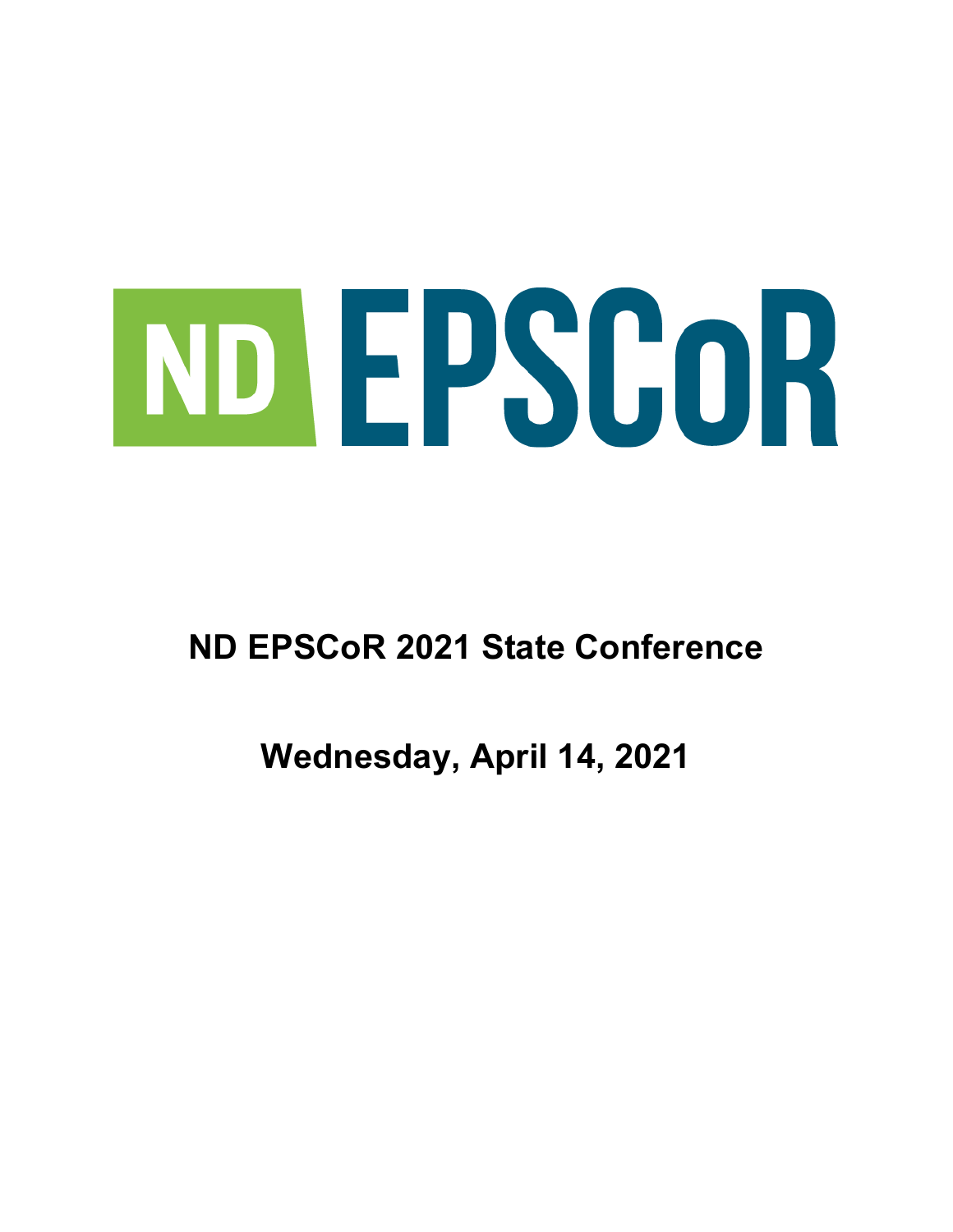# ND EPSCOR

# **ND EPSCoR 2021 State Conference April 14, 2021**

# **Virtual via Symposium by ForagerOne**

**[www.ndepscor.ndus.edu](http://www.ndepscor.ndus.edu/)**

# **701-231-8400**



# **Acknowledgments**

**Funding and assistance provided by the North Dakota Established Program to Stimulate Competitive Research under the National Science Foundation EPSCoR Track-1 Cooperative Agreement OIA-1355466 and OIA-1946202**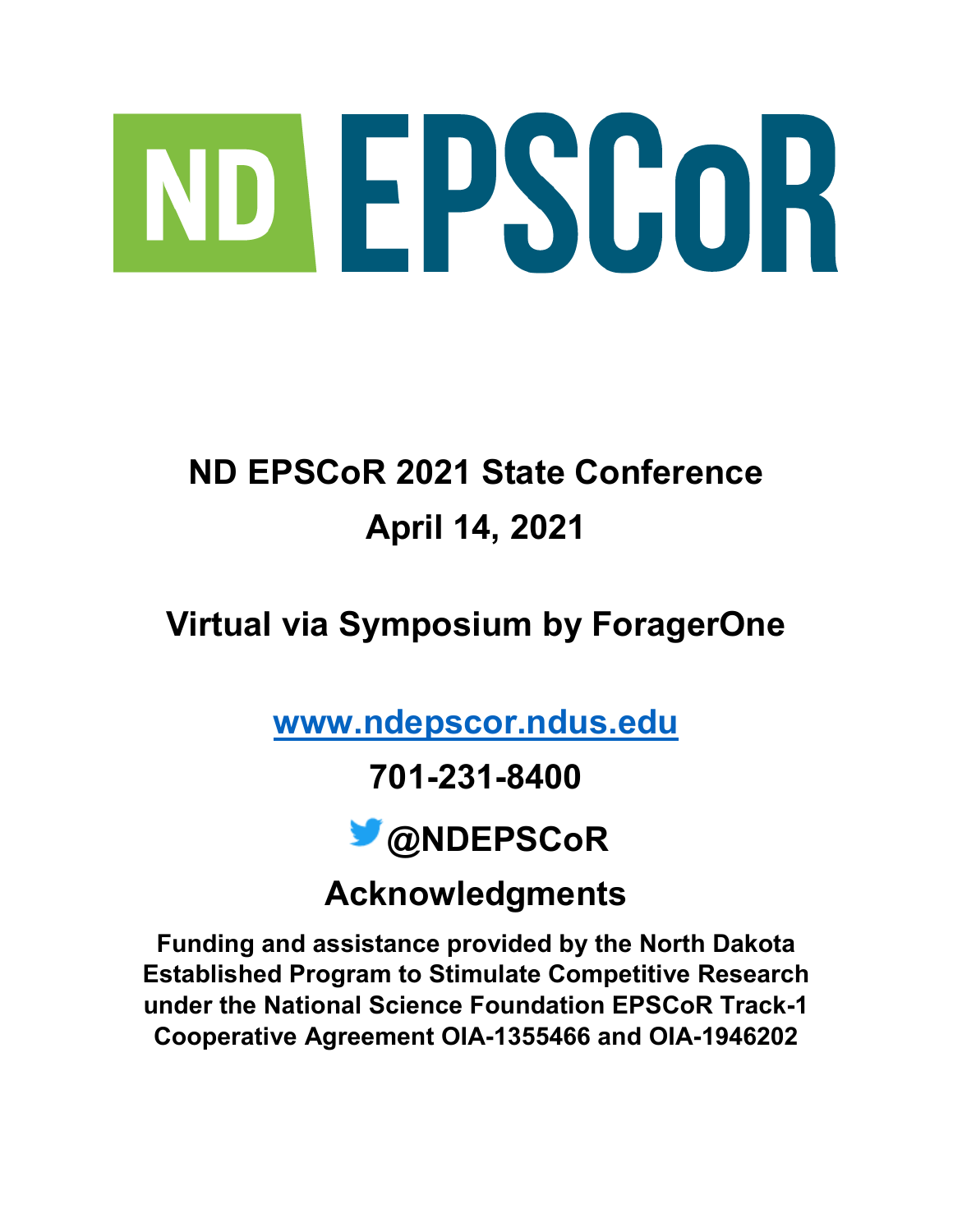# **New Discoveries in the Advanced Interface of Computation, Engineering, and Science (ND-ACES)**

**[Early Cancer Detection by Cell-Free Chromatin and Al](https://symposium.foragerone.com/ndepscor21/presentations/13364)**

*Motoki Takaku, Xusheng Wang, Alyssa Erickson, University of North Dakota Department of Biomedical Sciences*

Sponsor: National Science Foundation EPSCoR Track-1 Cooperative Agreement OIA-1946202

Cell-free DNA (cfDNA) has become a very promising biomarker for early detection of tumors. CfDNAs are known to partially retain epigenetic information such as DNA methylation and chromatin structures. Such epigenetic information can be used to predict cell-of-origin and thereby cancerous tissues. In this pilot project, we plan to collect cfDNA data from human cancer patients and identify specific features in cfDNAs. Using our own and published data, we will establish a machine-learning based tool.

#### **[High-Fidelity Simulation of Flows in Bone-Like](https://symposium.foragerone.com/ndepscor21/presentations/14357) Environment to Investigate the Growth of [Cancer](https://symposium.foragerone.com/ndepscor21/presentations/14357) Cells**

*Lahcen Akerkouch, Haneesh Jasuja, Luke Kieffer, Davina Kasperski, Ethan Wells, Dinesh Katti, Kalpana Katti, Trung Bao Le, North Dakota State University Civil and Environmental Engineering Department*

Sponsor: National Science Foundation EPSCoR Track-1 Cooperative Agreement OIA-1946202

We investigate the role of interstitial fluid flow on the growth of cancer cells within the interconnected pores of human bone. In-vitro experiments were carried out in a bio-reactor that includes bone-like scaffolds. We created a full-scale 3D model of the scaffold based on the micro-CT data. We performed Computational Fluid Dynamics simulations to investigate the flow patterns inside the pores of the scaffolds. The results reveal non-uniform distributions of flow velocity and shear stresses.

#### **[Simulating Functional Behavior of Graphene-Based Biosensors Detecting Toxic](https://symposium.foragerone.com/ndepscor21/presentations/13089)  [Hydrogen Sulfide Gases](https://symposium.foragerone.com/ndepscor21/presentations/13089)**

*Rebecca Tomann and Svetlana Kilina, North Dakota State University Chemistry and Biochemistry Department*

Sponsor: National Science Foundation EPSCoR Track-1 Cooperative Agreement OIA-1946202

We have modeled nanopatterned holey graphene (HG) substrate electronically hybridized with Au nanoparticles, using density functional theory. Adsorption of H2S on the HG-Au distorts H2S molecules. Such conformational changes significantly affect the electronic states near the energy Fermi, which are reflected in DC-conductivity. The results prove the ability of HG/Aunanoparticle systems working as an electronic sensor for detecting toxic H2S gas even at its small concentrations, when only a few H2S molecules are present.

**[Coarse-Grained Modeling of Mechanical Behavior of Montmorillonite Clay](https://symposium.foragerone.com/ndepscor21/presentations/13124)**

*Sarah Ghazanfari, H. M. Nasrullah Faisal, Kalpana S. Katti, Dinesh R. Katti, Wenjie Xia, North Dakota State University Civil and Environmental Engineering Department*

Sponsor: National Science Foundation EPSCoR Track-1 Cooperative Agreement OIA-1946202

Sodium montmorillonite (Na-MMT) clay is one of the constituents of expansive soils which plays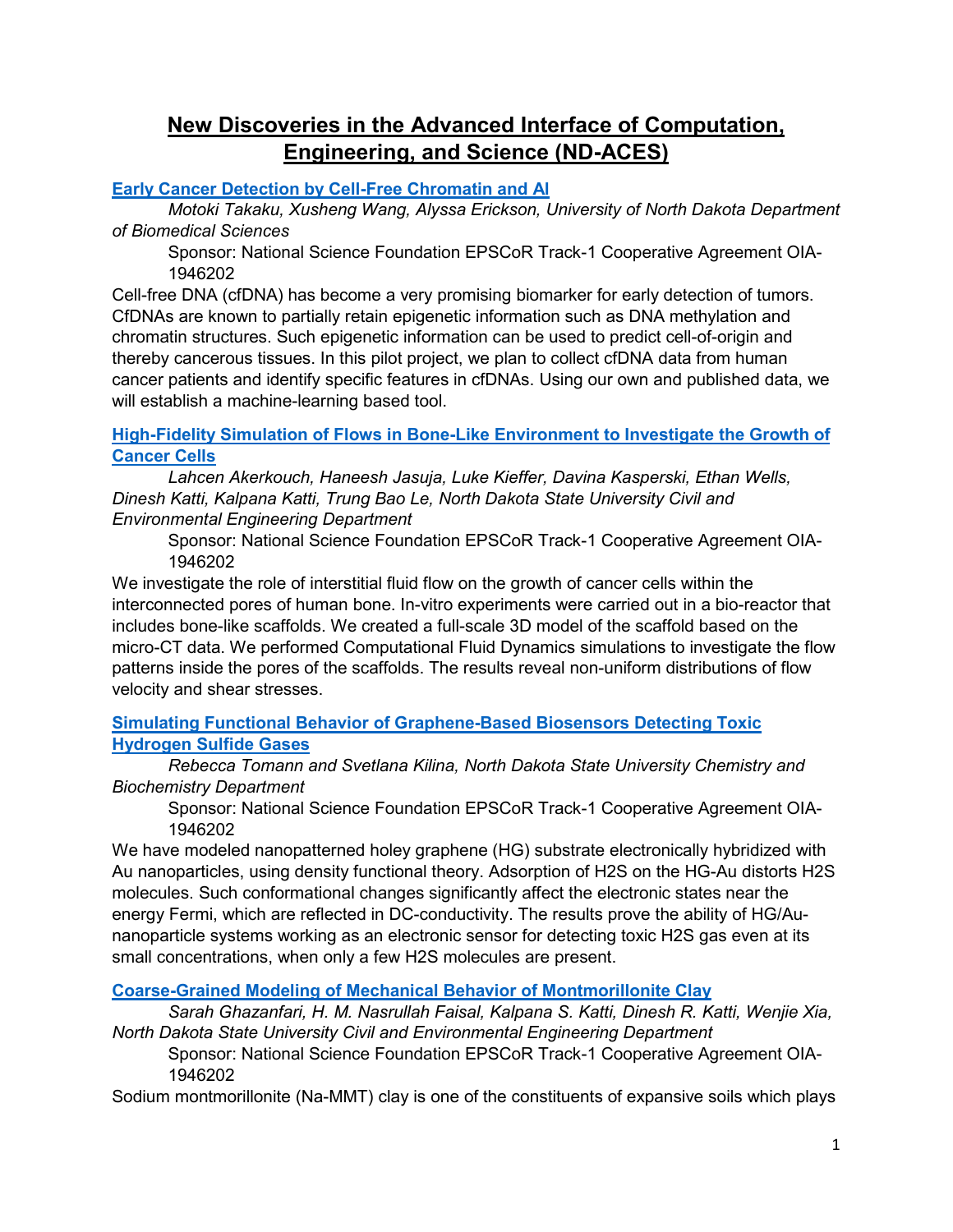an important role in swelling. In this study, we employed Molecular Dynamics (MD) to analyze the physical behavior of (Na-MMT). To this end, we implemented a coarse-grained molecular dynamics simulation, which provides an efficient approach to study materials at a fundamental molecular level. Furthermore, we utilized Steered Molecular Dynamic (SMD) to investigate the mechanical properties of a coarse-grained model of montmorillonite.

#### **[Machine Learning Algorithms for the Identification of Cancerous Tumors](https://symposium.foragerone.com/ndepscor21/presentations/13007)**

*Solene Bechelli, Jerome Delhommelle, University of North Dakota Chemistry Department*

Sponsor: National Science Foundation EPSCoR Track-1 Cooperative Agreement OIA-1946202

In this study, we investigate the relevance of Machine Learning Algorithms (MLA) for the detection of cancerous tumors through image detection. We compare the performance of linear models (Logistic regression, Linear Discriminant Analysis), classification models (K Neighbors Classifier, Decision Tree Classifier) and Naive Bayes (Gaussian NB). In addition, we look at the performance of Convolutional Neural Networks (CNN). Our results point toward a better accuracy of the CNN model.

#### **[Promoting Retention and STEM Success Through Research Training Groups](https://symposium.foragerone.com/ndepscor21/presentations/12966)**

*Andrea Doyon, Georgia Paul, Sarah Sletten, University of North Dakota Counseling Psychology Department*

Sponsor: National Science Foundation EPSCoR Track-1 Cooperative Agreement OIA-1946202

The current study aims to evaluate the effectiveness of a vertically integrated support system-Research Training Groups-directed at helping retain college students and promoting their success at future STEM researchers. During this multi-year study, participants will complete baseline and follow-up surveys pertaining to their professional/technical skills, self-efficacy, persistence intentions, sense of belonging, and formative assessment. Participants are also invited to mentorship activities and will be rewarded via a digital badging process.

#### **A Hybrid Continuum-Particle Approach [for Fluid-Structure Interaction Simulation of Red](https://symposium.foragerone.com/ndepscor21/presentations/14356)  [Blood Cells](https://symposium.foragerone.com/ndepscor21/presentations/14356) in Fluid Flows**

*Lahcen Akerkouch, Trung Bao Le, North Dakota State University Civil Engineering Department*

Sponsor: National Science Foundation EPSCoR Track-1 Cooperative Agreement OIA-1946202

The motion of cells through microchannels has been an active research topic over the last decade. However, results revealed that experimental methods alone are not capable to accurately model the cellular dynamics. In this work, we developed new a hybrid-continuum approach coupled between the immersed boundary method and the Dissipative Particle Dynamics. Our results showed the rigorousness of the new model, following the deformation of the cell with fulfilling the incompressibility condition of the flow.

#### **[A Runtime Performance Analysis of a Traditional and Virtual HPC at UND](https://symposium.foragerone.com/ndepscor21/presentations/14090)**

*Zakaria El Mrabet, David Apostal, Aaron Bergstrom, University of North Dakota Electrical Engineering and Computer Science Department*

Sponsor: National Science Foundation EPSCoR Track-1 Cooperative Agreement OIA-1946202

High Performance Computing (HPC) systems have been useful to scientists by decreasing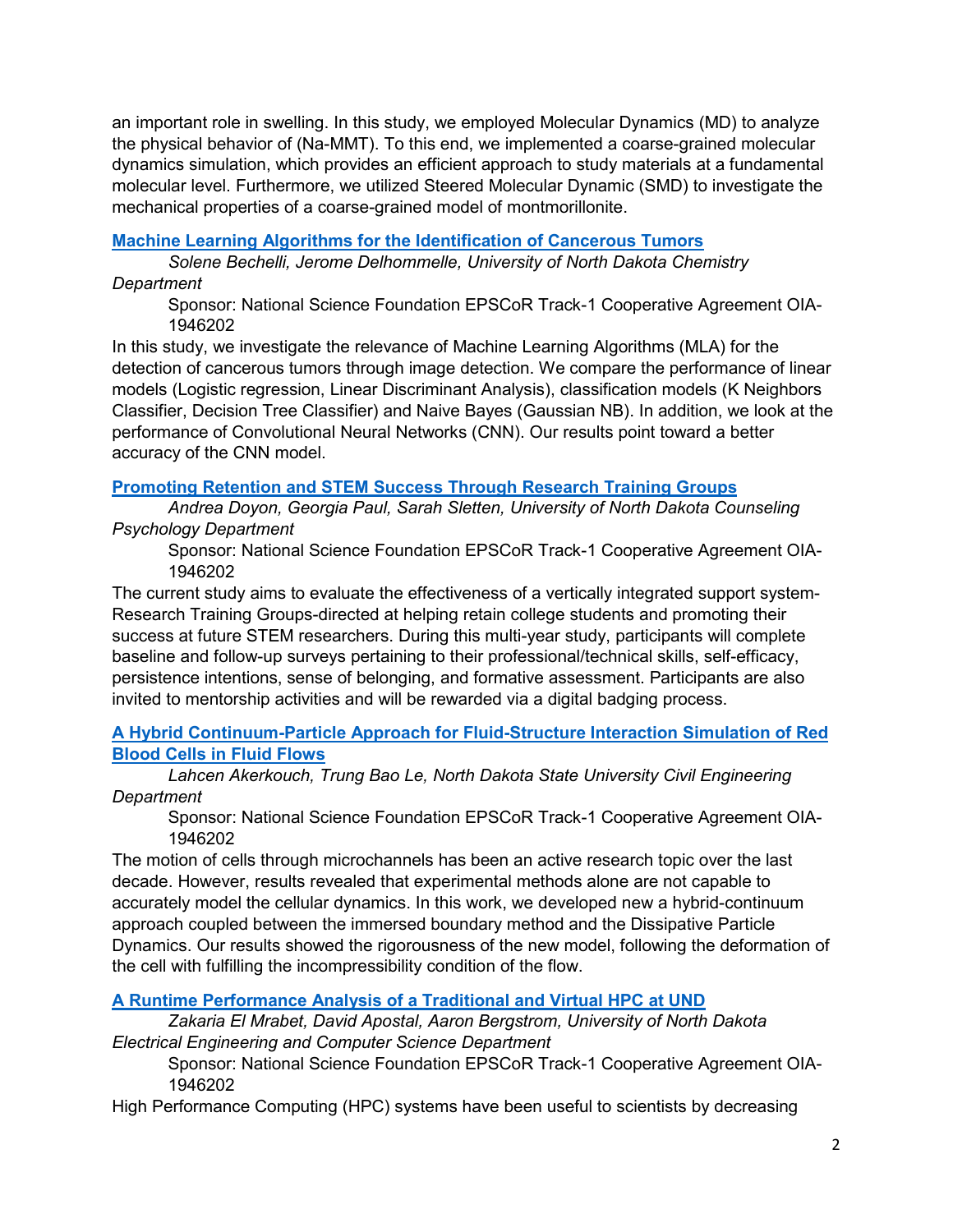program runtimes. Virtual HPC systems allow users to create customized computing environments that would be difficult to create in traditional HPC systems. In this study, we compare the runtime performance of a virtual HPC system to that of a traditional HPC system.

**[Metarrestin-Encapsulated Polymeric Nanoparticles for Drug Delivery to Breast Cancer](https://symposium.foragerone.com/ndepscor21/presentations/13171)  [Bone Metastasis](https://symposium.foragerone.com/ndepscor21/presentations/13171)**

*Babak Mamnoon, Sanku Mallik, North Dakota State University Pharmaceutical Sciences Department*

Sponsor: National Science Foundation EPSCoR Track-1 Cooperative Agreement OIA-1946202

Triple-negative breast cancer is one of the most aggressive types of cancer due to its recurrence including and metastasis to different organs bone. Low oxygen content (hypoxia) in tumors contributes to overall resistance to chemotherapy and radiation therapy. In this study, we prepared metarrestin-encapsulated polymeric nanoparticles (polymersomes) to deliver antimetastatic drug into hypoxic solid tumors.

#### **[The Mechanics of Integrin Molecules and their Role in Cell Differentiation](https://symposium.foragerone.com/ndepscor21/presentations/13108)**

*Hanmant Gaikwad, Sharad Jaswandkar, H. M. Nasrullah Faisal, Kalpana Katti, Dinesh Katti, North Dakota State University Materials and Nanotechnology Department*

Sponsor: National Science Foundation EPSCoR Track-1 Cooperative Agreement OIA-1946202

The Integrins couple the extracellular matrix to the cell cytoskeleton and facilitates cell migration, proliferation, and differentiation. Their role as mechanotransducer and signaling molecules implicates the cancer progression from the primary tumor to metastasis. For investigating the mechanotransduction of integrin in cell adhesion, simulation of integrin has been carried out using steered molecular dynamics. Also, the interaction between integrin and Na-montmorillonite clay has been studied to evaluate the osteoconductivity and cell differentiation mechanism.

#### **[Computational Studies on Nonnatural Amino Acids](https://symposium.foragerone.com/ndepscor21/presentations/14492)**

*Atir Kaunain, Hui Pu, Tao Yu, University of North Dakota Petroleum Engineering Department*

Sponsor: National Science Foundation EPSCoR Track-1 Cooperative Agreement OIA-1946202

In this study, we employed the density functional theory method to investigate structures and properties of six non-natural amino acids (NAA). Using Gaussian09, we optimized the geometries of NAA in the gas and aqueous solution phases. The atomic charges of NAA were calculated, and this information will be useful to understanding the nonbinding interactions between NAA and clay materials. Meanwhile, the HOMO and LUMO orbital information of each NAA is also investigated.

**[Map of Topics and Concepts Addressed in ND-ACES Bioscience Module 1: Cellular](https://symposium.foragerone.com/ndepscor21/presentations/13067)  [Scaffolding](https://symposium.foragerone.com/ndepscor21/presentations/13067)**

*Sameera Algarni, Ryan Summers, Addison Beaty, Mckenzie Belfiori, University of North Dakota Teaching, Leadership, and Professional Practice Department*

Sponsor: National Science Foundation EPSCoR Track-1 Cooperative Agreement OIA-1946202

During ND-ACES Year 1, Education and Workforce Development faculty and research assistants have planned and assembled a bioscience module. This module is designed to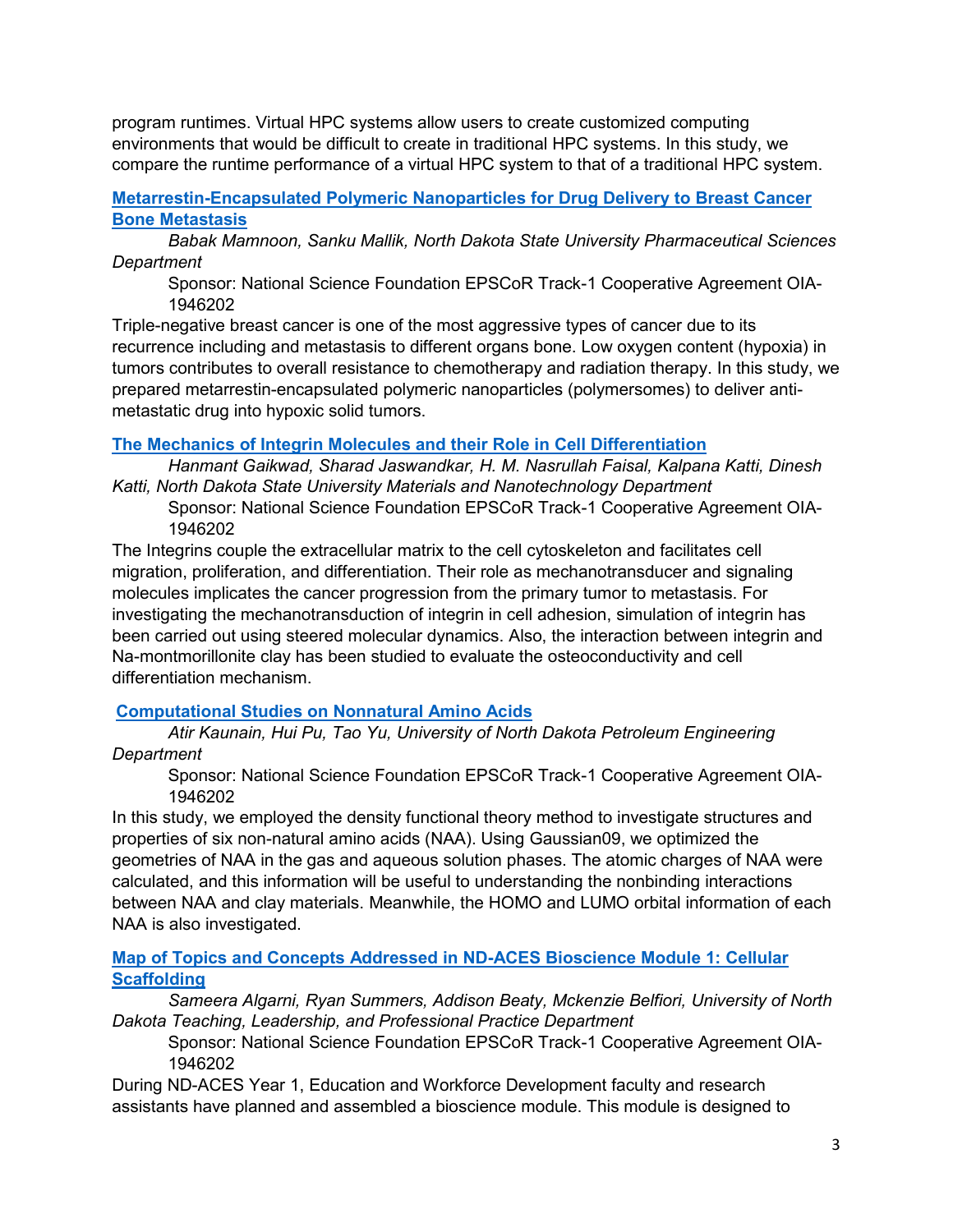support teaching and learning about cellular biology topics resembling the research activities in the CCSBE Cellular Pillar. This module centers on cellular scaffolding, connecting to cell structure and function content goals for pre-college biology instruction. Specific concepts include: Cell and tissue organization; immune responses; tissue engineering; and biological polymers.

#### **[Nanoclay based Bone-Mimetic Scaffolds in Perfusion bioreactor Enabled 3D In Vitro](https://symposium.foragerone.com/ndepscor21/presentations/13113)  [Model of Prostate Cancer Bone Metastasis](https://symposium.foragerone.com/ndepscor21/presentations/13113)**

*Haneesh Jasuja, Dinesh R. Katti, Kalpana S. Katti, North Dakota State University Civil and Environmental Engineering Department*

Sponsor: National Science Foundation EPSCoR Track-1 Cooperative Agreement OIA-

1946202, NDSU Grand Challenge Center for Engineered Cancer Test Beds Three-dimensional (3D) dynamic tumor models help elucidate cancer mechanisms as they accurately recreate complex multicellular organization and the dynamic interactions of microenvironment instead of a static culture that suffers from lack of role of shear forces and uneven nutrient supply. In this study, we developed 3D-dynamic in vitro model of prostate cancer bone metastasis using nanoclay-based scaffolds and a perfusion bioreactor. We performed various cellular assays and immunocytochemistry to establish the feasibility of dynamic culture.

#### **[Polymeric Scaffold with Wheat Bran Arabinoxylan for Tissue Engineering](https://symposium.foragerone.com/ndepscor21/presentations/13061)**

*Hayle Boechler, Taylor Stegman, Brooke Roeges, Khwaja Hossain, Mayville State University Biology Department*

Sponsor: National Science Foundation EPSCoR Track-1 Cooperative Agreement OIA-1946202

Wheat bran biopolymer can be used in the preparation of scaffold for tissue engineering. Arabinoxylan was extracted from wheat bran. Various concentrations of arabinoxylan will be mixed with chitosan and polygalacturonic acid separately. The prepared scaffolds will be analyzed for mechanical strength, porosity, and surface chemistry. Resulting scaffolds with adequate mechanical properties may determine the suitability of using arabinoxylan in bioactive polymeric scaffolds that can mimic native environment for human cell culture and engineering.

#### **[The Effects of Arabinoxylan on Gut Flora Immunity](https://symposium.foragerone.com/ndepscor21/presentations/14447)**

*Taylor Stegman, Brooke Roeges, Hayle Boechler, Khwaja Hossain, Michael Kjelland, Sean Pollack, Mayville State University Biology Department*

Sponsor: National Science Foundation EPSCoR Track-1 Cooperative Agreement OIA-1946202

Bacteria in the gut, while attributing to digestion, also has an effect on immunity. Arabinoxylan (AX) has been reported to contain immunomodulatory activity, as well as other health benefits. Wheat bran is an excellent source of AX and was used to extract this fiber. Different concentrations of AX and its derivatives will be used in the media for culturing bacteria to study the effects of AX on the growth and development of beneficial gut bacteria.

**[Uncovering the Dynamical Features of Actin Filament Contributing to its Strength and](https://symposium.foragerone.com/ndepscor21/presentations/13103)  [ADF/Cofilin Mediated Severing Process: A Steered Molecular Dynamics Approach](https://symposium.foragerone.com/ndepscor21/presentations/13103)**

*Sharad V. Jaswandkar, Kalpana S. Katti, Dinesh R. Katti, North Dakota State University Materials and Nanotechnology Department*

Sponsor: National Science Foundation EPSCoR Track-1 Cooperative Agreement OIA-1946202, NDSU Grand Challenge funded Center for Engineered Cancer Testbeds, NSF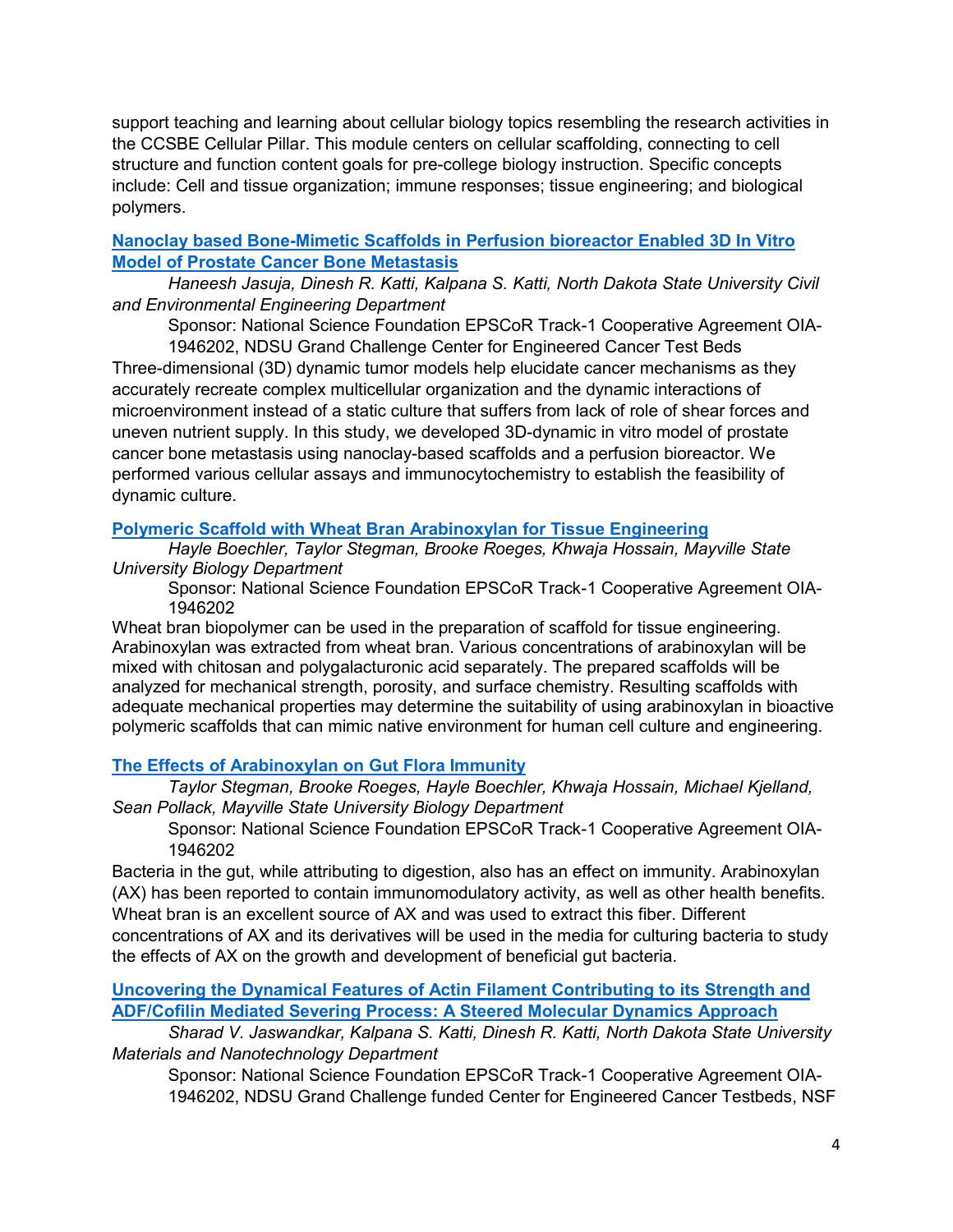#### grants no. 1229316 and no. 2019077

Actin is involved in various eukaryotic cells' functions due to its abundance and intrinsic ability to transition between a monomeric and polymeric form. Understanding how actin contributes to highly organized and complex processes continues to be a significant focus of research across multiple disciplines. In the present study, steered molecular dynamics (SMD) simulations approach is utilized to explore actin filament mechanics and its ADF/Cofilin mediated severing mechanism.

#### **[Breast Cancer Image Segmentation with U-net](https://symposium.foragerone.com/ndepscor21/presentations/14391)**

*Chanaka Sampath Cooray Bulathsinghalage, Lu Liu, North Dakota State University Computer Science Department*

Sponsor: National Science Foundation EPSCoR Track-1 Cooperative Agreement OIA-1946202

Applying machine learning techniques in medical images promises potentially better disease diagnosis. In this study, U-net segmentation network is used to segment the regions of interest from the breast cancer mammogram images. U-net is based on fully convolutional neural network used for image segmentation and optimized to work with fewer training images. The datasets used to train and test this model are MIAS and DDSM, two popular breast cancer mammogram image data sets.

#### **[Rhodiola Crenulata Induces Cytotoxicity in Bone Metastatic Breast Cancer Grown on 3D](https://symposium.foragerone.com/ndepscor21/presentations/13102)  [In Vitro Nano-clay Based Bone Mimetic Scaffold](https://symposium.foragerone.com/ndepscor21/presentations/13102)**

*Preetham Ravi, Haneesh Jasuja, Dipayan Sarkar, Kalidas Shetty, Dinesh R. Katti, Kalpana S. Katti, North Dakota State University Materials and Nanotechnology/Civil Engineering Department*

Sponsor: National Science Foundation EPSCoR Track-1 Cooperative Agreement OIA-

1946202, NDSU Grand Challenge Center for Engineered Cancer Test Beds Rhodiola crenulata is a tibetan plant-based extract that is recently shown to be effective for primary site breast cancer. Bone metastatic breast cancer is a fatal disease in which many of the available anticancer therapeutics are ineffective due to lack of appropriate models. In this study, we tested Rhodiola crenulata on our 3D in vitro model of breast cancer bone metastasis. We have performed various cellular bioassays to observe the cytotoxicity of Rhodiola crenulate.

#### **Efficacy of Metarrestin for [Bone Metastatic Breast Cancer Evaluated Using 3D In Vitro](https://symposium.foragerone.com/ndepscor21/presentations/13115)  [Bone Mimetic Testbed](https://symposium.foragerone.com/ndepscor21/presentations/13115)**

*Sibanwita Mohanty, Preetham Ravi, Haneesh Jasuja, Dinesh R. Katti, Kalpana S. Katti, North Dakota State University Materials and Nanotechnology/Civil Engineering Department*

Sponsor: National Science Foundation EPSCoR Track-1 Cooperative Agreement OIA-

1946202, NDSU Grand Challenge Center for Engineered Cancer Test Beds Bone metastatic breast cancer is the leading cause of breast cancer deaths due to poor prognosis. Metarrestin is a perinucleolar compartment inhibitor which has been tested on primary site pancreatic, prostate, and breast cancer. However its efficacy for bone metastatic breast cancer is still undefined. In this study, we developed a 3D in vitro bone metastatic breast cancer model using nanoclay based scaffolds to elucidate the cytotoxic effects of Metarrestin on bone metastasized breast cancer.

#### **[Breast Cancer Image Classification with Deep Learning](https://symposium.foragerone.com/ndepscor21/presentations/13086)**

*Megan Heeren, Lu Liu, North Dakota State University Computer Science Department* Sponsor: National Science Foundation EPSCoR Track-1 Cooperative Agreement OIA-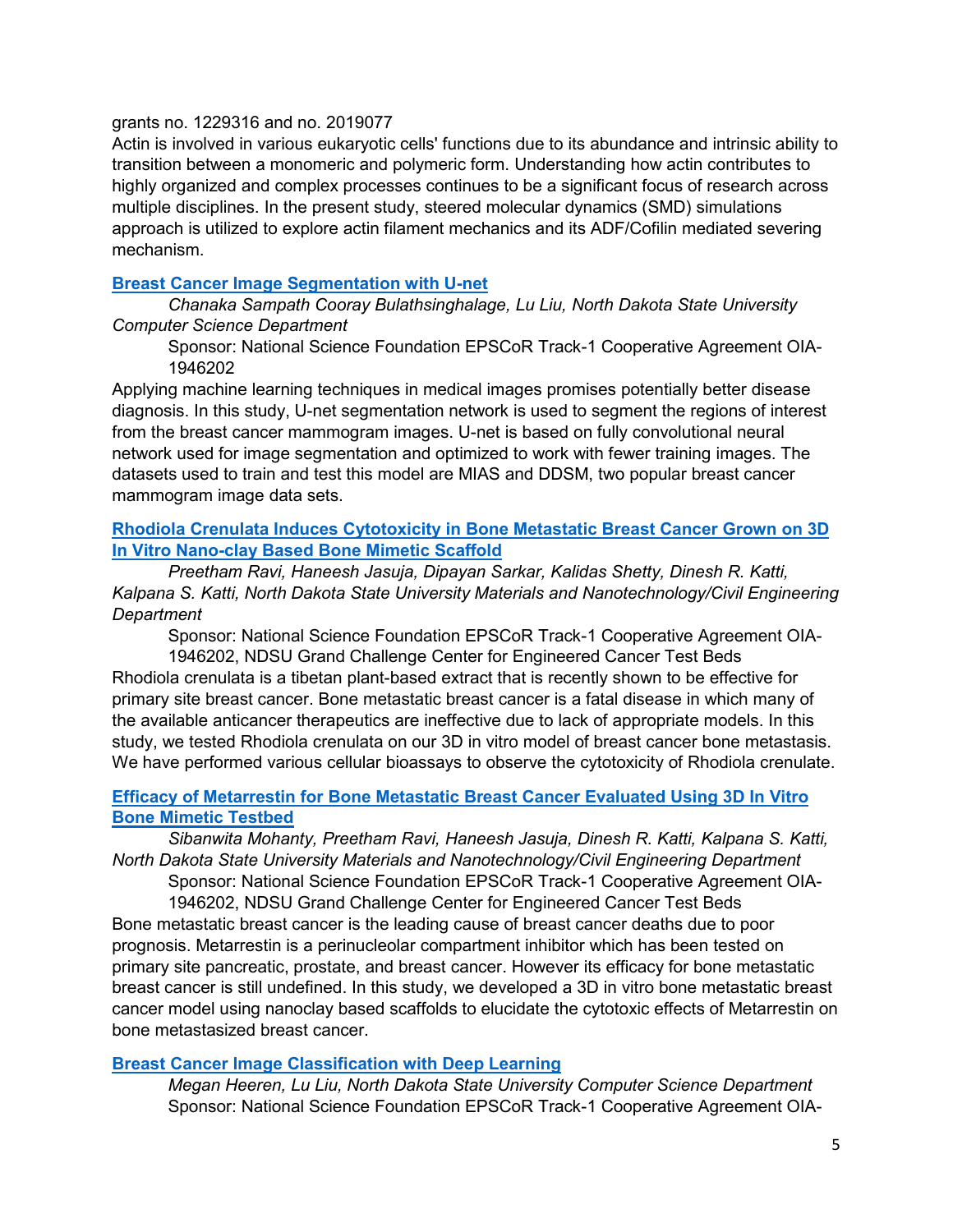#### 1946202

Mammography is the most used method to detect breast cancer, which affects women worldwide. The increasing number of mammogram images places a great burden on radiologists. As the advancement in technology, machine learning gives the promise of classifying medical images automatically. In this project, we apply deep learning algorithms on a popular breast cancer image data set and compare their performance with other machine learning algorithms.

#### **[Establishing and Characterizing Patient-Derived Breast Cancer Cell Lines](https://symposium.foragerone.com/ndepscor21/presentations/13158)**

*Farid Solaymani Mohammadi, North Dakota State University Biological Sciences Department*

Sponsor: National Science Foundation EPSCoR Track-1 Cooperative Agreement OIA-

1946202, NDSU Grand Challenge Center for Engineered Cancer Test Beds Patient-derived cancer cell lines are irreplaceable resources to reflect human cancer's nature and to develop personalized medicines. To validate the capacity of 3D in vitro testbed of breast cancer for Patient-derived cancer cells, we have isolated and characterized breast cancer cells from 6 patients. We optimized culture conditions, passaging methods, and cancer cell

purification techniques. Each cell line was verified for the presence of cytokeratin-19 (CK-19), which is highly expressed in breast cancer cells.

#### **[Synergistic Effects of All-trans Retinoic Acid \(ATRA\) on Triple Negative Breast Cancer](https://symposium.foragerone.com/ndepscor21/presentations/14270)  [Cells](https://symposium.foragerone.com/ndepscor21/presentations/14270)**

*Madison Koppelman, Jacob Shreffler, Sanku Mallik, North Dakota State University Pharmacy/Pharmaceutical Science Department*

Sponsor: National Science Foundation EPSCoR Track-1 Cooperative Agreement OIA-1946202

Triple-negative breast cancer (TNBC) is the deadliest breast malignancy and comprises 10-15% of cases. Solid tumors develop early and harbor drug-resistant cancer stem cells (CSC). Alltrans Retinoic Acid (ATRA) induces differentiation of CSC in a variety of solid tumors. Herein, we demonstrate the synergistic effect of Doxorubicin and ATRA on cytotoxicity of TNBC cells in a monolayer and describe the methods of ATRA quantifications by High-performance Liquid Chromatography (HPLC).

#### **[Leveraging Transfer Learning on Classifying Breast Cancer Images](https://symposium.foragerone.com/ndepscor21/presentations/14334)**

*Clayton Klemm, Lu Liu, North Dakota State University Computer Science Department* Sponsor: National Science Foundation EPSCoR Track-1 Cooperative Agreement OIA-1946202

The best way to treat breast cancer is by early detection. The aim of this project is to use Machine Learning (ML) to computationally learn how to detect and classify breast cancer mammogram images. Specifically focusing on whether or not cancer exists and if it exists what is its type (benign, malignant). The overall goal is to use a pretrained model, such as resnet50, and use different transfer learning techniques to train it.

#### **[Breast Cancer Image Analysis with Autoencoder](https://symposium.foragerone.com/ndepscor21/presentations/13046)**

*Ansley Schug, Lu Liu, North Dakota State University Computer Science Department* Sponsor: National Science Foundation EPSCoR Track-1 Cooperative Agreement OIA-1946202

Breast cancer affects women worldwide. Early detection of malignant abnormalities is imperative in treating it. Machine learning can be used as a tool for detecting benign or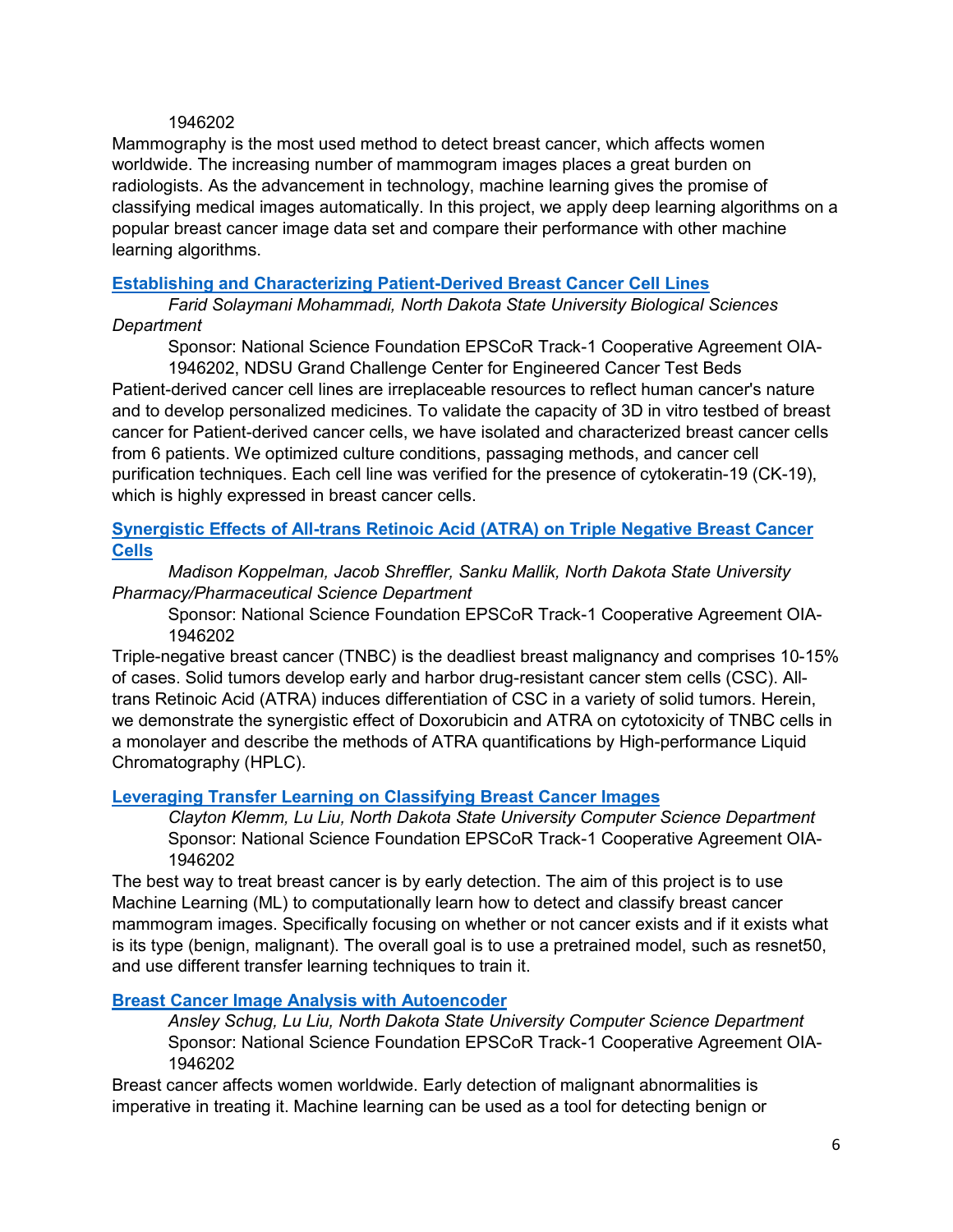malignant breast tumors. This project uses an artificial neural network called an autoencoder to encode and decode breast cancer images. With this unsupervised learning approach, the autoencoder will learn patterns in the images and use this information to detect benign or malignant breast abnormalities.

#### **[A Novel Sensitivity Analysis-Based Method for Feature Selection using Feed-Forward](https://symposium.foragerone.com/ndepscor21/presentations/13149)  [Neural Networks](https://symposium.foragerone.com/ndepscor21/presentations/13149)**

*Dayakar Naik Lavadiya, Ravi Kiran Yellavajjala, North Dakota State University Civil Engineering Department*

Sponsor: National Science Foundation EPSCoR Track-1 Cooperative Agreement OIA-1946202

Feature Selection is a pre-processing step often carried out to enhance the performance of machine learning algorithms. This study proposes a novel sensitivity analysis-based approach which employs a complex-step derivative approximation scheme in the framework of feedforward neural networks for feature selection. Real-world datasets for classification and regression tasks are chosen, and the efficacy of proposed method is demonstrated. Furthermore, other feature selection methods are employed, and results obtained from the proposed method are compared.

#### **[Investigation of the Mechanical Behavior of Swelling Clay Tactoid](https://symposium.foragerone.com/ndepscor21/presentations/14302)**

*H. M. Nasrullah Faisal, Kalpana S. Katti, Dinesh R. Katti, North Dakota State University Materials and Nanotechnology Department*

Sponsor: National Science Foundation EPSCoR Track-1 Cooperative Agreement OIA-1946202, CCAST

Swelling clays have been focus of researchers because of their impact and application in variety of fields such as geotechnical, environmental, structural nanocomposites and tissue engineering. Tactoid, formed by vertical stacking of several clay mineral layers, is considered as the most important level of clay hierarchical structure. Investigation of dry and hydrated tactoid using molecular dynamics simulations are conducted to understand the impact of hydration on mechanical behavior of tactoid and expounding the underlying mechanisms.

#### **[Comparison of SARS-CoV and SARS-CoV-2 \(COVID-19\) Viral Replication Complexes](https://symposium.foragerone.com/ndepscor21/presentations/14303)**

*H. M. Nasrullah Faisal, Kalpana S. Katti, Dinesh R. Katti, North Dakota State University Materials and Nanotechnology Department*

Sponsor: National Science Foundation EPSCoR Track-1 Cooperative Agreement OIA-1946202, CCAST

SARS-CoV-2, the contributing virus of the current global pandemic COVID-19, shows an analogous viral life cycle with the previously originated coronavirus SARS-CoV, but with dramatically different outcomes. Both coronaviruses employ viral replication complex to carry out their viral replication and transcription. As protein-protein non-bonded interactions contribute to the different biological processes, investigation of non-structural protein interactions within the coronaviral replication complex by molecular dynamics simulations can potentially allude to their differences in replication behavior.

#### **[3D In Vitro Nanoclay-Based Breast Cancer Bone Metastasis Testbed Using Patient-](https://symposium.foragerone.com/ndepscor21/presentations/13117)[Derived Tissues](https://symposium.foragerone.com/ndepscor21/presentations/13117)**

*Haneesh Jasuja, Farid Solaymani Mohammadi, Jiha Kim, Anu Gaba, Dinesh R. Katti, Kalpana S. Katti, North Dakota State University Materials and Nanotechnology Department* Sponsor: National Science Foundation EPSCoR Track-1 Cooperative Agreement OIA-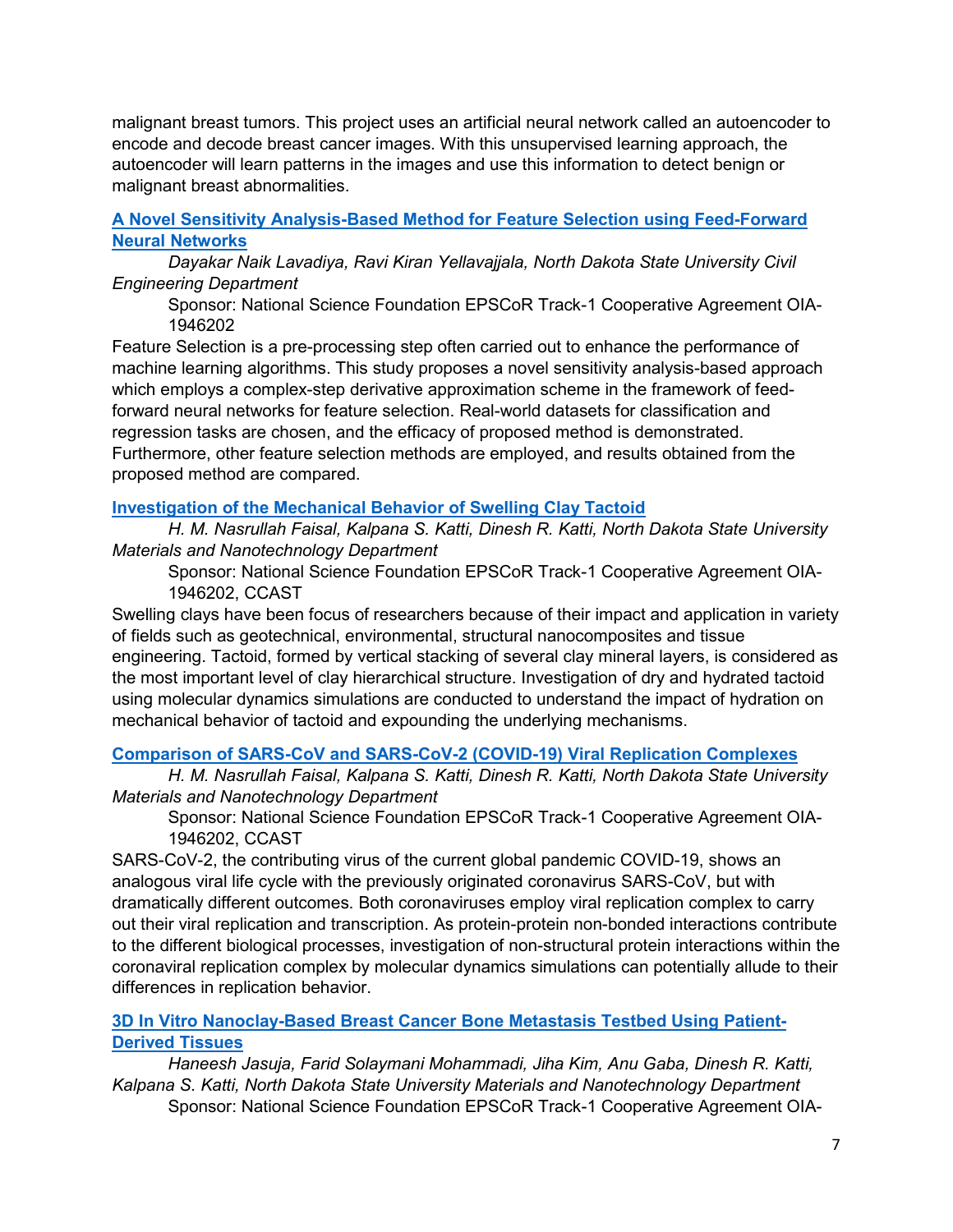1946202, NDSU Grand Challenge Center for Engineered Cancer Test Beds, NIH U54GM128729

3D in vitro models have the potential to recapitulate human tumor biology to gain better insight into tumor progression, provide personalized therapies and screen new drugs. We have successfully developed a 3D in vitro testbed of breast cancer bone metastasis using nanoclay based scaffolds. Here we demonstrate the validation of the testbed model by employing patientderived breast cancer cells. Results on characteristics of testbed derived tumors using patient derived cells are presented.

#### **[Polymer Nanocomposite Fiber-Based Scaffolds for Bone Tissue](https://symposium.foragerone.com/ndepscor21/presentations/14040) Engineering**

*Krishna Kundu, Ayda Afshar, Dinesh R. Katti, Mohan Edirisinghe, Kalpana S. Katti, North Dakota State University Civil and Environmental Engineering Department*

Sponsor: National Science Foundation EPSCoR Track-1 Cooperative Agreement OIA-

1946202, ND Department of Commerce (Grant 19-11-G-237, NSF, UK Engineering and Physical Sciences Research Council (Grants: EP/S016872/1, EP/N034228/1, and EP/L023059/1)).

The present study focuses on the development of nanoclay based polymer composite nanofibers using a novel fabrication method called pressurized gyration (PG) for bone tissue engineering applications. We observed enhanced cell viability, osteogenic differentiation, ECM formation, and collagen formation for the PCL HAP MMT-Clay nanocomposite fiber scaffolds compared to the pristine PCL fibers. These studies represent a new opportunity in the design of manufacturable composite nanoclay polymer fibers for bone tissue engineering applications.

#### **[Characterizing the Mechanical Properties of ASTM A36 Steel Metallurgical Phases Using](https://symposium.foragerone.com/ndepscor21/presentations/14299)  [Clustering Analysis](https://symposium.foragerone.com/ndepscor21/presentations/14299)**

*Dharanidharan Arumugam, Dayakar L. Naik, Ravi Kiran, North Dakota State University Civil and Environmental Engineering Department*

Sponsor: National Science Foundation EPSCoR Track-1 Cooperative Agreement OIA-1946202

The study aims to evaluate the nanomechanical properties of ferrite and pearlite phases present in the ASTM A36 steel. We performed K++ means clustering on 1575 observations with two descriptive features, namely hardness and Young's modulus obtained through the nanoindentation of seven different heat-treated A36 specimens. The determined mean hardness and Young's modulus of ferrite were 2.68GPa and 205.3GPa, and for pearlite, 3.64GPa and 204.0GPa, respectively.

#### **[Synthesis and Characterization of Nanocomposite for Cancer Cell Culture](https://symposium.foragerone.com/ndepscor21/presentations/13077)**

*Lexi Carpenter, Sean Pollack, Raj Hazra, Mohiuddin Quadir, Khwaja Hossain, Mayville State University Biology Department*

Sponsor: National Science Foundation EPSCoR Track-1 Cooperative Agreement OIA-1946202

The structural stability and environment of bioactive scaffold mimic the functionality of native tissue and could be used for cellular regeneration. Chitosan (Chi) and Polygalacturonic Acid (PgA) were dissolved in diluted acetic acid and sodium hydroxide and separate solutions were prepared in deionized water. Several scaffolds were prepared by mixing Chi and PgA solutions followed by sonication. The mechanical properties showed that the prepared ChiPgA scaffolds could potentially be used in cancer cell regeneration.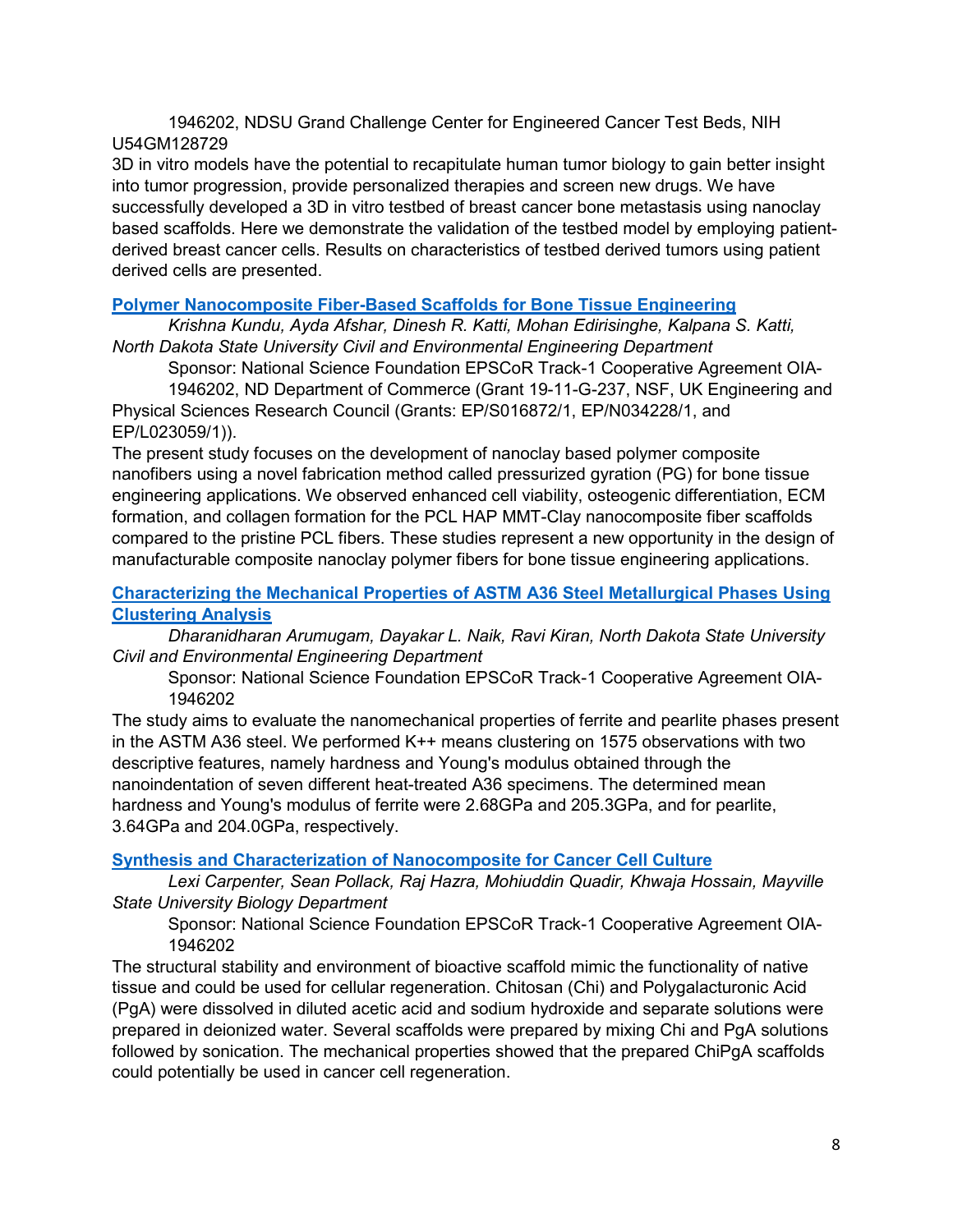# **Center for Regional Climate Studies (CRCS)**

#### **[The Oakville Prairie Mesonet](https://symposium.foragerone.com/ndepscor21/presentations/13072)**

*Aaron Kennedy, Alec Sczepanski, and James Hyde, University of North Dakota Department of Atmospheric Sciences*

Sponsor: National Science Foundation EPSCoR Track-1 Cooperative Agreement OIA-1355466

The recently installed Oakville Prairie Mesonet is described. Metoeorlogical instrumentation supports multidisciplinary research at the Oakville Prairie Field Station / Observatory, local stakeholders, and hazardous weather research. The site also serves as a testbed for experimental instrumentation. The author has partnered with OTT Hydromet who is using the facility as a winter testing ground for some of their instrumentation.

#### **[Air Quality Study at Nueta Hidatsa Sahnish College, Fort Berthold Reservation, North](https://symposium.foragerone.com/ndepscor21/presentations/13001)  [Dakota](https://symposium.foragerone.com/ndepscor21/presentations/13001)**

*Janna Steen, Tyler Hanson, Lizette Alvarez, James Medeiros, Montserrat Rodriguez, Kerry Hartmann, and Bernhardt Saini-Eidukat, North Dakota State University Geosciences Department*

Sponsor: National Science Foundation EPSCoR Track-1 Cooperative Agreement OIA-1355466

We measured particulate matter (PM) concentrations and composition at the welding teaching lab at Nueta Hidatsa Sahnish College. PM2.5 inside the welding booth ranged from 61.2- 1122.6, and PM10 from 210.7-1268.4, micrograms/m^3. Outside the welding booth, PM2.5 ranged 68.7-1032.8 micrograms/m^3. ICP-MS analysis showed post air system renovation, significantly lower trace element (Pb, As, Mn, Co, Be, etc.) concentrations in the PM, and others were below detection.

**[Land Surface Model Impacts on the Atmosphere in the Northern Great Plains](https://symposium.foragerone.com/ndepscor21/presentations/14297)**

*Kaela Lucke, Aaron Scott, Aaron Kennedy, Gretchen Mullendore, University of North Dakota Atmospheric Sciences Department*

Sponsor: National Science Foundation EPSCoR Track-1 Cooperative Agreement OIA-1355466

This study investigates the sensitivity of a decade (2009-2018) of regional climate simulations to Land Surface Model (LSM) selection. Spin-up and microphysics parameterization tests were run to determine optimal model configuration. Results are compared to observations from the Global Historical Climatology Network (GHCN) for temperature, moisture, and precipitation. The evaluation of different LAI predictors will elucidate the impacts of a changing land surface on the atmosphere and resultant impacts on regional weather and Climate.

#### **[An Innovative Method for Estimating Planting Dates using Remotely Sensed Data](https://symposium.foragerone.com/ndepscor21/presentations/13114)**

*Jacob Zanker, Jon Starr, Jianglong Zhang, University of North Dakota Atmospheric Sciences Department*

Sponsor: National Science Foundation EPSCoR Track-1 Cooperative Agreement OIA-1355466

Accurate estimates of planting dates are crucial for crop modeling applications, yield forecasts and other agricultural applications. Using observations from the MODIS platform coupled with daily weather conditions from reanalysis data, a new method has been developed to estimate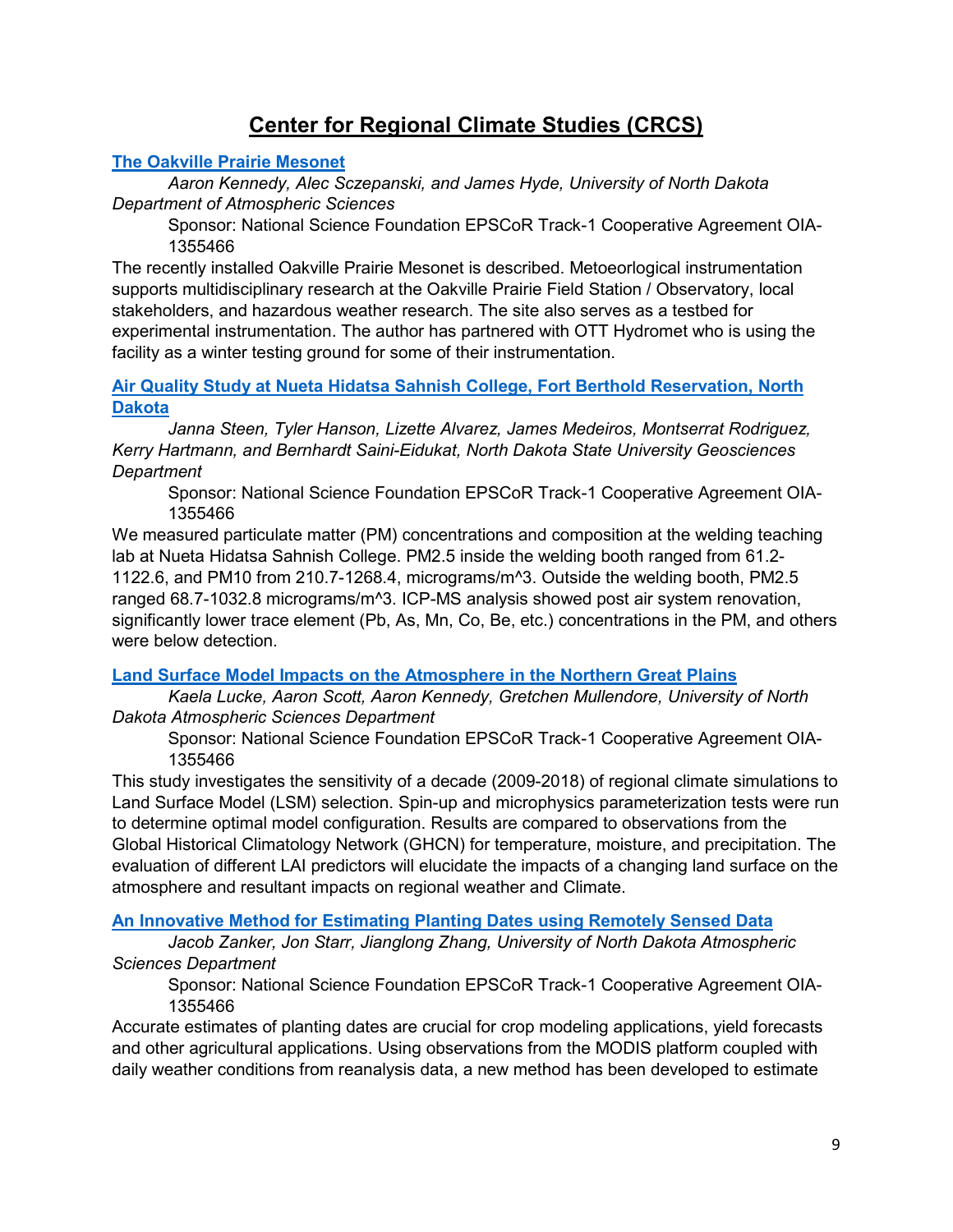corn planting dates at field scales (25 ha). These satellite-based planting date estimates were then inter-compared with statewide planting date statistics for North Dakota since 2003.

**[Development and Validation of a Library for Iterative Window-Based Processing of](https://symposium.foragerone.com/ndepscor21/presentations/13142)  [Geospatial Data](https://symposium.foragerone.com/ndepscor21/presentations/13142)**

*David Schwartz, Anne Denton, North Dakota State University Computer Science Department*

Sponsor: National Science Foundation EPSCoR Track-1 Cooperative Agreement OIA-1355466

With the quantity of remote sensing data available, it is imperative to develop fast algorithms to extract information. We present a Python framework that implements a set of algorithms for aggregating data within sliding windows. The algorithms have O(log(n)) time complexity and maintain the original image resolution. The framework offers several analysis methods including spectral-correlation, fractal-dimensions, slope, aspect, and curvature. We present visualizations of comparisons of multiple analyses gained using this framework.

#### **[Evaluating the Economic Trade-offs of the Devils Lake Outlet Projects](https://symposium.foragerone.com/ndepscor21/presentations/13074)**

*Jiyang Zhang, Afshin Shabani, Haochi Zheng, Xiaodong Zhang, University of North Dakota Earth System Science & Policy Department*

Sponsor: National Science Foundation EPSCoR Track-1 Cooperative Agreement OIA-1355466, USDA AFRI

The operation of the Devils Lake outlets, a project designed to prevent future lake flooding, have caused significant increase in the salinity of Sheyenne River. This study estimates the potential damages from the increasing river salinity and compares it to the benefits from the mitigation of lake flooding. By evaluating the economic trade-offs of the outlet projects, we further discuss the optimization of regional economy and provide insights into future policymaking.

**[Predaceous Diving Beetle \(Family Dytiscidae\) Distribution Changes May Indicate Climate](https://symposium.foragerone.com/ndepscor21/presentations/14394)  [Change in North Dakota](https://symposium.foragerone.com/ndepscor21/presentations/14394)**

*Katherine Gehrig, Morgan Ohm, Andre DeLorme, Valley City State University Fisheries and Wildlife Science Department*

Sponsor: National Science Foundation EPSCoR Track-1 Cooperative Agreement OIA-1355466

The project goal is to establish a baseline distribution of predaceous diving beetle species across North Dakota to compare to past and future distributions. We have pulled together past data for the state, begun collecting our own adult and larval specimens, and are utilizing voucher collections from bioassessment projects dating back 20 years to pull specimens and identify to species. We hope to correlate changes in distributions with changes in climate data.

**[Manual Classification of Precipitation with OSCRE, the Open Snowflake Camera for](https://symposium.foragerone.com/ndepscor21/presentations/13078)  [Research and Education](https://symposium.foragerone.com/ndepscor21/presentations/13078)**

*Evan Rys, Aaron Kennedy, University of North Dakota Atmospheric Sciences Department*

Sponsor: National Science Foundation EPSCoR Track-1 Cooperative Agreement OIA-1355466

This project explores the feasibility of using a low-cost hydrometer camera to capture in-situ observations of wintertime precipitation. Due to the relatively low cost, the camera system has the potential to be scaled up in research departments across the country or world. In this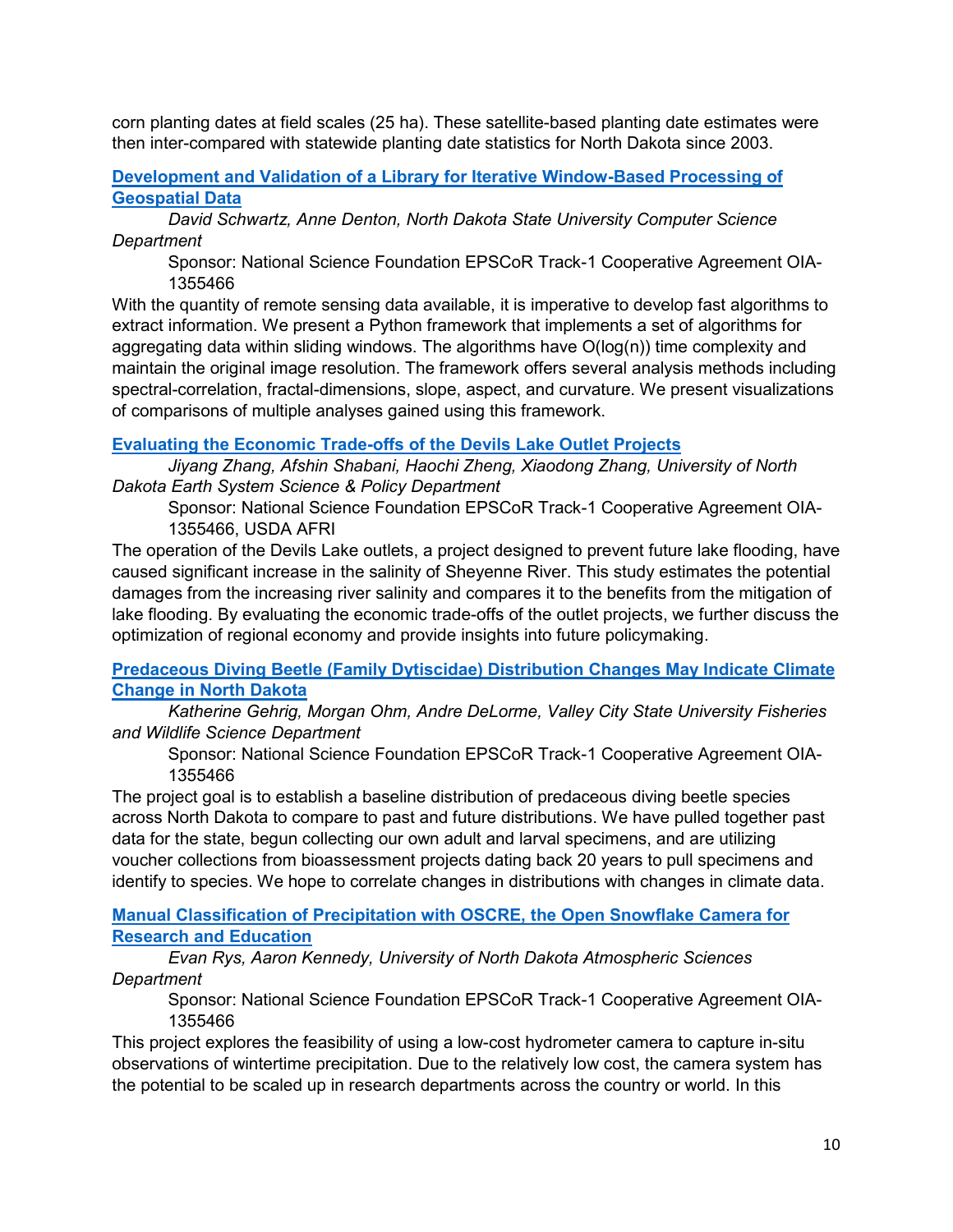project, a few separate cases are explored and example hydrometoros are identified and classified manually.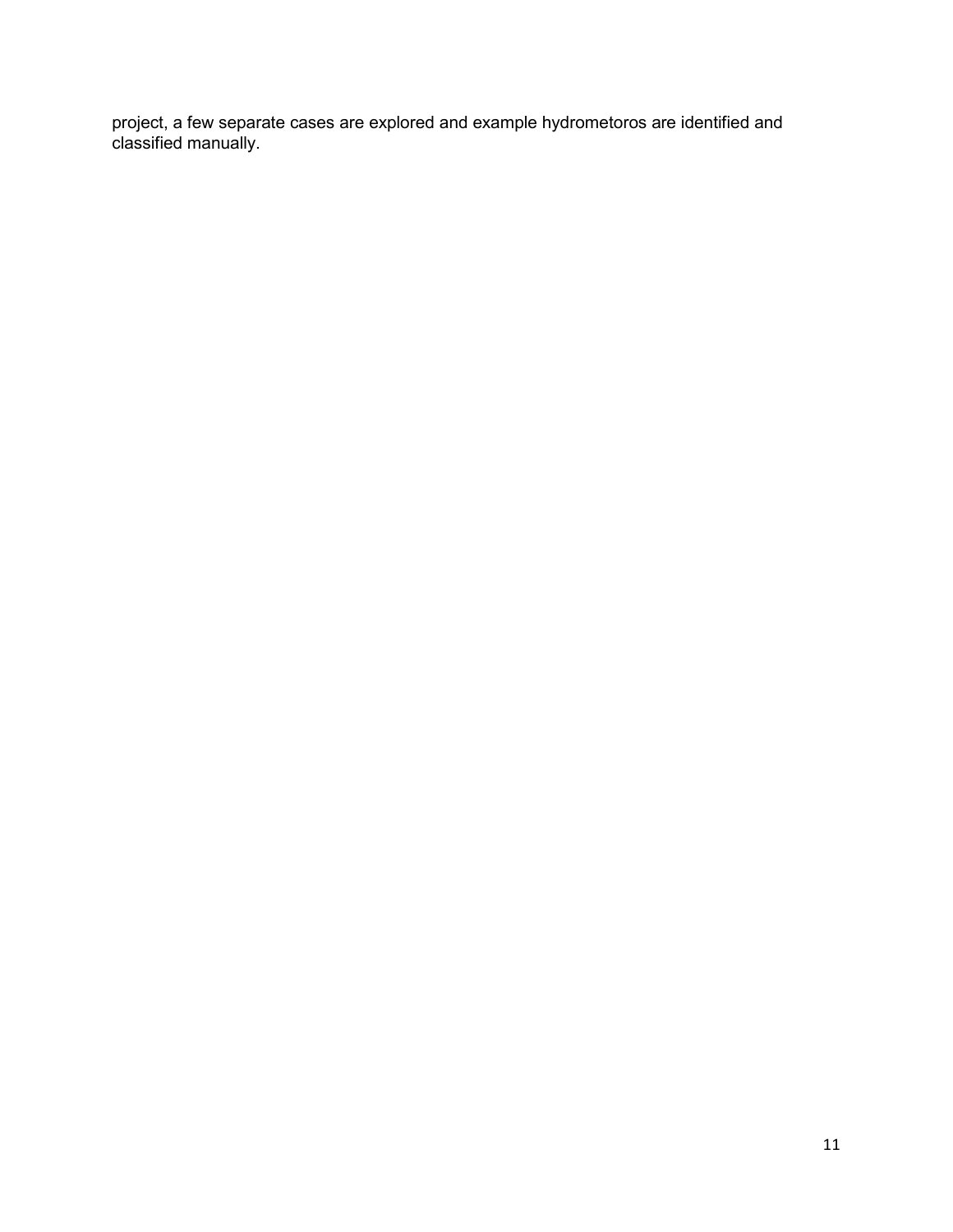## **Center for Sustainable Materials Science (CSMS)**

#### **[UAV-Based Target-Free Structural Monitoring and Damage Identification](https://symposium.foragerone.com/ndepscor21/presentations/14413)**

*Mijia Yang, Xin Bai, North Dakota State University Civil and Environmental Engineering Department*

Sponsor: National Science Foundation EPSCoR Track-1 Cooperative Agreement OIA-1355466

Conventional vision sensors have many drawbacks, due to the motion of cameras. In this poster, the researchers will explore a recursive normalized cross correlation (NCC) method to filter out the noises due to camera's translation and rotational motions, no matter the camera's motion is induced by wind or motor engine. A series lab and field experiment are conducted to verify the concept, and excellent consistence have been reached between the input and the output.

#### **[Alternative methods to 2, 5-substituted furan diols](https://symposium.foragerone.com/ndepscor21/presentations/13139)**

*Catherine Sutton, Mukund P. Sibi, North Dakota State University Chemistry and Biochemistry Department*

Sponsor: National Science Foundation EPSCoR Track-1 Cooperative Agreement OIA-1355466

The push towards biomass-derived materials, over petroleum-derived materials, is prompted by a search for sustainability and novel chemistry. Unlike some other biomass streams, furfural production is well established.

By selectively acylating methyl-2-furoate, a furfural derivative, the potential for fine-tuned physical characteristics of the resulting materials may be realized. Results of furanic biomass valorization by acylation via green synthetic methodologies will be discussed.

#### **[Analysis of Organics and Noncondensable Gases Present in Subcritical Water-Treated](https://symposium.foragerone.com/ndepscor21/presentations/12614)  [Alkali Lignin](https://symposium.foragerone.com/ndepscor21/presentations/12614)**

*Audrey LaVallie, Jan Bilek, Keith Voeller, Anastasia Andrianova, Katherine Furey, Bin Yao, Evguenii Kozliak, Alena Kubátová, University of North Dakota Chemistry Department* Sponsor: National Science Foundation EPSCoR Track-1 Cooperative Agreement OIA-1355466, NSF Research Experience for Undergraduates under Grant No. CHE 1460825

and CHE1156584; DakotaBioCon Grant No. IIA-1330840 and IIA-1330842;

Products (organics and noncondensable gases) of subcritical water (SW) depolymerization of lignin were analyzed by thermal desorption/pyrolysis (temperature fractionation) through pyroprobe-gas chromatography-mass spectrometry and thermal carbon analysis. Oxygen content of simple SW products in the liquid fraction led to extensive gas evolution beyond 300 C during pyrolytic analysis, leading to condensed (repolymerized) compounds. However, size exclusion chromatography demonstrated MW in residue solids consistent with some breakdown compared to untreated lignin- showing less repolymerization than anticipated.

#### **[Dimerization of Biobased p-Coumaric Acid in Green Medium Using Blacklights](https://symposium.foragerone.com/ndepscor21/presentations/12658)**

*Briana Krupinsky, Alexandra Rios Diaz, Houssein Amjaour, Zhihan Wang, Qianli Rick Chu, University of North Dakota Chemistry Department*

Sponsor: National Science Foundation EPSCoR Track-1 Cooperative Agreement OIA-1355466

Biomass is a renewable feedstock that has potential for use in photochemical applications. Biomass derived *p*-coumaric acid has been utilized to form a monomer through a [2+2]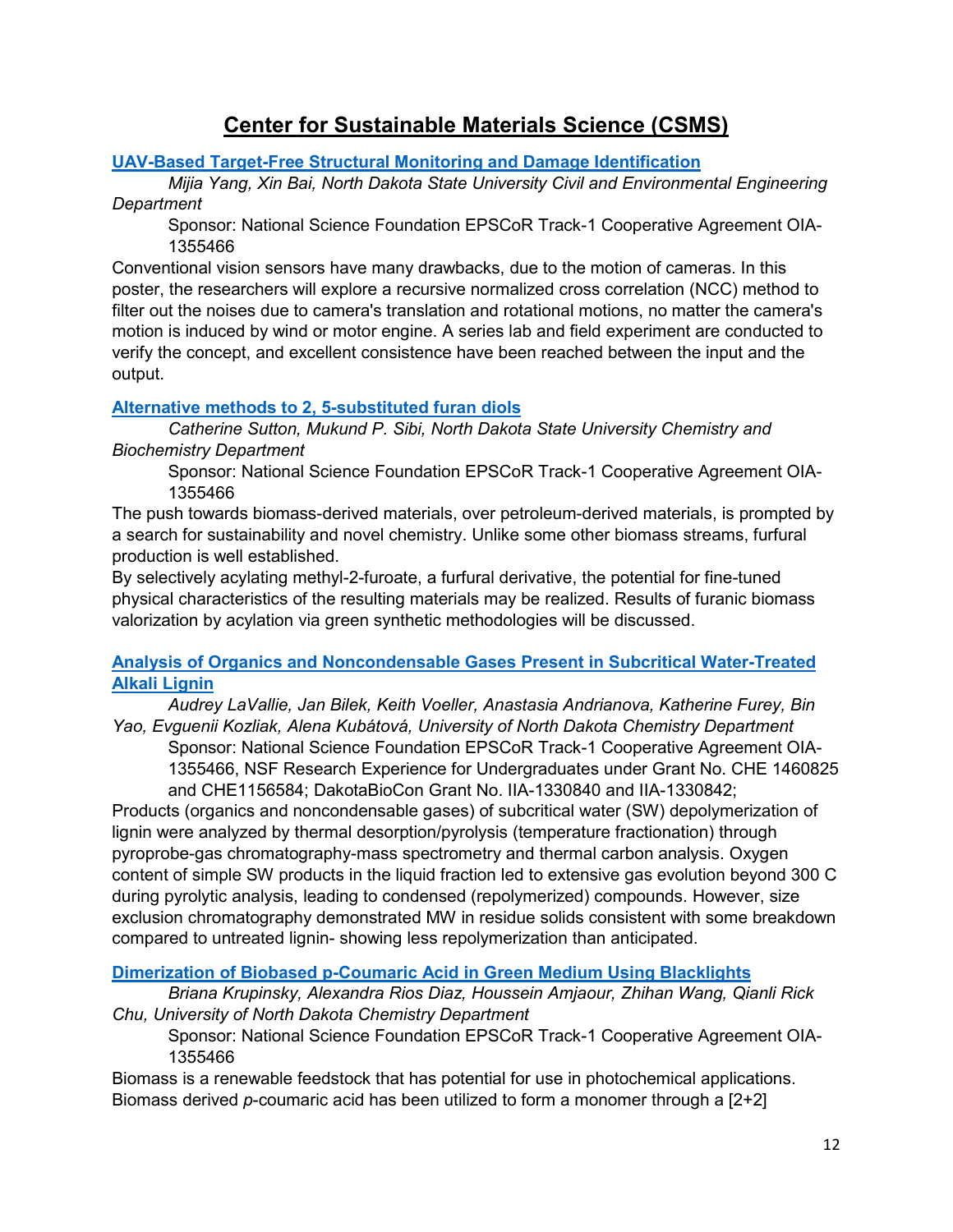photocycloaddition after exposure to UV light. In a slurry reaction, brine has been utilized as a greener solvent alternative for the optimization of this reaction with a comparative yield and purity. This biobased photodimer has the potential to be a novel building block in green polymer synthesis.

#### **[Efficient and Direct Acetoacetylation of Lignin and Use in the Formation of Non-](https://symposium.foragerone.com/ndepscor21/presentations/13127)Isocyanate [Rigid Foams](https://symposium.foragerone.com/ndepscor21/presentations/13127)**

*Alexander Hart, Eric Krall, Dean Webster, North Dakota State University Coatings and Polymeric Materials Department*

Sponsor: National Science Foundation EPSCoR Track-1 Cooperative Agreement OIA-1355466

Polyurethane polymers have become widely used in the polymer industry. Growing concern over the adverse health effects of isocyanates, a precursor to polyurethanes, has led researchers to look at alternative chemistries to generate foams. Catalyst-free valorization of lignin by transacetoacetylation was achieved in a one-pot synthesis. The acetoacetate group reacts quickly and exothermically with primary amines at room temperature. This exotherm and polysiloxane blowing agents were both used to generate rigid cellular foams.

#### **[Cyclobutanediol Derived from Biomass and Their Application in Polymer Synthesis](https://symposium.foragerone.com/ndepscor21/presentations/13081)**

*Rahul K. Shahni, Micah Mabin, Zhihan Wang, Muneer Shaik, Angel Ugrinov, Qianli R. Chu, University of North Dakota Chemistry Department*

Sponsor: National Science Foundation EPSCoR Track-1 Cooperative Agreement OIA-1355466

Semi-rigid, thermally stable, diols suitable for materials synthesis are uncommon. They bridge the gap between flexible aliphatic chain and rigid aromatic counterparts. One such example is trans-1,3-cyclobutane dimethanol (CBDO-1), which was readily synthesized from trans-cinnamic acid derived from agro-residues via [2+2] a solid-state photoreaction. A diverse array of polyesters were synthesized by polycondensation of CBDO-1 and diacids to demonstrate applications of CBDO-1 in polymer synthesis. Furthermore, these new series of polyesters showed desirable thermal properties.

#### **[Computational Determination of the Rigidity of Single Molecules](https://symposium.foragerone.com/ndepscor21/presentations/12889)**

*Joseph Robertson, Qianli R. Chu, University of North Dakota Chemistry Department* Sponsor: National Science Foundation EPSCoR Track-1 Cooperative Agreement OIA-1355466

Rigidity of single molecules is simply described here by Eq. 1 using Van der Waals volume, VW, and two new properties, the Rigidity Factor, Rgf, and the Van der Waals potential volume, VWpot. VWpot is defined as the minimum volume occupied when all local minimum energy conformations are overlaid and aligned. Calculation of VWpot was completed using software written by the authors. Rgf may prove to be a useful tool in prediction of materials properties.

#### **[Direct Excitation to Access the Triplet State of Fumaric and Maleic Acids in the Synthesis](https://symposium.foragerone.com/ndepscor21/presentations/14355)  [of Cyclobutane-1,2,3,4-tetracarboxylic Acid Using ECO-UV](https://symposium.foragerone.com/ndepscor21/presentations/14355)**

*Dominic N. Nkemngong, Tiffany Shiu, Quintin Elliott, Rahul K. Shahni, Micah Mabin, Angel Ugrinov, Qianli Rick Chu, University of North Dakota Chemistry Department*

Sponsor: National Science Foundation EPSCoR Track-1 Cooperative Agreement OIA-1355466

This study presents the synthesis of cyclobutane-1,2,3,4-tetracarboxylic acid (CBTA-1). This building block is a potential useful monomer in the making of a variety of materials such as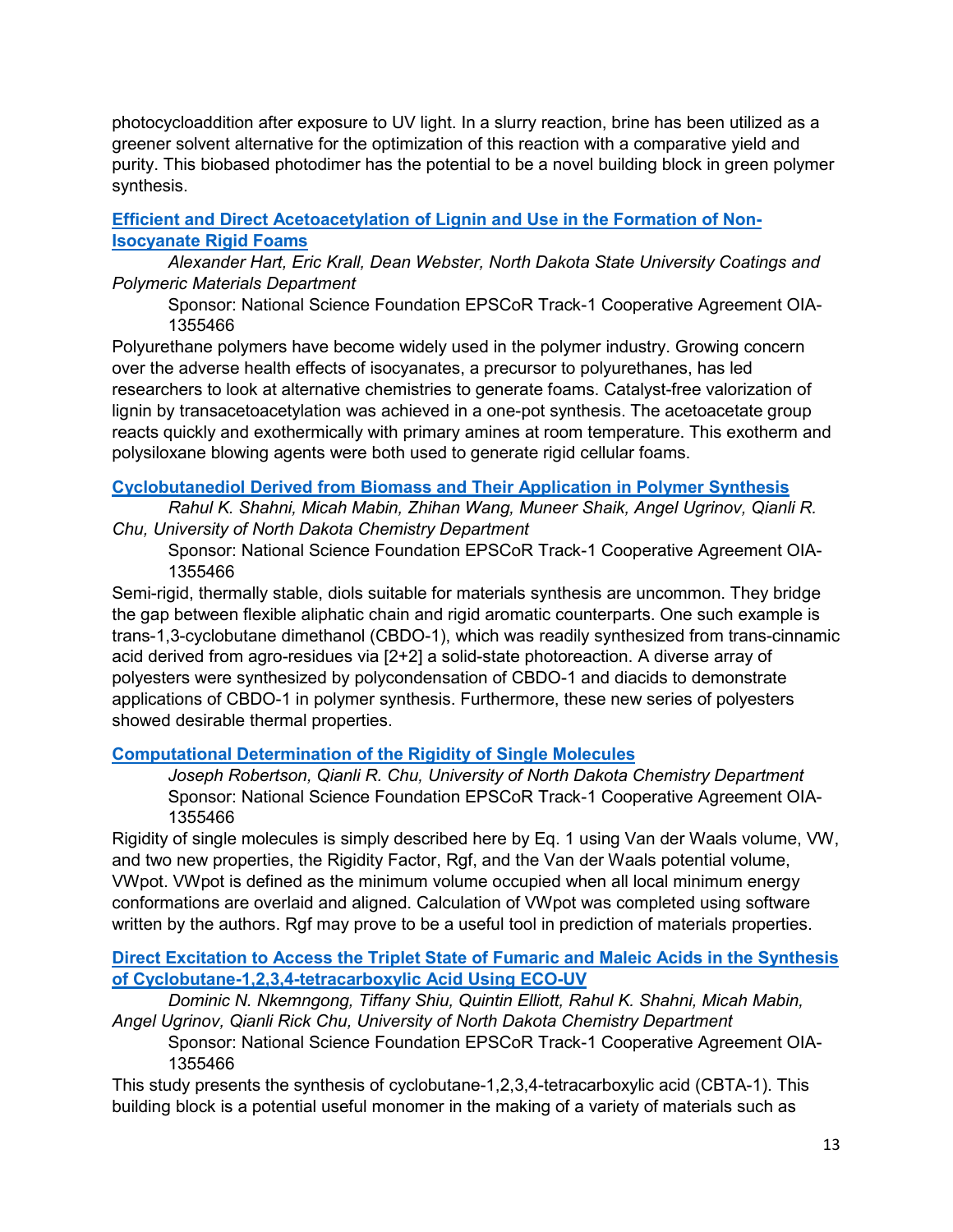polyamides, polyesters, and metal–organic frameworks. Two synthetic routes exhibiting a simple, efficient, and ecofriendly method were carried out without using any photocatalyst or photosensitizer. CBTA-1 was synthesized by the direct excitation of maleic and fumaric acids using germicidal lamps.

#### **[Solid-State Photoreaction to Create a Functionally Unique Two-Dimensional Polyester](https://symposium.foragerone.com/ndepscor21/presentations/14253)**

*Brent Kastern, Jenna Puttkammer, Rahul Shahni, Zhihan Wang, Zijun Wang, Qianli Rick Chu, Angel Ugrinov, University of North Dakota and North Dakota State University Chemistry Departments*

Sponsor: National Science Foundation EPSCoR Track-1 Cooperative Agreement OIA-1355466

This research advances the development of polymer materials that are strong and lightweight as well as being bio-based. Sorbic acid is used as the starting material for synthesizing a tetrafluorophenyl diester monomer compound. Cystallization of this compound produced an ordered arrangement of diester monomers. The reactive carbons of the diester monomers reacted in the presence of UV light and caused the diester monomers to photochemically bond with each other to produce a 2D polymer.

#### **[Wheat Bran and Maple Leaf Biochar for Decontamination of Wastewater](https://symposium.foragerone.com/ndepscor21/presentations/12997)**

*Creighton Pfau, Sean Pollack, Trevor Gravseth, Lexi Carpenter, Niloy Sarker, Khwaja Hossain, Mayville State University Biology Department*

Sponsor: National Science Foundation EPSCoR Track-1 Cooperative Agreement OIA-1355466

Dyes and toxic heavy metals are major pollutants caused by industrial run off. These pollutants negatively alter the chemical composition of water sources and have been linked to increase cancer rates, skin diseases, and slow mental development in children. Biochar, a bioproduct made from waste can be used to adsorb to these molecules. This experiment explores using spectrophotometric methods to observe pollutants before and after biochar treatment.

#### **[Lignin Solubilization and Fractionation in Aqueous Aprotic](https://symposium.foragerone.com/ndepscor21/presentations/13118) and Protic Solvents**

*Jessica Emond, Nafisa Bala, Bin Yao, Lindsey Bottom, Brooke Meyer, Lacy Lilleboe, Audrey LaVallie, Surojit Gupta, Evguenii Kozliak, Alena Kubatova, University of North Dakota Chemistry Department*

Sponsor: National Science Foundation EPSCoR Track-1 Cooperative Agreement OIA-1355466

Lignin is an organic macromolecule that is found in plant cell walls and is recovered as a large scale waste byproduct of the paper making industry. Lignin utilization often centers on its solubility and fractionation in various solvents. In this study the solubilization of Kraft alkali lignin in various organic solvents was investigated using their various ratios with water. The resulting fractions were analyzed by various analytical methods.

**[Comparison of Epoxidation Methods for Bio-Based Oils: Dioxirane Intermediates](https://symposium.foragerone.com/ndepscor21/presentations/13135)  [Generated from Oxone vs. Peracid Derived from Hydrogen Peroxide](https://symposium.foragerone.com/ndepscor21/presentations/13135)**

*Raul Setien, Shokoofeh Ghasemi, Ghasideh Pourhashem, Dean C. Webster, North Dakota State University Coatings and Polymeric Materials Department*

Sponsor: National Science Foundation EPSCoR Track-1 Cooperative Agreement OIA-1355466

Epoxidized Oils are typically synthesized using hydrogen peroxide, as well as acetic acid or other acid equivalents. Recently, advances have been made in the process of using Oxone and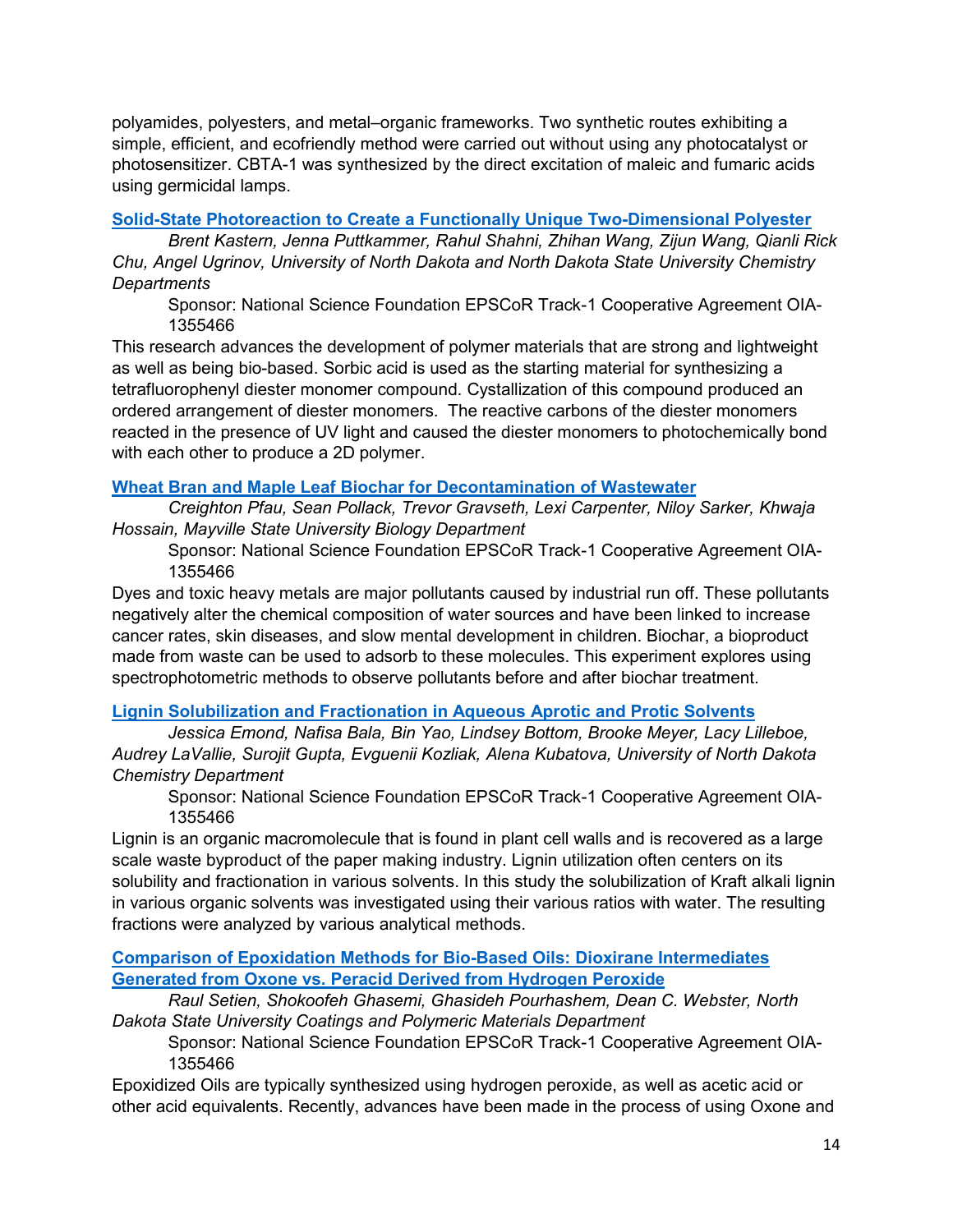ketones to generate in situ dioxiranes to epoxidize alkenes. This study explores the epoxidation of oils using in situ generated dioxiranes. The study then focused on the preparation of cured materials using said epoxidized oils as well as an environmental sustainability assessment of the oils.

#### **[Sustainability Assessment of Lignin Valorization into Rigid Foams](https://symposium.foragerone.com/ndepscor21/presentations/13153)**

*Ramsharan Pandey, Dean C. Webster, Ghasideh Pourhashem, North Dakota State University Coatings and Polymeric Materials Department*

Sponsor: National Science Foundation EPSCoR Track-1 Cooperative Agreement OIA-1355466

Lignin is the second most abundant biopolymer on earth. One potential application of lignin is in the manufacture of rigid foams. In this study we perform an economic and environmental assessment of lignin-based foam. Our results show that lignin-based foam have the potential to be economically competitive and perform environmentally better in most impact categories than rigid polyurethane foams. Functionalizing chemical and crosslinker contributed most in both economic and environmental impacts for lignin foam.

#### **[Effect of Wheat Bran Bioactive Compounds in Cancer Intervention](https://symposium.foragerone.com/ndepscor21/presentations/13073)**

*Brooke Roeges, Taylor Stegman, Hayle Boechler, Sean Pollack, Michael Kjelland, Khwaja Hossain, Mayville State University Biology Department*

Sponsor: National Science Foundation EPSCoR Track-1 Cooperative Agreement OIA-1355466

Wheat bran is rich with bioactive compounds with antioxidant properties to reduce radical oxidation that leads to malignant tumor development and growth. Bioactive chemicals such as phenolic compounds, specifically ferulic acid as well as arabinoxylan and alkyl resorcinol were extracted from wheat bran. MIA Pa-Ca2 pancreatic carcinoma cells were cultured, and concentrations of these compounds were introduced into treatment cells. These cells were compared to control cells for DNA fragmentation analysis and live to dead ratio.

#### **[Synthesis of N-\[1-\(4-chlorophenyl\)ethyl\]-N-ethylformamide](https://symposium.foragerone.com/ndepscor21/presentations/14682)**

*Salina R. Carter, Lioudmila I. Bobyleva, Mikhail M. Bobylev, Minot State University Chemistry Department*

Sponsor: National Science Foundation EPSCoR Track-1 Cooperative Agreement OIA-

1355466, NIH grant 8 P20 GM103442-12 from the National Institute of General Medical **Sciences** 

Recently, we developed a new procedure for the synthesis of substituted N-(1-arylethyl)-Nalkylformamides. The procedure was applied to the synthesis of N-[1-(4-chlorophenyl)ethyl]-Nethylformamide. The reaction was conducted on 10 mmol scale at 180-187 degrees Celsius. Column chromatography was used for the isolation and purification of the product. NMRspectroscopy and elemental analysis were used to determine the structure of the product. The reaction was completed in 210 minutes. The isolated yield of N-[1-(4-chlorophenyl)ethyl]-Nethylformamaide was 90.8%.

#### **[Rapid Synthesis of N-methyl-N-\[1-\(1-naphthyl\)ethyl\]formamide](https://symposium.foragerone.com/ndepscor21/presentations/13087)**

*Christopher M. Scott, Lioudmila I. Bobyleva, Mikhail M. Bobylev, Minot State University Chemistry Department*

Sponsor: National Science Foundation EPSCoR Track-1 Cooperative Agreement OIA-

1355466, NIH grant 8 P20 GM103442-12 from the National Institute of General Medical Sciences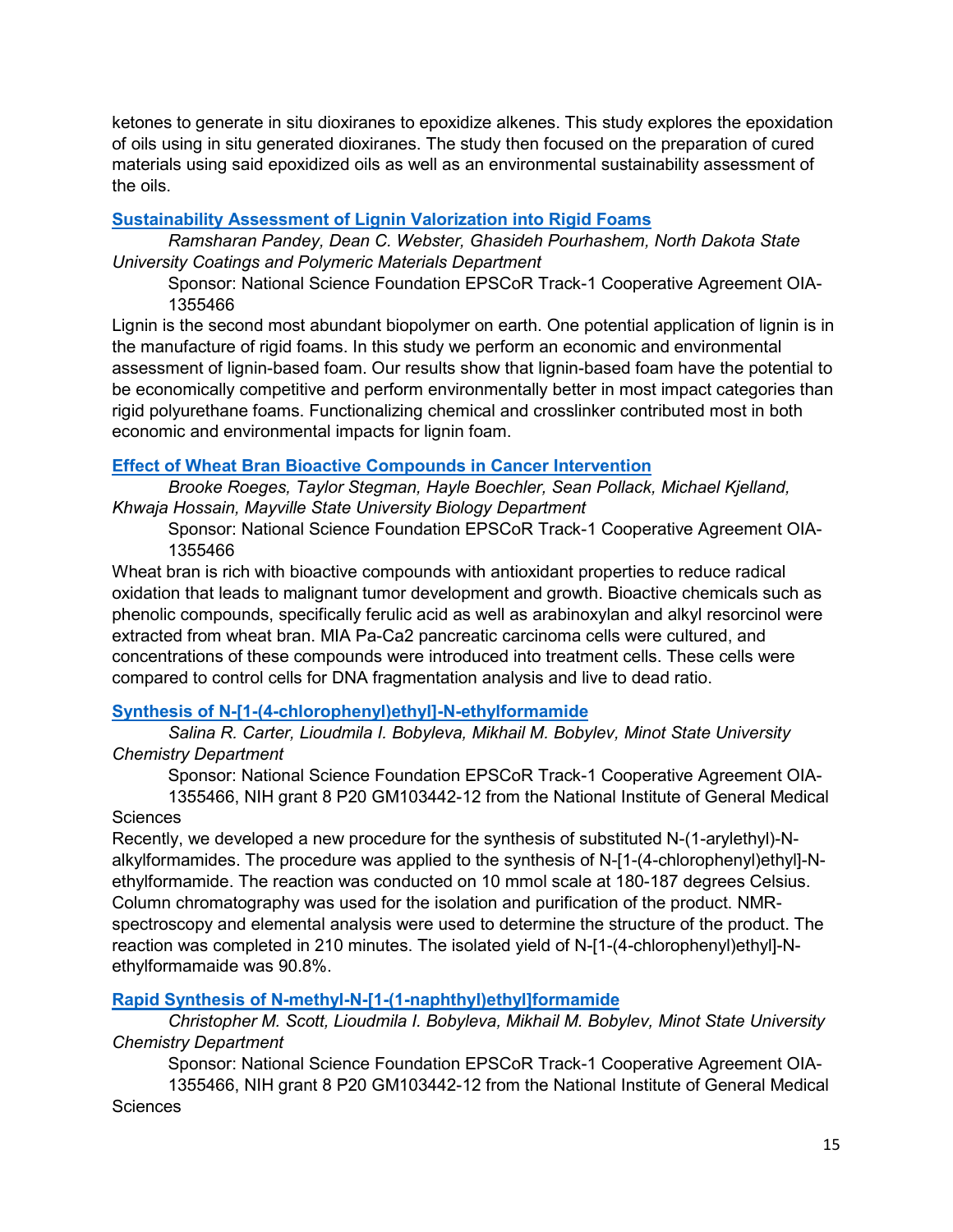Recently, we developed a new procedure for the synthesis of substituted N-(1-arylethyl)-Nalkylformamides. In this work, the procedure was applied to the synthesis of N-methyl-N-[1-(1 naphthyl)ethyl]formamide. The reaction was conducted on 10 mmol scale at 196-202 degrees Celsius. Column chromatography was used for the isolation of the product. NMR-spectroscopy and elemental analysis were used to determine the structure of the product. The reaction was completed in 40 minutes. The isolated yield of N-methyl-N[1-(1-naphthyl)ethyl]formamide was 94.5%

#### **[Synthesis of N-\[1-\(4-cyanophenyl\)ethyl\]formamide](https://symposium.foragerone.com/ndepscor21/presentations/13060)**

*Hassan S. Elshanbary, Lioudmila I. Bobyleva, MS, Mikhail M. Bobylev, Minot State University Bio-informatics Department*

Sponsor: National Science Foundation EPSCoR Track-1 Cooperative Agreement OIA-

1355466, NIH grant 8 P20 GM103442-12 from the National Institute of General Medical **Sciences** 

Recently, we developed a new procedure for the synthesis of substituted N-(1 arylethyl)formamides. In this work, the procedure was applied to the synthesis of N-[1-(4 cyanophenyl)ethyl]formamide. The reaction was conducted on 10 mmol scale at 180-193 degrees Celsius. Column chromatography was used for the isolation of the product. NMRspectroscopy and elemental analysis were used to determine the structure of the product. The reaction was completed in 10 minutes. The isolated yield of N-ethyl-N-[1-(4 isobutylphenyl)ethyl]formamide was 74.7%.

#### **[Rapid Synthesis of N-\[1-\(4-nitrophenyl\)ethyl\]formamide](https://symposium.foragerone.com/ndepscor21/presentations/13056)**

*Lynn I. Vick, Lioudmila I. Bobyleva, MS, Mikhail M. Bobylev, Minot State University Biology Department*

Sponsor: National Science Foundation EPSCoR Track-1 Cooperative Agreement OIA-1355466, NIH grant 8 P20 GM103442-12 from the National Institute of General Medical

#### **Sciences**

Recently, we developed a new procedure for the synthesis of substituted N-1- (arylethyl)formamides. In this work, the procedure was applied to the synthesis of N-[1-(4 nitrophenyl)ethyl]formamide. The reaction was conducted on 10 mmol scale at 180-191 degrees Celsius. Column chromatography was used for the isolation of the product. NMR-spectroscopy and elemental analysis were used to determine the structure of the product. The reaction was completed in 5 minutes. The isolated yield of N-[1-(4-nitrophenyl)ethyl]formamide was 74.6%.

#### **[Synthesizing Various Ruthenium Complexes for C-H Bond Hydroxylation](https://symposium.foragerone.com/ndepscor21/presentations/13112)**

*Austin MacRae, Alexander Parent, North Dakota State University Chemistry and Biochemistry Department*

Sponsor: National Science Foundation EPSCoR Track-1 Cooperative Agreement OIA-1355466

Metal complexes can catalyze C-H bond hydroxylation, which is potentially useful in the synthesis of organic molecules such as pharmaceutical drugs. Current catalysts suffer from the sustainability drawbacks of overoxidation and racemization. A catalyst that favors a two-electron catalytic process may overcome the issues of overoxidation and racemization by insertion of an oxygen atom into the C-H bond. Ruthenium complexes with varying anionic ligands will be characterized for their electrochemical properties and catalytic capabilities.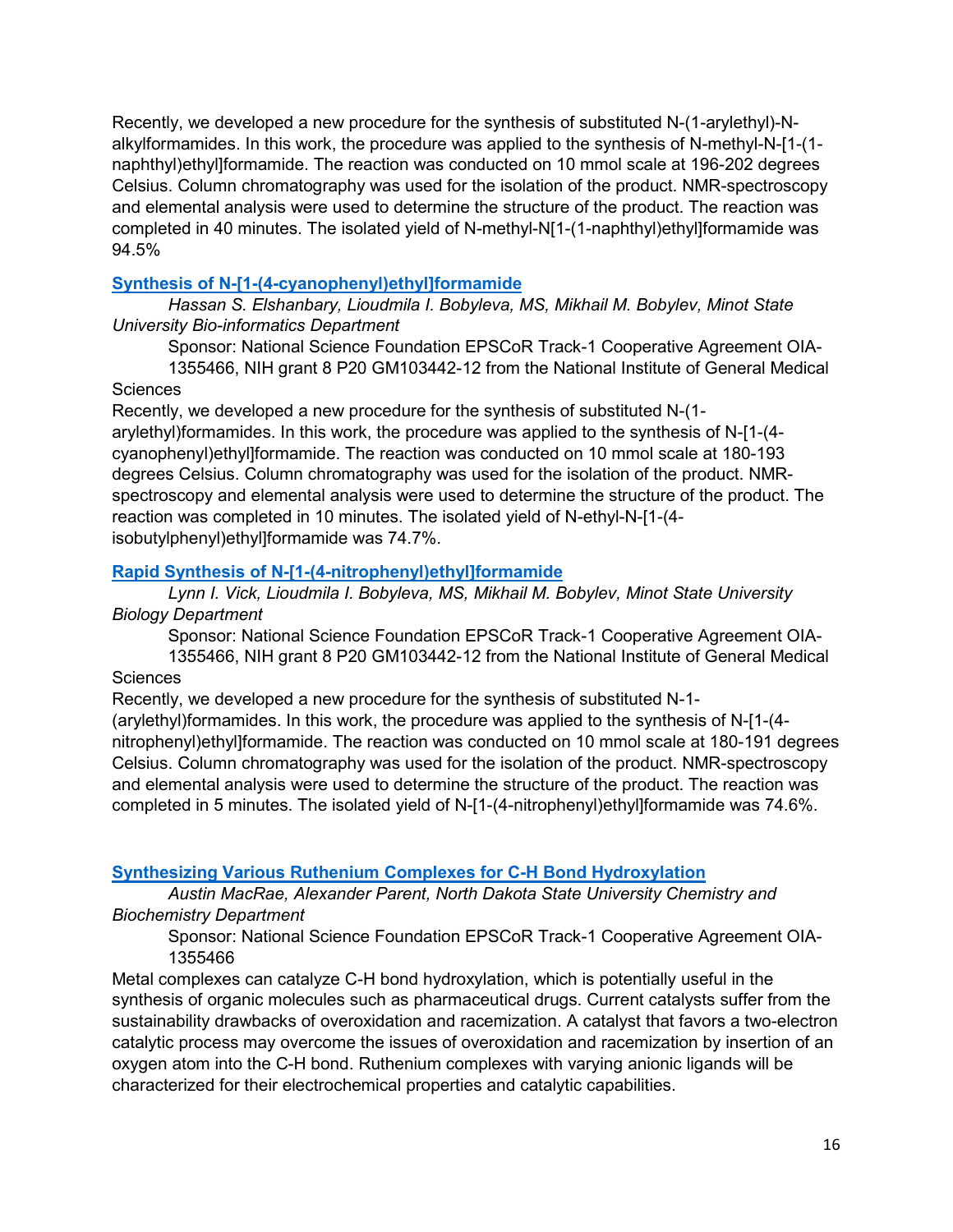#### **[Biobased Latexes from 3-Allyl-5-vinylveratrole and High Oleic Soybean Oil-based Acrylic](https://symposium.foragerone.com/ndepscor21/presentations/13138)  [Monomer](https://symposium.foragerone.com/ndepscor21/presentations/13138)**

*Yehor Polunin, Eric Serum, Timothy Burns, Andriy Voronov, Mukund Sibi, North Dakota State University Coatings and Polymeric Materials Department*

Sponsor: National Science Foundation EPSCoR Track-1 Cooperative Agreement OIA-1355466

Being structural analog to Styrene, vanillin derived 3-allyl-5vinylveratrole may function as its renewable replacement in free radical polymerization, in particular in sustainable latexes. AVV was applied as a comonomer in latex copolymerization with plant oil-based acrylic monomers (POBMs). Presence of AVV fragments increase glass transition temperature of latex copolymers and provides crosslinking sites in addition to allylic fatty fragments of POBMs. Depending monomers ratio, polymeric materials with widely different viscoelastic behavior were obtained.

#### **[Molecular Dynamics Study of Invertible Micellar Polymer Assemblies in Toluene](https://symposium.foragerone.com/ndepscor21/presentations/13146)**

*Kweeni Iduoku, Rasulev Bakhtiyor, North Dakota State University Coatings and Polymeric Materials Department*

Sponsor: National Science Foundation EPSCoR Track-1 Cooperative Agreement OIA-1355466

Invertible micellar polymer assemblies are amphiphilic in nature and are capable of changing their conformation in response to environmental stimuli. This characteristic is a result of systematic arrangements of moieties and segments along the backbone of polymer chain. In the solvent toluene, there is a migration of hydrophobic segments to micellar peripheral and hydrophilic segments to core. Molecular dynamic has been employed to unveil the molecular and atomistic properties of micellar assemblies in toluene.

#### **[Data Collection of Organic Compounds for Predictive Model Development of](https://symposium.foragerone.com/ndepscor21/presentations/13155)  [Biodegradability Applying Various Cheminformatic Techniques](https://symposium.foragerone.com/ndepscor21/presentations/13155)**

*Marvellous Ngongang, Meade Erickson, Bakhtiyor Rasulev, North Dakota State University Coatings and Polymeric Materials Department*

Sponsor: National Science Foundation EPSCoR Track-1 Cooperative Agreement OIA-1355466, The State of North Dakota

Readily biodegradable materials are of increasing importance due to regulatory institutions increasing regulations and guidances of chemical materials. The ability to predict the biodegradability of chemicals is an effective method in developing readily biodegradable chemicals. In this study, the predictive computational techniques are used to develop readily biodegradable models to be able to asses biodegradation in advance of synthesis of manufacturing. The results and comparative analysis of different methods performance are discussed.

#### **[Brine Spill Remediation Using Natural Fiber Wicks](https://symposium.foragerone.com/ndepscor21/presentations/13104)**

*Jake Reinholz, Tom DeSutter, Chad Ulven, Miranda Meehan, Kevin Horsager, North Dakota State University Mechanical Engineering Department*

Sponsor: National Science Foundation EPSCoR Track-1 Cooperative Agreement OIA-1355466, USDA-Critical Agriculture Research and Extension

Brine, or high salt-concentrated water, is a byproduct of oil and natural gas production. In the Bakken Shale of North Dakota, brine spills leave fertile land virtually unusable. The goal of this research is to create a remediation technique using natural fiber mats to act as an evaporative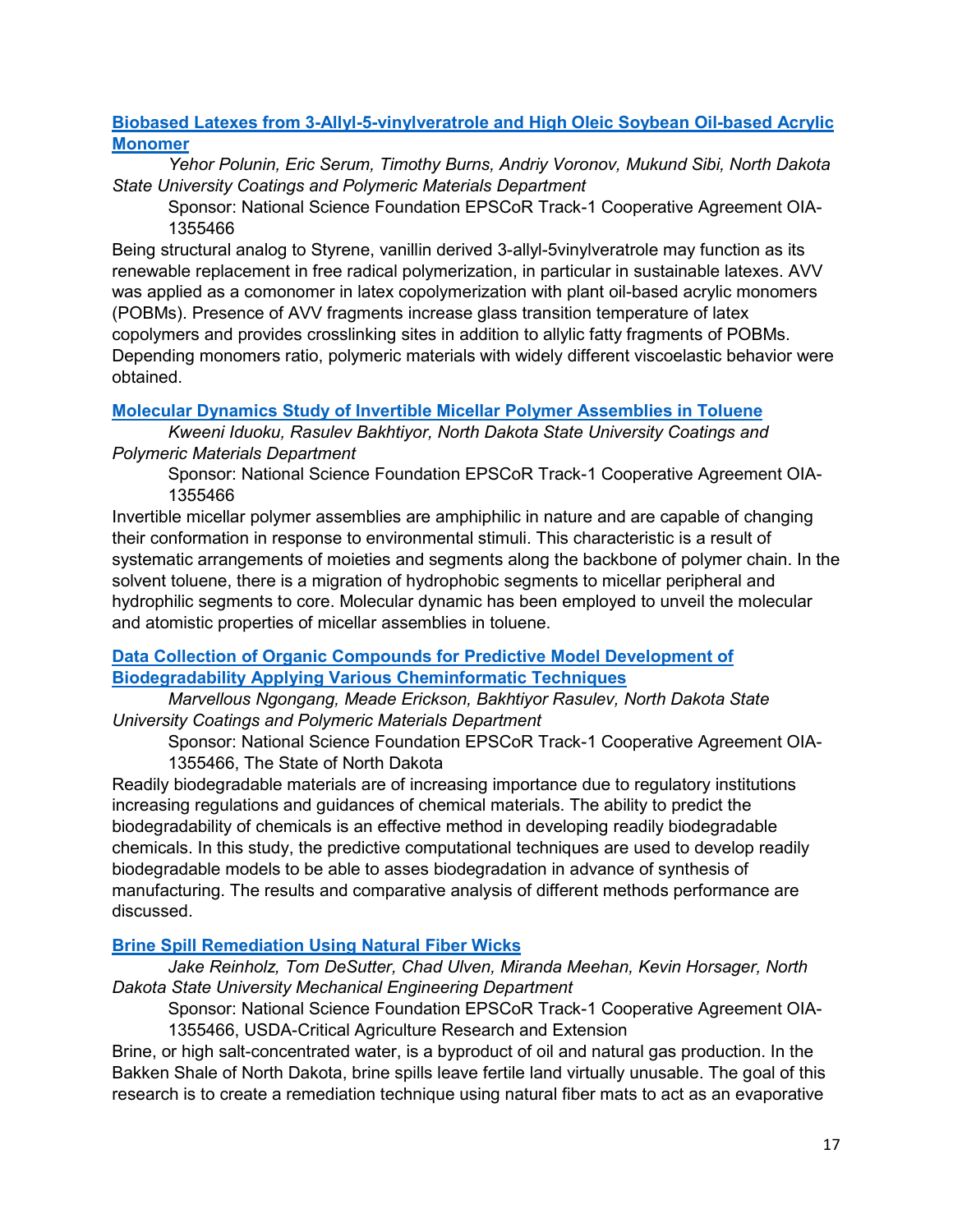flux that wicks brine from the soil. As brine water evaporates, harmful salts remain integrated within the mat fibers which can then be collected and disposed.

**[Predicting the Biodegradability of Synthetic and Bio-based Polymer Building Blocks:](https://symposium.foragerone.com/ndepscor21/presentations/13012)  [Collection of Biochemical Oxygen Demand and Application of Cheminformatics](https://symposium.foragerone.com/ndepscor21/presentations/13012)**

*Meade Erickson, Zoriana Demchuk, A.N. Bezbaruah, Andriy Voronov, Bakhtiyor Rasulev, North Dakota State University Coatings and Polymeric Materials Department*

Sponsor: National Science Foundation EPSCoR Track-1 Cooperative Agreement OIA-

1355466, ND Soybean Council, ND Corn Council, ND Department of Agriculture, the State of North Dakota

Polymeric waste is accumulating in varying environments globally. This is a result of the low degradability of polymers. A method of addressing this waste is to develop biodegradable materials. This research focuses on biodegradation study, by investigating monomer units' molecular structure and its relationship with biodegradability. Using combined experimental and computational study, applying machine learning-based quantitative structure-activity relationship (QSAR) methodology, a predictive model has been developed.

#### **[Rapid Synthesis of N-\(4-nitrobenzyl\)-N-phenylformamide](https://symposium.foragerone.com/ndepscor21/presentations/13076)**

*Taylor L. Simons, Lioudmila I. Bobyleva, Mikhail M. Bobylev, Minot State University Chemistry Department*

Sponsor: National Science Foundation EPSCoR Track-1 Cooperative Agreement OIA-

1355466, NIH grant 8 P20 GM103442-12 from the National Institute of General Medical

#### **Sciences**

Recently, we developed a rapid procedure for the synthesis of substituted N-benzyl-Narylformamides. The procedure was tested on 4-nitrobenzaldehyde. The reaction was conducted on 10 mmol scale at 173-225 degrees Celsius. Column chromatography was used for the isolation the products. NMR-spectroscopy and elemental analysis were used to determine the structure of the products. The reaction was completed in 17 minutes and produced 49.9% N-(4-nitrobenzyl)-N-phenylformamide and 38.8% of N,N-di-(4-nitrobenzyl)-Nphenylamine.

#### **[Developing a Vesicle System for Efficient Solar Energy Conversion](https://symposium.foragerone.com/ndepscor21/presentations/13439)**

*Adam Flesche, Andrew Kalbach, Alexander Parent, North Dakota State University Chemistry Department*

Sponsor: National Science Foundation EPSCoR Track-1 Cooperative Agreement OIA-1355466

Harvesting light for use in energy production is a promising approach towards limiting the use of non-sustainable fuel sources. One major challenge in developing this technology is charge recombination, where the absorbed light is released as heat before it can be converted to a useful energy source. This may be remedied by separating the half-reactions with a physical barrier. Our group is developing a soft vesicle system to prevent charge recombination.

#### **[Rapid Synthesis of N-\[1-\(2,4-dichlorophenyl\)ethyl\]-N-ethylformamide](https://symposium.foragerone.com/ndepscor21/presentations/14476)**

*Micah S. Winburn, Lioudmila I. Bobyleva, Mikhail M. Bobylev, Minot State University Chemistry DepartmenT*

Sponsor: National Science Foundation EPSCoR Track-1 Cooperative Agreement OIA-1355466, NH grant 8 GM103442-12 from the National Institute of General Medical **Sciences** 

Recently, we developed a new procedure for the synthesis of substituted N-benzyl-N-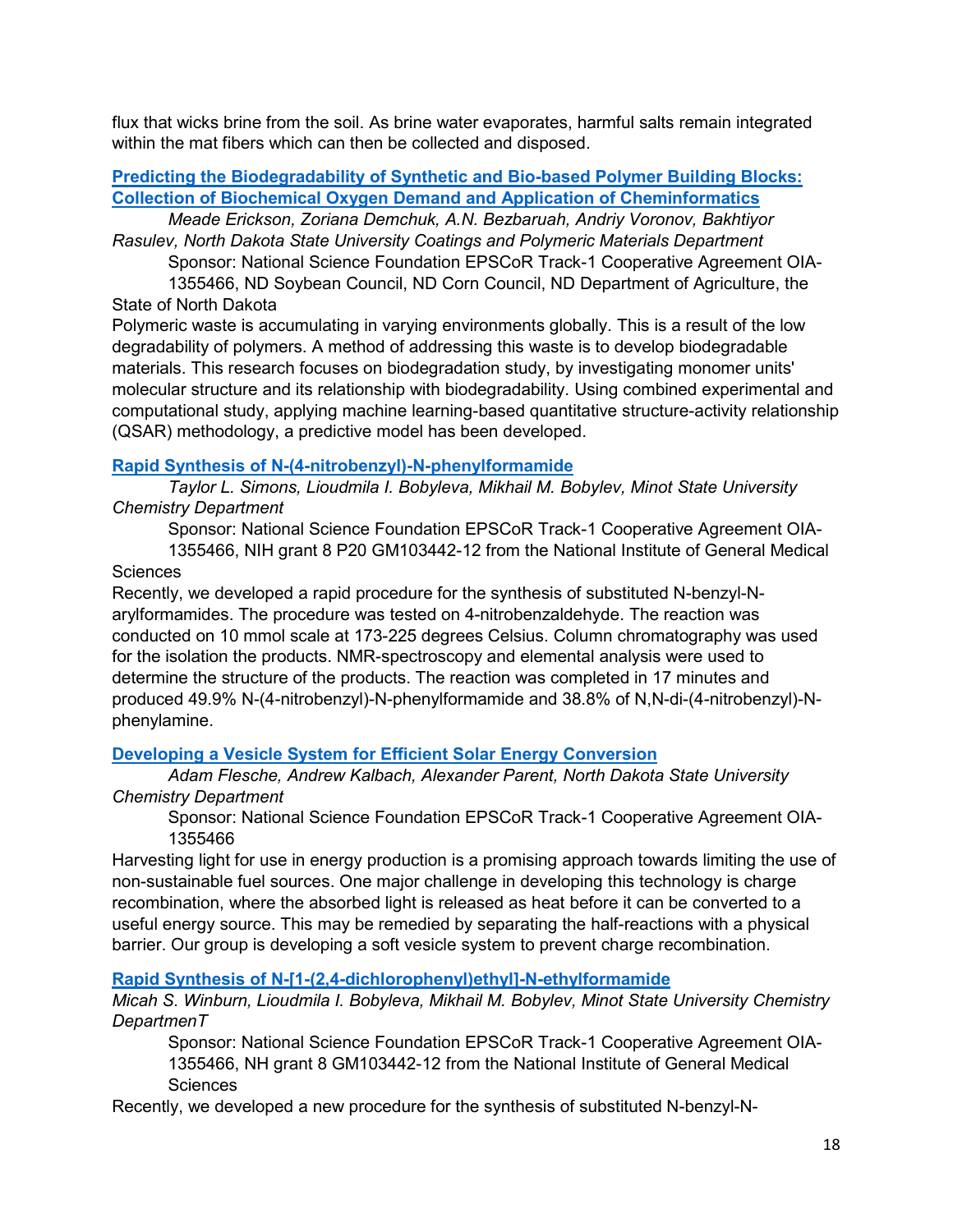alkylformamides. In this work, this procedure was applied to the synthesis of N-[1-(2,4 dichlorophenyl)ethyl]-N-ethylformamide. The reaction was conducted on 10 mmol scale at 180- 196 degrees Celsius. Column chromatography was used for the isolation of the product. The stucture was determined using NMR-spectroscopy and elemental analysis. The reaction was completed in 210 minutes. The isolated yield of N-[1-(2,4-dichlorophenyl)ethyl]-Nethylformamide was 70.1%.

#### **[Protein-ligand Docking as a Tool to Predict Properties and Performance of Plant-protein](https://symposium.foragerone.com/ndepscor21/presentations/13003)  [Based Bioplastics Films](https://symposium.foragerone.com/ndepscor21/presentations/13003)**

*Kristen Patnode, Sara Johnson, Zoriana Demchuk, Andriy Voronov, Bakhtiyor Rasulev, North Dakota State University Coatings and Polymeric Materials Department*

Sponsor: ND EPSCoR, North Dakota Soybean Council, North Dakota Corn Utilization **Council** 

The aim of this study is to determine the efficacy of protein-ligand docking as a means to estimate physical and mechanical properties of modified bioplastics. Protein-ligand docking was applied to model intermolecular interactions of select renewable additives with plant proteins, to demonstrate the effect of natural modifiers on properties of protein-based films. We support computational findings via experimental preparation of modified soy and Zein protein-based films. Results demonstrate successful estimation of properties via protein-ligand docking.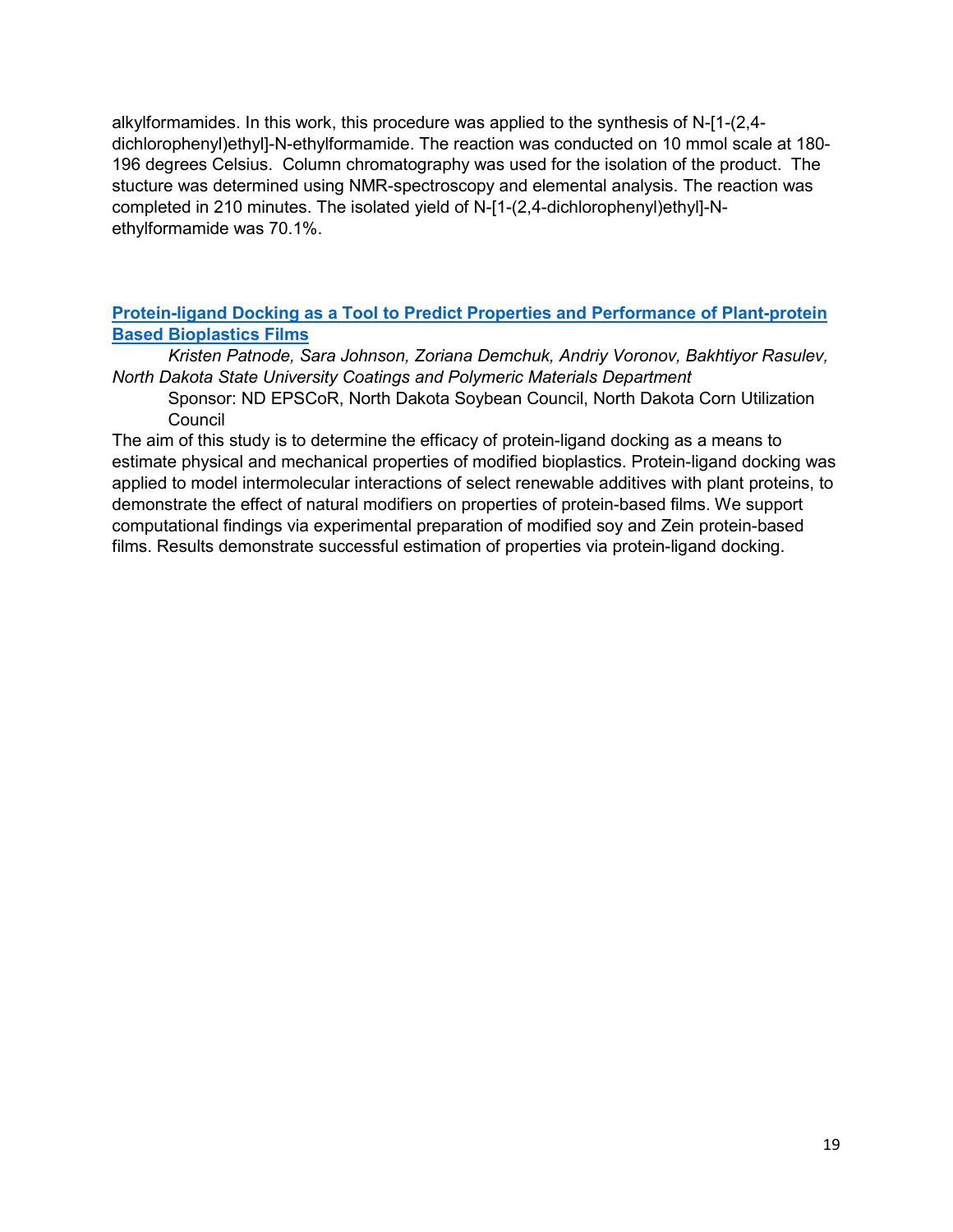# **Chemistry**

#### **Fe3+ - [doped Graphene Quantum Dots for Ultrasensitive Detection of Glucose and](https://symposium.foragerone.com/ndepscor21/presentations/13123)  [Monitoring of Diabetes](https://symposium.foragerone.com/ndepscor21/presentations/13123)**

*Yingfen Wu, Xu Wu, Julia Xiaojun Zhao, Diane Darland, University of North Dakota Chemistry Department*

Sponsor: NSF grant CHE 1709160 and NSF Cooperative Agreement Award OIA-

1946202. D.C.D. is supported by an NIH COBRE grant as Project Director Test the blood glucose concentration is of great importance for patients with diabetes or related diseases. In this paper, a new graphene quantum dots (GQDs-Fe) were successfully synthesized with Fe(III) ion and hydrophilic polyethylenimine (PEI)to detect H2O2 and glucose. The morphology, properties, and potential of detection were determined by analytical spectroscopy methods. The newly synthesized GQDs show high potential for its application in H2O2 and glucose detection.

#### **[Development of Polymer Dot @ Silicon Quantum Dots Nanocomposite for Fluorescence](https://symposium.foragerone.com/ndepscor21/presentations/13128)  [Imaging](https://symposium.foragerone.com/ndepscor21/presentations/13128)**

*Di Sun, Xu Wu, Diane C. Darland, Julia Xiaojun Zhao, University of North Dakota Chemistry Department*

#### Sponsor: NSF EPSCoR

Silicon Quantum dots (SiQDs) have been widely developed in recent years. However, SiQDs are very unstable and are susceptible to aggregation, which would reduce quantum yield (QY). We constructed a Pdot@SiQDs nanocomposite by using amine group terminated SiQDs and carboxyl group terminated Pdots-PVK. In the nanocomposite, the Forster resonance energy transfer (FRET) occurred where the Pdots was used as an energy donor to excite SiQDs to emit strong fluorescence and prevent aggregation of SiQDs.

#### **[Poly\(silyl ether\)-based Polymeric Nanoparticles as Potential Nanocarriers](https://symposium.foragerone.com/ndepscor21/presentations/13088)**

*Vladimir Zotov, Guodong Du, University of North Dakota Chemistry Department* Sponsor: UND, ND EPSCoR, NSF EPSCoR RII Track-1

Polymeric nanoparticles are currently a widely studied topic due to their potential in therapeutics of different diseases. Poly(silyl ether) (PSE) based polymers are of interest due to their tunable hydrolytic degradability. PSE formation occurs between a disubstituted silane and a diol via dehydrogenate cross coupling reactions. To modify the degradation of PSEs under physiologically relevant conditions, polyethylene glycol (PEG) based diols have been employed to prepare PSEs, which will be used in formation of nanoparticles.

#### **[New Cyclobutane Containing Polyesters from Zinc Catalyzed Ring-opening](https://symposium.foragerone.com/ndepscor21/presentations/14256)  [Copolymerization of Epoxides and Cyclobutane-based Anhydrides](https://symposium.foragerone.com/ndepscor21/presentations/14256)**

*Muneer Shaik, Jevin Jensen, Houssein Amjaour, Qianli Chu, Guodong Du, University of North Dakota Chemistry Department*

Sponsor: NSF EPSCoR

Aliphatic polyesters have received attention as attractive and potentially sustainable alternatives to petroleum-based polymers due to their various renewable sources, degradation to usually benign products, and high biocompatibility. In this work, we have synthesized a series of new polyesters via zinc-catalyzed ring-opening copolymerization of epoxides and novel cyclobutanederived anhydrides. The polymers have been characterized by NMR, DOSY, ESI, GPC, TGA, and DSC.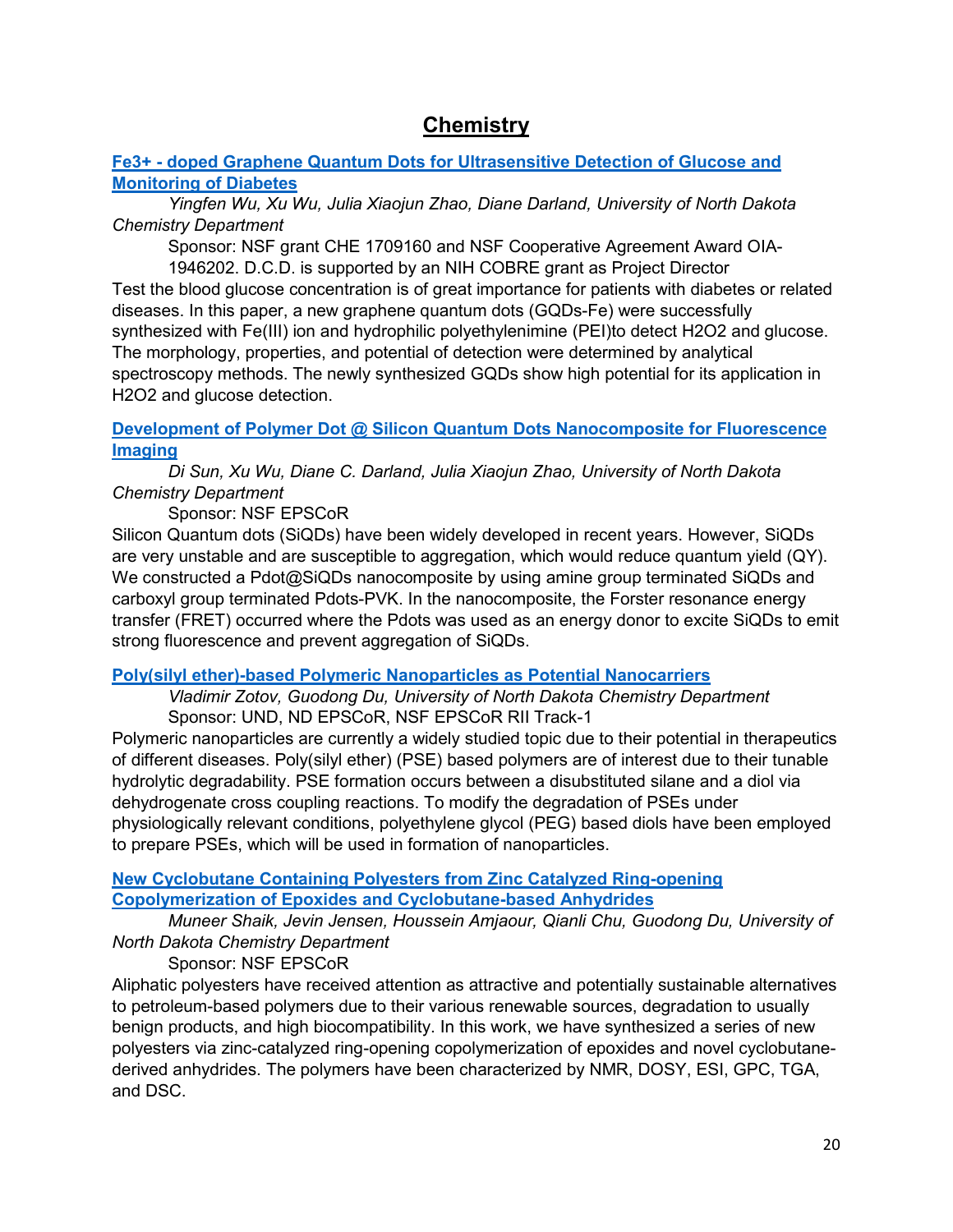#### **[Sustainability and Techno-Economic Assessment of Expoxidized Sucrose Soyate](https://symposium.foragerone.com/ndepscor21/presentations/13106)**

*Shokoofeh Ghasemi, Mukund Sibi, Dean C. Webster, Ghasideh Pourhashem, North Dakota State University Coatings and Polymeric Materials Department*

Sponsor: NSF EPSCoR

We carried out a comparative life cycle assessment (LCA) of Epoxidized Sucrose Soyate (ESS) and a functionally similar petroleum-based commercial resin. We model the large-scale production of ESS using laboratory-scale experimental data using Aspen plus software and use the results to assess the sustainability and cost of producing ESS resin on a commercial scale. To assess the economic feasibility of production of ESS commercially, we perform technoeconomic analysis (TEA) to provide critical decision-making information.

#### **[Improving Pea Protein Isolate Functionality by Phosphorylation with Sodium](https://symposium.foragerone.com/ndepscor21/presentations/14383)  [Hexametaphosphate](https://symposium.foragerone.com/ndepscor21/presentations/14383)**

*Yang Lan, Jiajia Rao, North Dakota State University Chemistry Department* Sponsor: None

Pea protein isolate (PPI) is commonly extracted using the method of alkaline extractionisoelectric precipitation, followed by spray drying process; however, PPI prepared from this procedure has limited functionality. This study investigated the phosphorylation modification of PPI and the impact of sodium hexametaphosphate-PPI mixing ratios and reaction pH on PPI structure and functionality. Results showed that PPI has been successfully phosphorylated and foaming capacity of PPI has been improved from 110 to 120%.

#### **[Synthesis and Properties of Cyclobutene-containing Anhydrides](https://symposium.foragerone.com/ndepscor21/presentations/13188)**

*Houssein Amjaour, Rahul K. Shahni, Mckenzie Roman, Zhihan Wang, Angel Ugrinov, Qianli R. Chu, University of North Dakota Chemistry Department*

Sponsor: NSF EPSCoR

Anhydrides are important intermediates employed in the manufacture of a variety of materials such as fiber-reinforced plastics, surface coatings, polyimides and agricultural chemicals. Herein, we report the synthesis and properties of series of cyclobutane-containing anhydrides. Some of the anhydrides were readily synthesized from biomass-derived chemicals such as furfural. These anhydrides showed an excellent balance between stability and reactivity due to the ring strain generated by cyclobutane fused to the cyclic anhydride functional group.

#### **[Hypoxia-Responsive Bovine Milk Exosomes as Targeted Carrier for Chemotherapeutics](https://symposium.foragerone.com/ndepscor21/presentations/12902)**

*Jessica Pullan, Li Feng, Kaitlin Dailey, Sangeeta Bhallamudi, James Froberg, Lina Alhalhooly, Amanda Brooks, Sathish Venkatachalem, Yongki Choi, Sanku Mallik, North Dakota State University Pharmaceutical Sciences Department*

Sponsor: NIH

Exosomes, biological nanoparticles, have innate transportation ability making them ideal candidates for drug delivery. Bovine milk exosomes do not show an immune response and is available from a viable source. To increase targeting and controlled drug release, a tumor penetrating peptide (iRGD) and a hypoxia-responsive lipid have been incorporated into the exosomes' lipid bilayer. Modified exosomes encapsulating doxorubicin decreased the viability of triple negative breast cancer cells.

#### **[Synthesis of N-N'-dimethyl-N,N'-\(1,4-phenylenediethylidene\)bis-formamide](https://symposium.foragerone.com/ndepscor21/presentations/13105)**

*Stephanie E. Sundhagen, Isabella Rowland, Lioudmila I. Bobyleva, Mikhail M. Bobylev Minot State University Chemistry Department*

Sponsor: National Science Foundation EPSCoR Track-1 Cooperative Agreement OIA-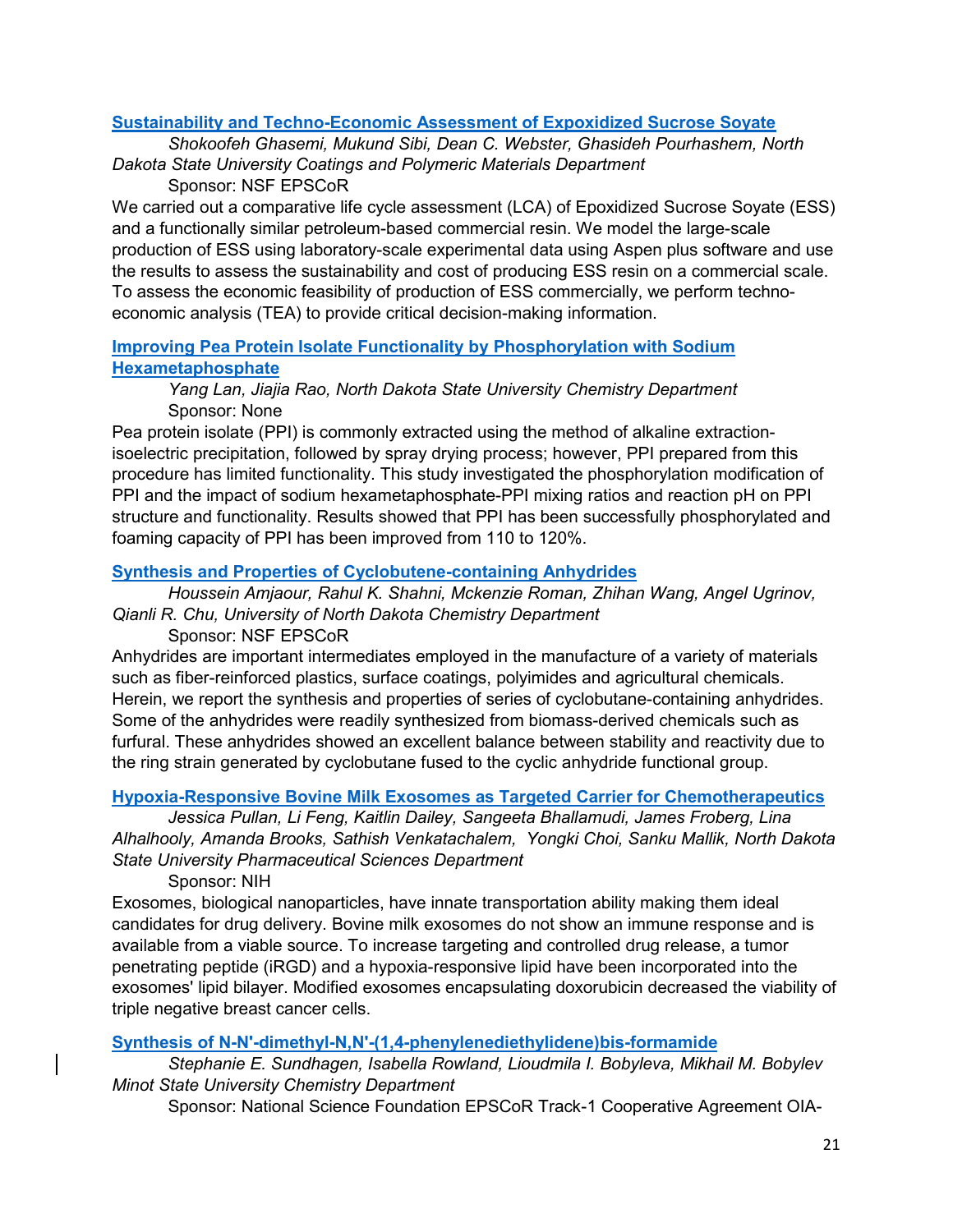1355466, NIH grant 8 P20 GM103442-12 from the National Institute of General Medical **Sciences** 

Recently, we developed a new procedure for the synthesis of substituted N-(1-arylethyl)-Nalkylformamides. In this work, the procedure was applied to the synthesis of N,N'-dimethyl-N,N'- (1,4-phenylenediethylidene)bis-formamide. The reaction was conducted on 10 mmol scale at 185-187 degrees Celsius. Column chromatography was used for the isolation of the product. NMR-spectroscopy and elemental analysis were used to determine the structure of the product. The reaction was completed in 20 minutes. The isolated yield was 76.8%.

#### **[A FRET Ratiometric Nanohybrid Assembly with Gold Nanoclusters and Conjugated](https://symposium.foragerone.com/ndepscor21/presentations/13150)  [Polymers Nanoparticles for Cysteine Detection](https://symposium.foragerone.com/ndepscor21/presentations/13150)**

*Hannah Juan Han, Julia Xiaojun Zhao, David T. Pierce, University of North Dakota Chemistry Analytical Chemistry Department*

Sponsor: National Science Foundation EPSCoR Track-1 Cooperative Agreement OIA-1946202

We have developed a nanohybrid using gold nanoclusters (AuNCs) and polyvinylcarbazole polymer nanoparticles (PVK PNs) that demonstrated strong fluorescence resonance energy transfer (FRET). Fluorescence quantum yield of AuNCs enhanced from 1 % to 3% through FRET. Fluorescence lifetime measurements indicate a 59 % FRET efficiency. Fluorescent nanohybrid is sensitive to cysteine through a quenching process and can be used to determine cysteine from 0.5 to 600 uM with LOD of 0.18 uM.

#### **[Rapid Synthesis of N-\[1-\(4-biphenyl\)ethyl\]-N-methylformamide](https://symposium.foragerone.com/ndepscor21/presentations/13053)**

*Aziza Z. Ziiadinova, Lioudmila I. Bobyleva, Mikhail M. Bobylev, Minot State University Biology Department*

Sponsor: National Science Foundation EPSCoR Track-1 Cooperative Agreement OIA-1355466, NIH grant 8 P20 GM103442-12 from the National Institute of General Medical

#### **Sciences**

Recently, we developed a new procedure for the synthesis of substituted N-(1-arylethyl)-Nalkylformamides. In this work, the procedure was applied to the synthesis of N-[1-(4 biphenyl)ethyl]-N-methylformamide. The reaction was conducted on 10 mmol scale at 196-200 degrees Celsius. Crystallization was used for the isolation of the product. NMR-spectroscopy and elemental analysis were used to determine the structure of the product. The reaction was completed in 30 minutes. The isolated yield of N-[1-(4-biphenyl)ethyl]-N-methylformamide was 87.4%.

#### **[Synthesis of N-ethyl-N-\[1-\(4-isobutylphenyl\)ethyl\]formamide](https://symposium.foragerone.com/ndepscor21/presentations/13140)**

*Daniela Nardelli, Lioudmila I. Bobyleva, Mikhail M. Bobylev, Minot State University Biology Department*

Sponsor: National Science Foundation EPSCoR Track-1 Cooperative Agreement OIA-

1355466, NIH grant 8 P20 GM103442-12 from the National Institute of General Medical **Sciences** 

Recently, we developed a new procedure for the synthesis of substituted N-(1-arylethyl)-Nalkylformamide. In this work, the procedure was applied to the synthesis of N-ethyl-N-[1-(4 isobutylphenyl)ethyl]formamide. The reaction was conducted on 10 mmol scale at 186-196 degrees Celsius. Column chromatography was used for the isolation of the product. NMRspectroscopy and elemental anysis were used to determine the structure of the product. The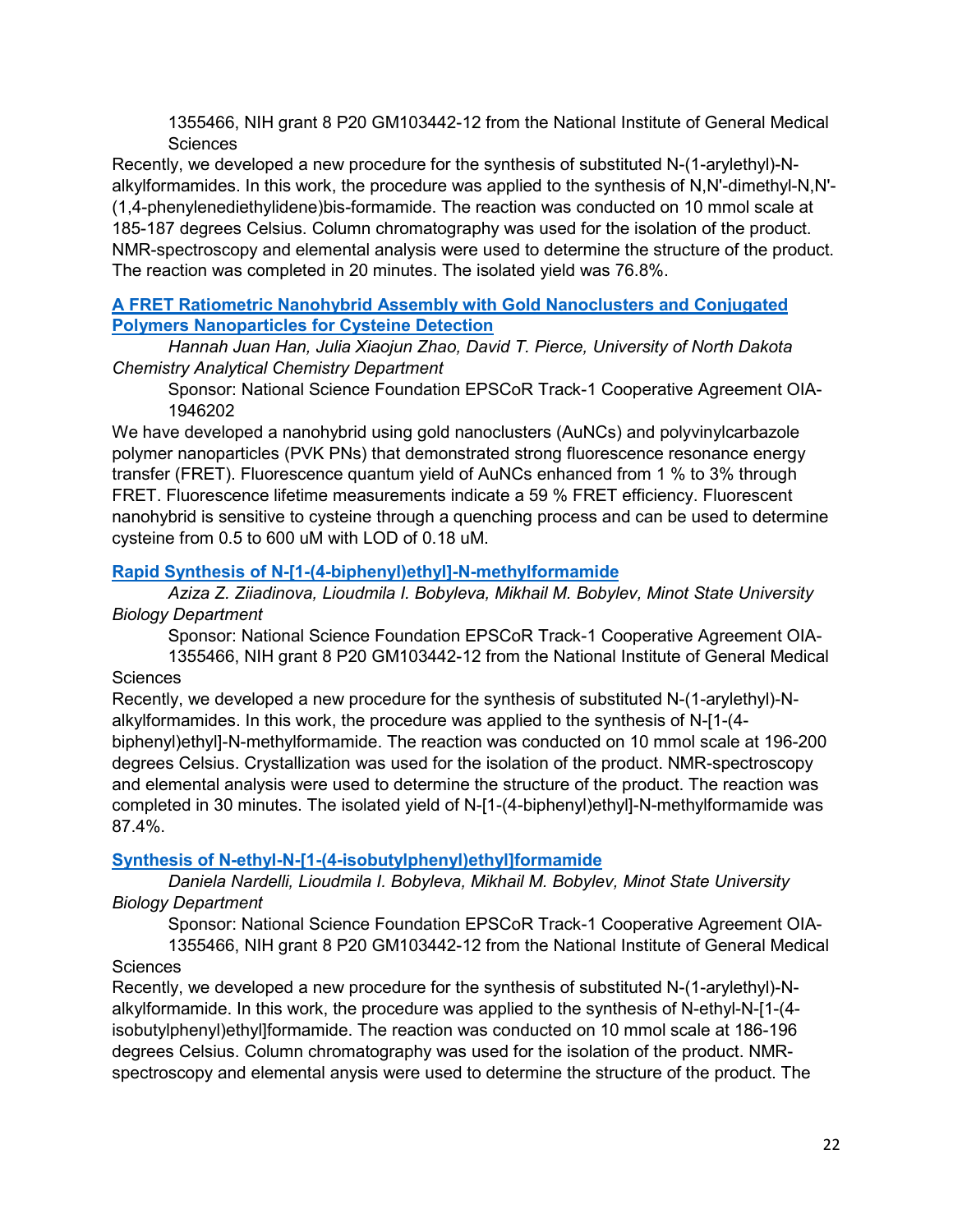reaction was completed in 100 minutes. The isolated yield of N-ethyl-N-[1-(4 isobutylphenyl)ethyl]formamide was 87.4%.

#### **[Synthesis of Hypoxia-Responsive Block Copolymers](https://symposium.foragerone.com/ndepscor21/presentations/14043)**

*Li Feng, Sanku Mallik, North Dakota State University Pharmaceutical Department* Sponsor: None

Hypoxia occurs in solid tumors because of inadequate blood supply. In this study, we synthesized a series of hypoxia responsive diblock copolymers poly(lactic acid)-azobenzenepoly(ethylene glycol) with different molecular weights and hypoxia sensitive units. The synthesized copolymers self-assemble to form polymersomes in aqueous media. We demonstrated the efficient release of encapsulated anticancer drugs from the polymersomes under hypoxia conditions in pancreatic and triple-negative breast cancer cells.

#### **[Adsorption and reaction of sulfur compounds on graphene at ultra-high vacuum –](https://symposium.foragerone.com/ndepscor21/presentations/14016) a [surface science study](https://symposium.foragerone.com/ndepscor21/presentations/14016)**

*Thomas Stach, Melody C. Johnson, Samuel Stevens, Uwe Burghaus, North Dakota State University Department of Chemistry and Biochemistry*

Sponsor: National Science Foundation EPSCoR Track-1 Cooperative Agreement OIA-1355466

Noble metal-free catalysis using functionalized carbon is an emerging alternative to traditional chemical synthesis. Examples are known for liquid phase and gas-phase reactions. In particular, reactivity towards adsorption/reaction of sulfur compounds has been demonstrated in the literature. However, gas-surface reactions are not well studied. Our first results using kinetics techniques and spectroscopy indeed show that SO2 and H2S dissociate on graphene epitaxially grown on ruthenium. Further experiments will reveal a detailed reaction mechanism.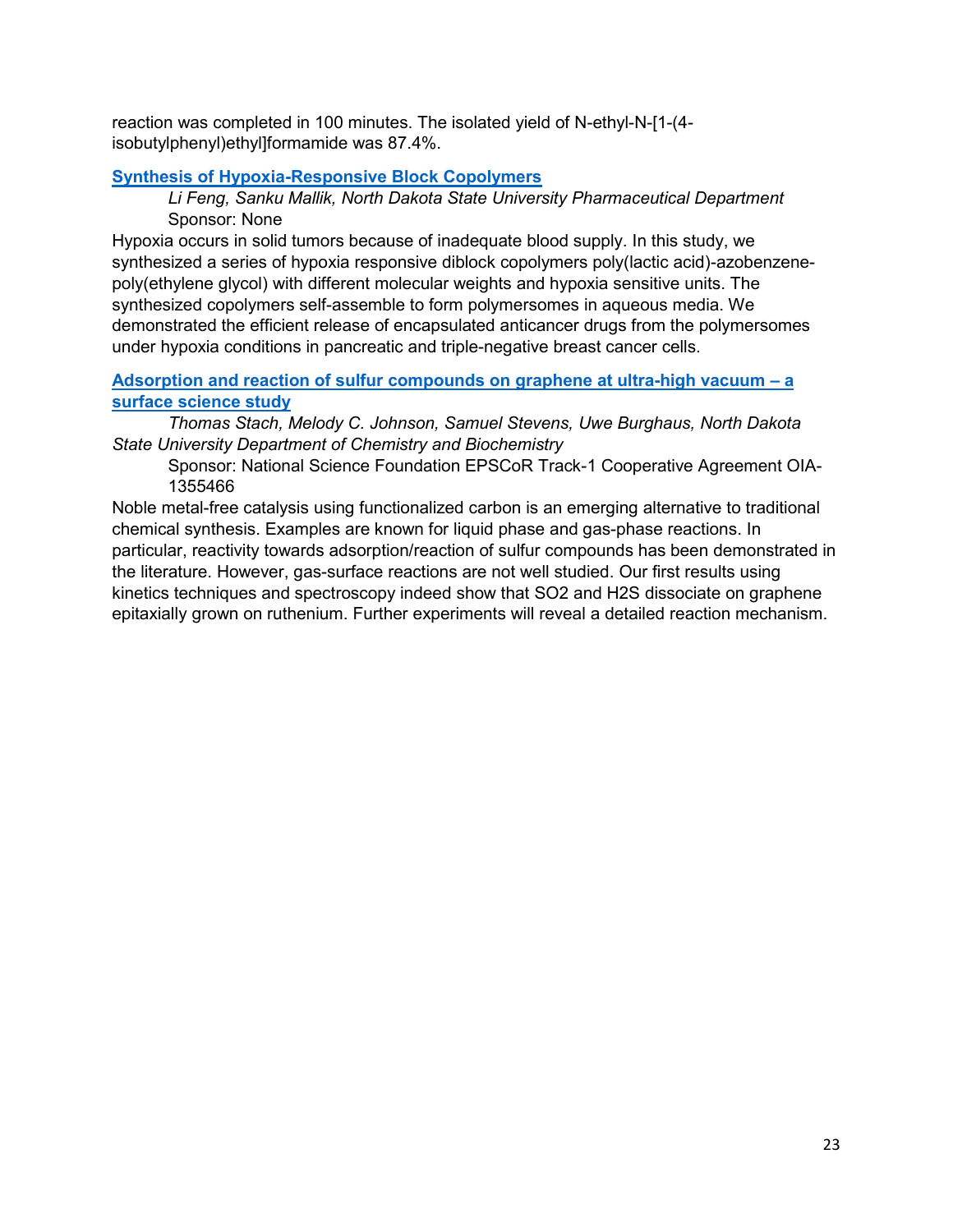# **Computer and Information Science and Engineering**

#### **[Synthesis and Properties of Cyclobutane-containing Anhydrides](https://symposium.foragerone.com/ndepscor21/presentations/13188)**

*Houssein Amjaour, Rahul K. Shahni, Mckenzie Roman, Zhihan Wang, Angel Ugrinov, Qianli R. Chu, University of North Dakota Chemistry Department*

Sponsor: None

Anhydrides are important intermediates employed in the manufacturing of a variety of materials such as fiber-reinforced plastics, surface coatings, polyimides, and agricultural chemicals. Herein, we report the synthesis and properties of series of cyclobutane-containing anhydrides. Some of the anhydrides were readily synthesized from biomass-derived chemicals such as furfural. These anhydrides showed an excellent balance between stability and reactivity due to the ring strain generated by a fusion of cyclobutane to the cyclic anhydride functional group.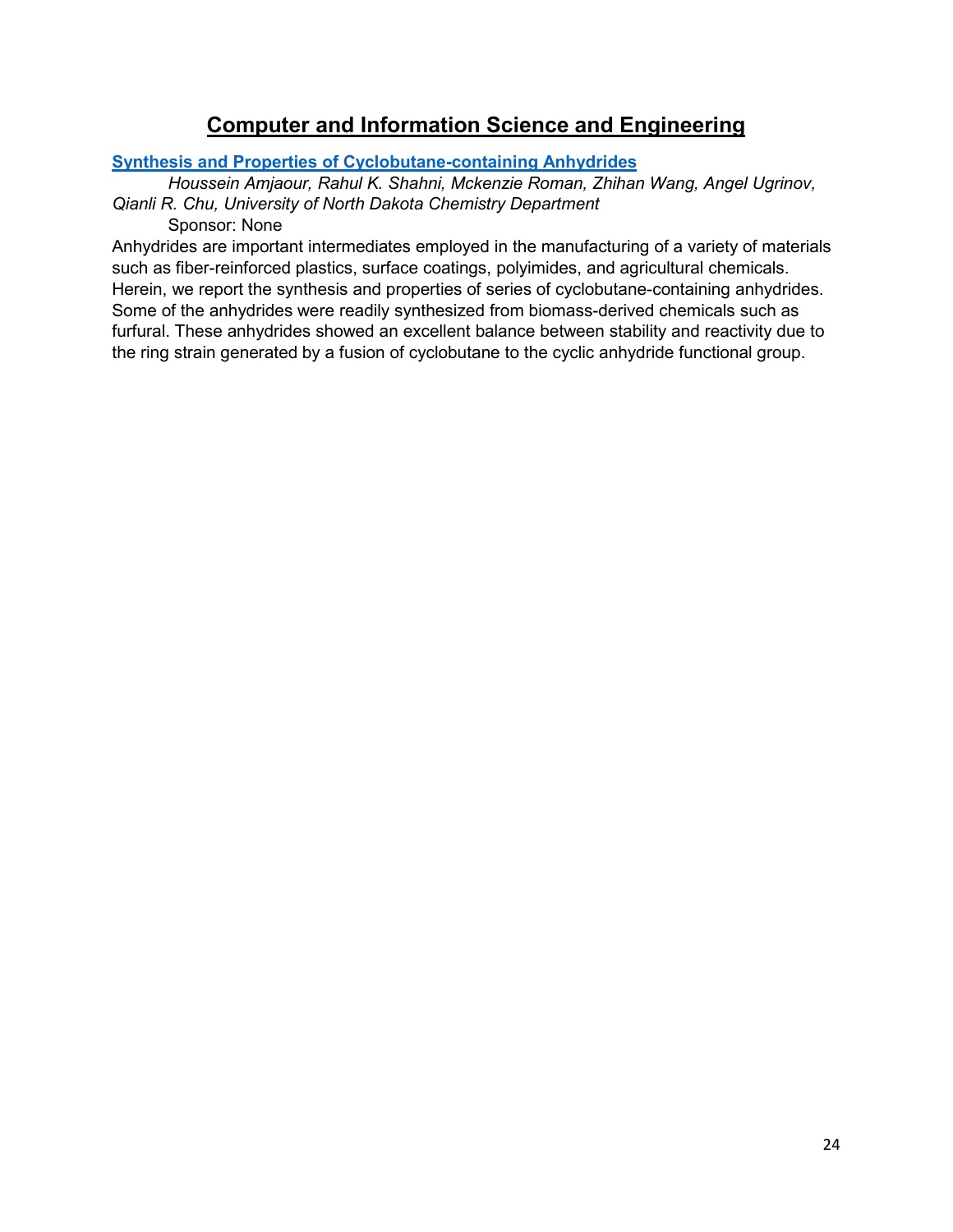## **Engineering**

#### **[Development of Synchronous and Asynchronous Interactive Virtual Lab Modules for](https://symposium.foragerone.com/ndepscor21/presentations/12940)  [Thermal Systems Laboratory at NDSU](https://symposium.foragerone.com/ndepscor21/presentations/12940)**

*Yan Zhang, Derek Heinis, North Dakota State University, Mechanical Engineering Department*

Sponsor: ND EPSCoR

The COVID-19 pandemic poses significant challenges to engineering lab education. To better accommodate the needs of enhanced virtual lab learning, we improved the NDSU ME457 Thermal Systems Lab course with innovative virtual lab modules. The synchronous component is made possible through live broadcastings of physical experiments using tablet computers. The asynchronous component is achieved by interactive modules of simulated labs. This virtual lab enables a HyFlex delivery mode of ME457 for the first time.

#### **[Analyzing the Environmental and Economic Benefits of Establishing a Centralized](https://symposium.foragerone.com/ndepscor21/presentations/14237)  [Construction and Demolition Waste Recycling Facility in North Dakota](https://symposium.foragerone.com/ndepscor21/presentations/14237)**

*Simon Boateng, Abdul-Aziz Banawi, North Dakota State University, Construction Management Department*

Sponsor: ND EPSCoR

The purpose of this study is to apply Life Cycle Assessment and Life Cycle Cost in evaluating the benefits of establishing a construction and demolition waste (CDW) recycling facility. preliminary findings from this ongoing study revealed that recycling CDW in Fargo has environmental benefits of reducing carbon footprint by 47Co2 eq. kg/ton of CDW while generating a revenue of 29.85/ton for the city.

#### **[Biosensing Environment for Responses to Built Environments](https://symposium.foragerone.com/ndepscor21/presentations/14086)**

*Ganapathy Mahalingam, Sydney Garcia and Jenna Bordwell, North Dakota State University, Architecture Department*

Sponsor: ND- EPSCoR (NDSU STEM Research and Education Program 2019) The funding received from ND-EPSCoR was used to acquire research infrastructure to enable research studies in the biosensing of the built environment. Two types of biosensing equipment were acquired: a set of components that made up a BCI (brain computer interface) and a set of wearable sensors that would track the vital signs of building users. Two research studies were conducted using part of the equipment to test their deployment. The results are presented.

**[Surface Thermodynamic Properties of Per-](https://symposium.foragerone.com/ndepscor21/presentations/13147) and Polyfluoroalkyl Substances (PFAS) [Aerosols](https://symposium.foragerone.com/ndepscor21/presentations/13147)**

*Hallie Boyer Chelmo, Sidney Arbogast, Emily Dahlke, Bryan Kovacic, Gabriel Schettler, Fafa Tackie-Otoo, Taylor Strand, Logan Webber, Feng Xiao, University of North Dakota Mechanical Engineering Department*

Sponsor: None

A custom aerosol optical tweezers traps PFAS aerosols, while controlling temperature and humidity, and measures size, concentration, surface tension, and pH. All of these properties feedback on each other and require this in situ technique to directly probe individual droplets while keeping the surface pristine and unperturbed. For the surface tension model, parameters were reduced through dependence on the critical micelle concentrations of various PFAS compounds.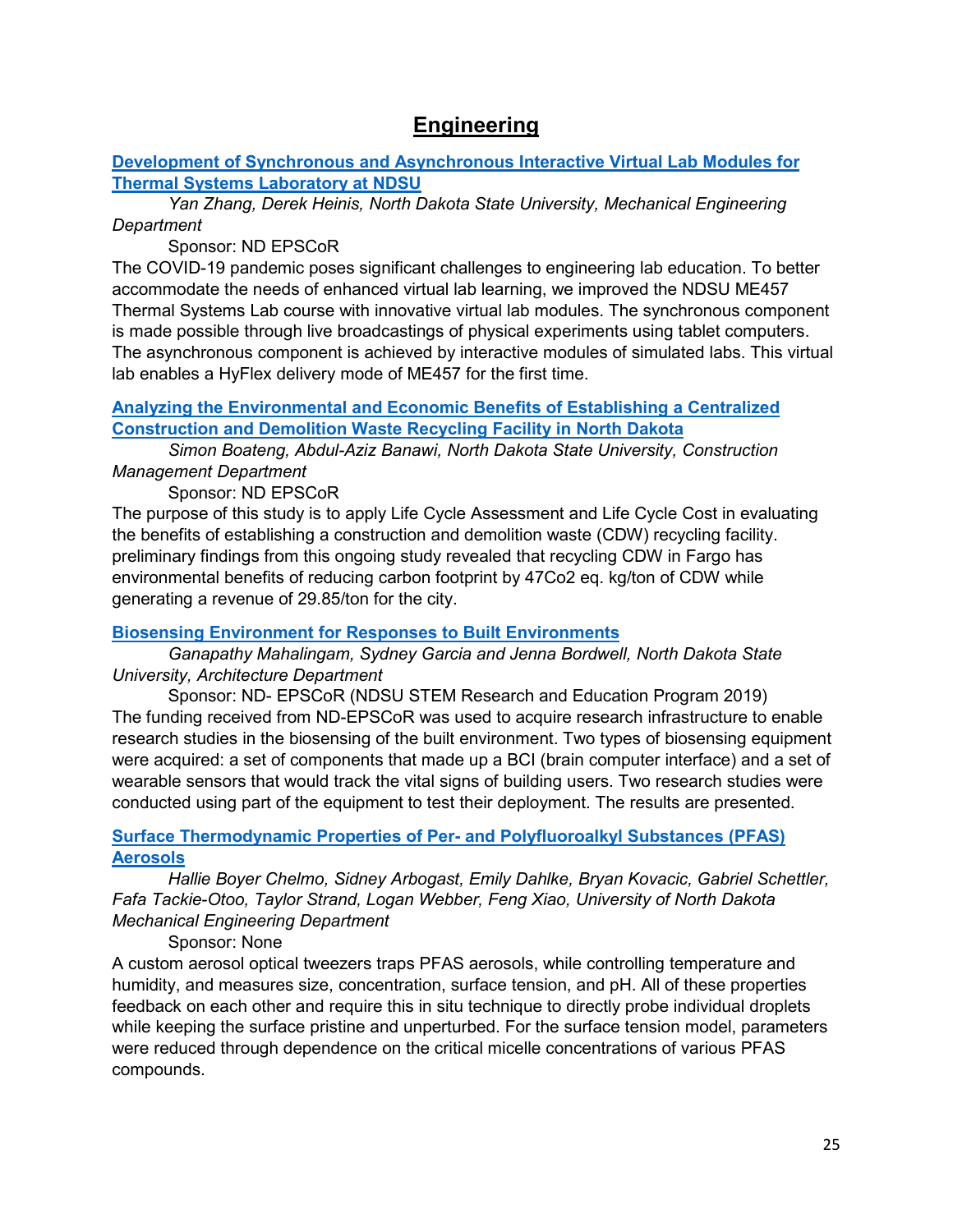#### **[Destruction of "Forever" Chemicals](https://symposium.foragerone.com/ndepscor21/presentations/14171)**

*Pavankumar Challa Sasi, Ali Alinezhad, Bin Yao, Alena Kubatova, Svetlana A. Golovko, Mikhail Y. Golovko, Feng Xiao, University of North Dakota Civil Engineering Department* Sponsor: EPA

The aims of these studies were twofold, to improve our understanding of thermal decomposition behaviors of per- and polyfluoroalkyl substances (PFAS) and to investigate the decomposition of these compounds on spent granular activated carbon (GAC) during GAC thermal reactivation. Our results showed that decomposition of PFCAs initiated at temperatures as low as 200 C and &qt:450 C for PFSAs. Achieved near complete (&qt:99.9%) decomposition of PFOA and PFOS at >700 C.

#### **[Effects of Biochar on the Loss of Nutrients from Soil](https://symposium.foragerone.com/ndepscor21/presentations/14263)**

*Swetha Mallula, Advisor: Dr. Xiao Feng, University of North Dakota Civil Engineering Department*

#### Sponsor: None

We investigated the growth of soybean and loss of nutrients from soil with the addition of raw and thermally air oxidized biochars produced at different temperatures and applied at different application rates. Concentrations of nitrate, phosphorous, and ammonia were measured in the leachate from the biochar-amended soil with or without fertilizer. This research enhances our understanding of the impact of biochar amendment on crop growth and the fate of nutrients in agricultural soil.

#### **[Adsorption and Thermal Decomposition of Per-](https://symposium.foragerone.com/ndepscor21/presentations/15286) and Polyfluoroalkyl Substances (PFAS) [and PFAS Alternatives in Soil from Landfill Leachate](https://symposium.foragerone.com/ndepscor21/presentations/15286)**

*Ali Alinezhad, Pavankumar Challa Sasi, Feng Xiao, University of North Dakota Environmental Engineering Department*

Sponsor:

Per- and polyfluoroalkyl substances (PFAS) are organic compounds used in various industrial and commercial applications. A major course of contamination of PFAS in soil and groundwater is the landfill leachate. In this study, adsorption of PFAS to soil from landfill leachate and thermal decomposition of PFAS in soil were studied. We found that PFAS can be effectively degraded at 400 oC and above. Methanol amended with ammonium acetate can effectively extract PFAS from soil samples. The thermal decomposition of perfluoroalkyl carboxyl acids (PFCAs) was little affected by the initial loading of PFCA to soil/clay. On the other hand, perfluoroalkyl sulfonic acids (PFSAs) required a much higher temperature to decompose, which was affected greatly by the initial loading of PFSA to soil/clay at temperatures at which PFSAs partially decomposed.

#### **[Memristor Based Noise Injection of Differential Privacy for Neuromorphic Computing](https://symposium.foragerone.com/ndepscor21/presentations/13082)**

*Jingyan Fu, Zhiheng Liao, Jianqing Liu, Scott C. Smith, Jinhui Wang, North Dakota State University Electrical and Computer Engineering Department*

Sponsor: NSF EPSCoR Track-1

We propose a Noise Distribution Normalization method to add Gaussian distributed noise through the hardware implementation, thereby achieving differential privacy in edge AI. Instead of using traditional algorithmic noise-insertion methods, we take advantage of inherent cycle-tocycle variations of memristors during the weight-update process as the noise source, which does not incur extra software or hardware overhead.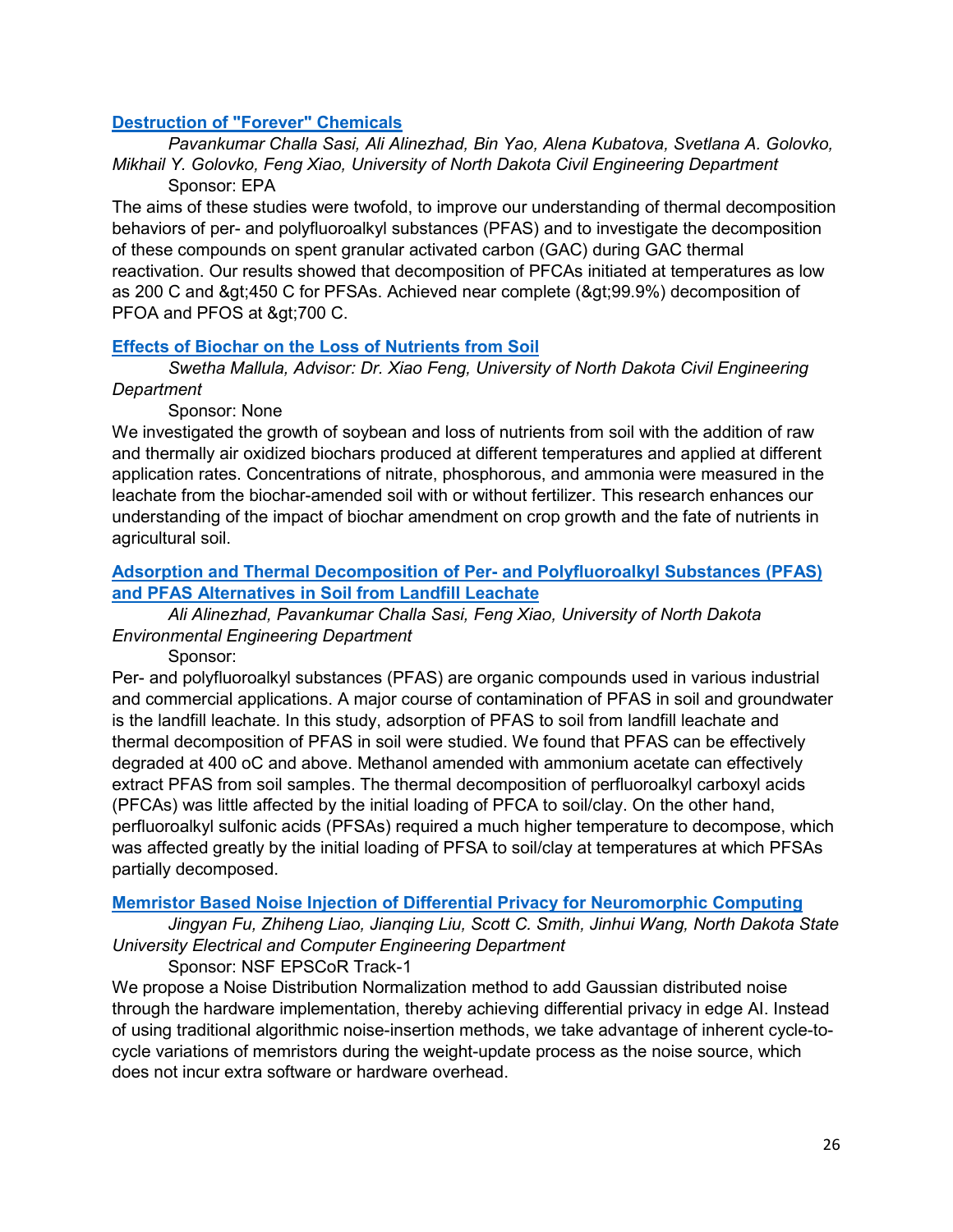#### **Detection of Prostrate [Specific Antigen Using a Bioelectronic Sensor](https://symposium.foragerone.com/ndepscor21/presentations/13020)**

*Fleming Dackson Gudagunti, Srilakshmi Gundlakunta, Dharmakeerthi Nawarathna, Ivan* 

*T. Lima Jr., North Dakota State University Electrical and Computer Engineering Department* Sponsor: None

Early detection of prostate cancer (PCa) is an important medical tool as PCa causes an average of 307,000 annual related deaths worldwide. Prostate-specific antigen (PSA) is a protein made by the prostate gland that is an effective biomarker of PCa. In this study, we demonstrate that dielectrophoresis spectroscopy is an effective label-free transduction mechanism for the detection of the cutoff levels of PSA that are relevant in the diagnosis of PCA.

#### **[Mechanical Behavior and Deformation Mechanism of Conjugated Polymer via Molecular](https://symposium.foragerone.com/ndepscor21/presentations/13137)  [Dynamics](https://symposium.foragerone.com/ndepscor21/presentations/13137)**

*Amirhadi Alesadi, Wenjie Xia, North Dakota State University Civil Engineering Department*

Sponsor: ND EPSCoR

Understanding the mechanical behavior of conjugated polymers at the fundamental molecular level is important in various engineering applications. In this study, we employed molecular dynamics (MD) simulations to study the influence of side-chain groups on the deformation mechanism and glass transition of conjugated polymers. The results indicated that MD simulations are able to capture the physical behavior of these semiconducting polymers, and can validate the relevant experimental data.

#### **[Coal-derived Graphene as a 3D Free-standing Lithium-ion Battery Anode](https://symposium.foragerone.com/ndepscor21/presentations/13066)**

*Xin Zhang, Xiaodong Hou, Michael Mann, University of North Dakota Institute for Energy Studies*

#### Sponsor: NSF EPSCoR

The use of graphene for porous 3D anodes for Lithium-ion battery is a promising route due to its designable single sheet-like structure, excellent electrical conducitivity, high surface area. This study investigated the feasibility of the freestanding Si@G foam anode using coal-derived graphene. The Silicon particles were loaded on the graphene skeleton properly to form the freestanding Si@G foam which exhibits stable electrochemical performance of high specific capacity, cycling stablility, and good rate performance.

#### **[A Blockchain Based IoT Framework for Oil and Gas Industry Remote Control, Predictive](https://symposium.foragerone.com/ndepscor21/presentations/14308)  [Maintenance and Automation and Control](https://symposium.foragerone.com/ndepscor21/presentations/14308)**

*Zhenyu Qi, Yanjun Zuo, Hui Pu, Joseph Lindemann, University of North Dakota Accountancy Department*

Sponsor: ND EPSCoR

The Internet of Things (IoT) is a transformative technology to enable seamless real-time data collection, remote control, and predictive maintenance of equipment, processes, and operations in the Oil and Gas industry. In this study, we propose a blockchain-based IoT framework to deliver automatic, decentralized and trustworthy services to increase operational and asset efficiency and safety of oil and gas operations. We present the key components of the framework including system architecture, algorithms, and smart contracts.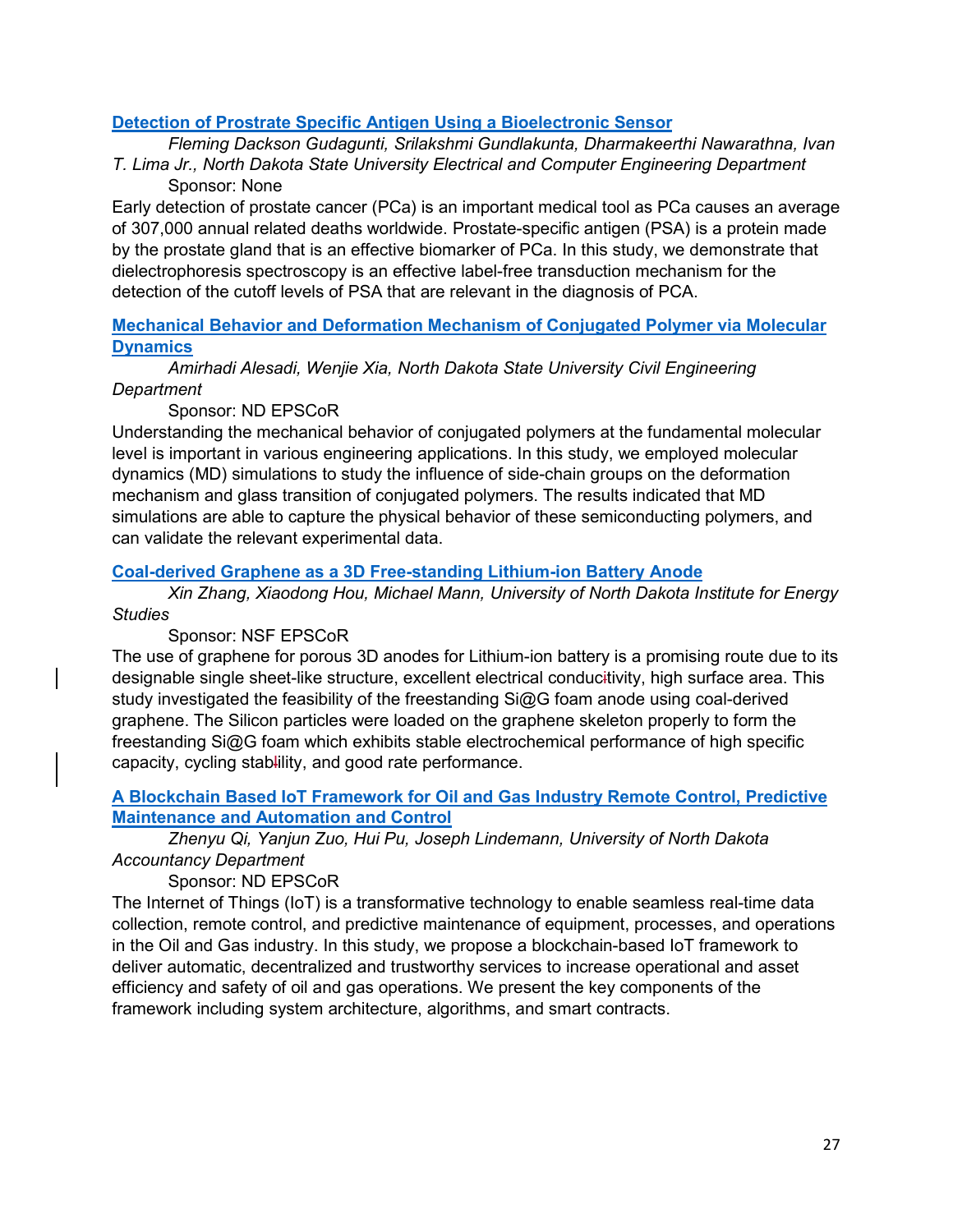#### **[Bio-based Coating for Mitigating Corrosion in Rebars](https://symposium.foragerone.com/ndepscor21/presentations/13151)**

*Hizb Ullah Sajid, Ravi Kiran Yellavajjala, North Dakota State University Civil and Environmental Engineering Department*

Sponsor: MN Soybean Research & Promotion Council

Corrosion is widely recognized as a major deterioration mechanism in reinforced concrete structures. This study aims at synthesizing and characterizing the performance of a new soybased coating material for mitigating corrosion in rebars. To this end, the physical and chemical characteristics of the coating material are evaluated and the corrosion performance of the cement mortar-embedded coated rebars is investigated. The results demonstrate that the new coating material has the potential to mitigate rebar corrosion.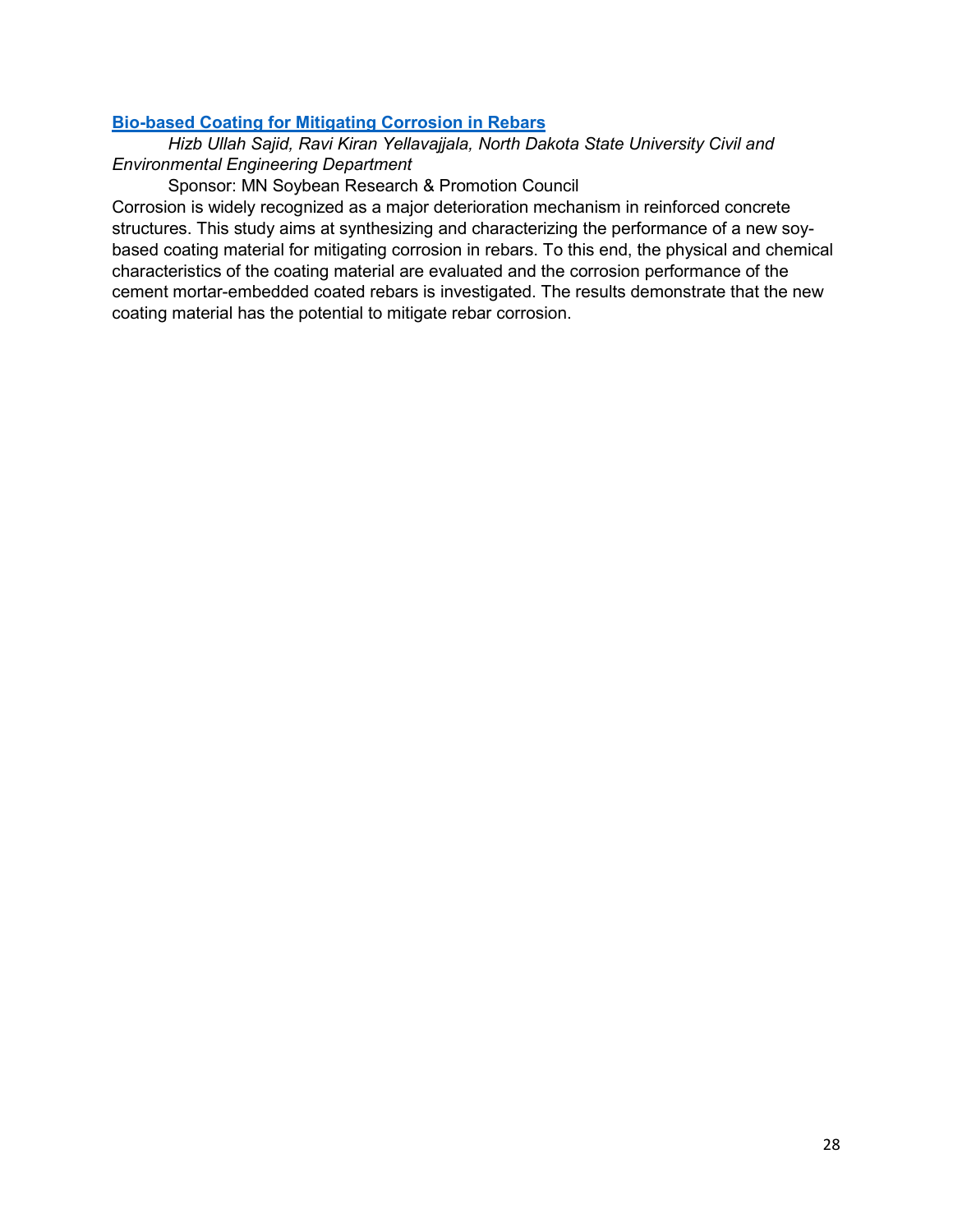### **Geosciences**

#### **[Road Ditches and Pollinator Habitat](https://symposium.foragerone.com/ndepscor21/presentations/11835)**

*Yeqian Xu, University of North Dakota ESSP Department* Sponsor: ND EPSCoR, UND ESSP

Pollinators play a vital role in pollination, which brings an essential benefit to ecosystem services. In this project, we study the impact and economic feasibility of road ditch serving as pollinator habitat, compared to other public-funded pollinator conservation programs. The study is employed fieldwork, geospatial analysis, and economic valuation techniques to provide policy-makers useful information to better support pollinator habitat in this region.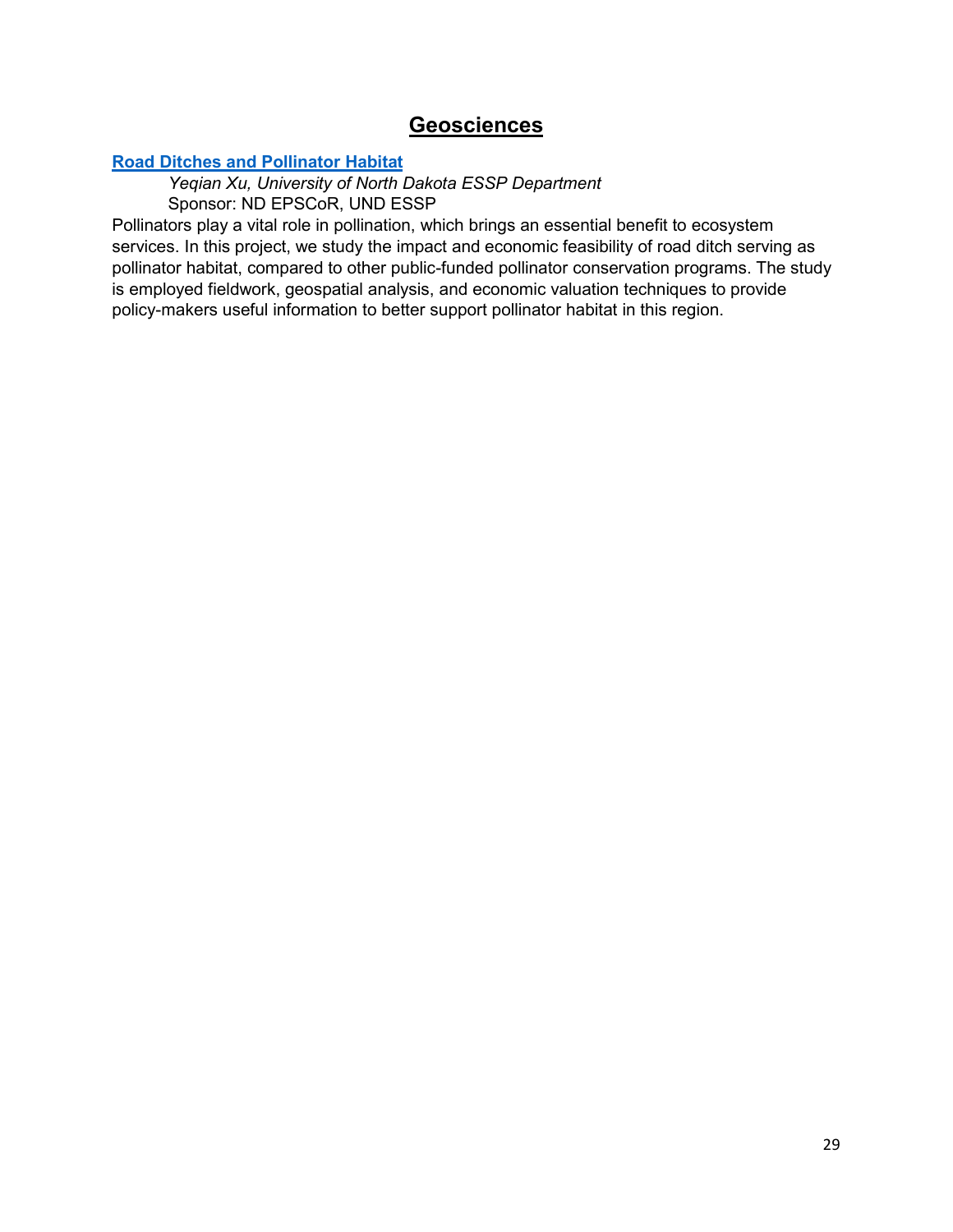# **Life Sciences**

#### **[Cultivating STEM Career Interest in North Dakota Middle School Students with](https://symposium.foragerone.com/ndepscor21/presentations/13109)  [Unmanned Aircraft Systems \(UAS\)](https://symposium.foragerone.com/ndepscor21/presentations/13109)**

*Woei Hung, University of North Dakota Department of Education, Health & Behavior Studies*

#### Sponsor: ND EPSCoR

The goal of this project is to introduce Unmanned Aircraft Systems (UAS) to North Dakota middle school students to cultivate their STEM career interests. This project is to support Strategy 1 -- Technology and Unmanned Aerial Systems. Problem-based learning would be used to engage the middle school students in using UAS to solve real life problems and spark their interest in STEM and help them see potential career pathways into the UAS industry.

#### **[Mitochondrial Genome Sequencing of the Caucasian Neanderthals](https://symposium.foragerone.com/ndepscor21/presentations/13058)**

*Igor Ovchinnikov, University of North Dakota Biology Department* Sponsor: ND EPSCoR

Neanderthals from the Caucasus may have represented the most genetically diverse group of Neanderthals among all studied to date. To test the hypothesis about higher genetic diversity in the Caucasian Neanderthals, I first generated genome libraries from single-stranded DNA isolated from the hominin teeth excavated in Barakaevskaya and Monasheskaya caves using uracil-tolerant and uracil-nontolerant polymerases. The genome libraries will be high-throughput sequenced after the target enrichment with RNA-baits for hominin mitochondrial DNA molecules.

#### **[Airborne Cognitive State Monitoring](https://symposium.foragerone.com/ndepscor21/presentations/14056)**

*Nicholas Wilson, Hamed Taheri Gorji, Jessica VanBree, Bradley Hoffmann, Kouhyar Tavakolian, Thomas Petros, University and Department*

Sponsor: ND EPSCoR STEM grant, John D. Odegard School of Aerospace Sciences Seed Grant

This study sought to further our understanding of pilot (N=10) cognitive state during unique flight maneuvers. Researchers collected physiological measures from pilot participants such as electroencephalogram (EEG) and combined with aircraft flight data from onboard avionics. Using EEG analytic techniques, researchers are able to show differentiation of pilot mental workload during unique flight maneuvers. These results will serve to improve our understanding of cognitive workload and offer possibilities for future research into flight safety.

#### **[Effects of 2D vs. 3D cell culture on the Epithelial-Mesenchymal Transition \(EMT\)](https://symposium.foragerone.com/ndepscor21/presentations/14280)**

*Carson Herbert, Kole Hermanson, Diane Darland, Archana Dhasarathy, University of North Dakota Biology Department and School of Medicine and Health Services* Sponsor: ND EPSCoR URA

Relative to 2D cell culture, growing breast cancer cells in 3D culture and co-culture systems have been found to more closely mimic characteristics of tumors, including cellular morphology, gene expression, splicing, and 3D chromatin structure. The goal of our project is to assess how cell growth in 2D vs. 3D affects the epithelial-mesenchymal transition (EMT), a key process involved in cancer metastasis and drug resistance.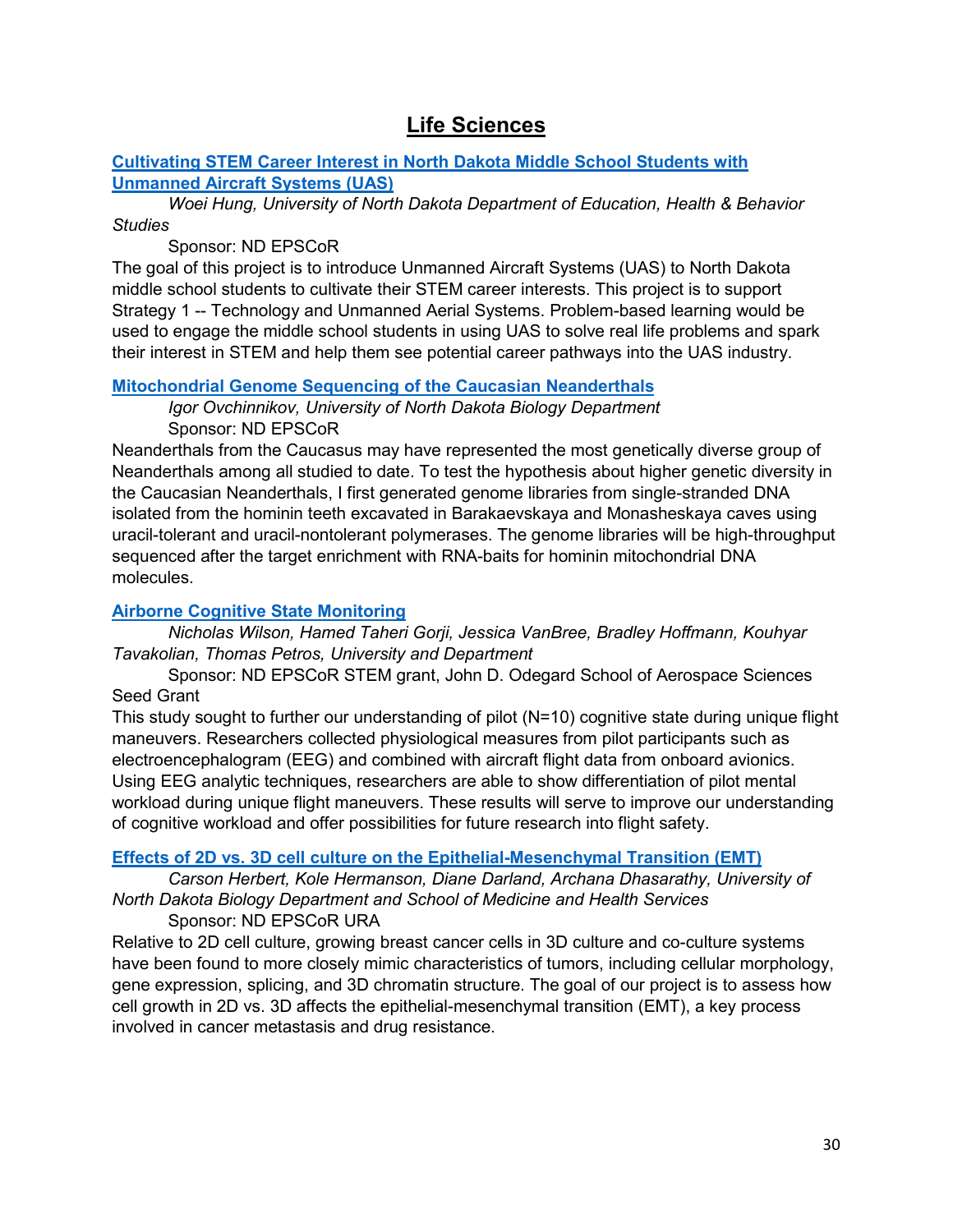#### **[Influence of the provision microbiome on the development of Megachile rotundata](https://symposium.foragerone.com/ndepscor21/presentations/14198)**

*Gagandeep S. Brar, Madison Floden. George D. Yocum, Julia H. Bowsher, North Dakota State University and Biological Sciences Department*

Sponsor: NSF RII Track-2 FEC 1826834

Megachile rotundata is an important field crop pollinator. The females provision its offspring with pollen having diverse community of microbiomes that contribute to the health and survival. Evidence concerning the effects of provision microbiomes on physiology is lacking in M.rotundata. We tested the hypothesis that provision microbiome affects bee's development and survival by manipulating natural diet with diet containing antibiotics that showed significant effects on growth rate, larval, prepupal, and cocoon weight and survival.

#### **[Investigating the Diapause and Pollen Ball Incidence Dynamics in the Alfalfa Leafcutting](https://symposium.foragerone.com/ndepscor21/presentations/12621)  [Bee, Megachile Rotundata](https://symposium.foragerone.com/ndepscor21/presentations/12621)**

*Preetpal Singh, Gagandeep Singh Brar, Bridger Scrapper, Madison Floden, Joseph Rinehart, Julia Bowsher, North Dakota State University Biological Sciences Department* Sponsor: NSF RII Track-2 FEC 1826834

Megachile rotundata, is a commercial solitary pollinator of alfalfa. Cues regulating the diapause incidence and factors affecting the pollen ball incidence are not entirely understood in M. rotundata. To determine the effects of temperature, photoperiod, cell position, and population density on diapause and pollen ball incidence, we designed and installed six replicate nest boxes in alfalfa fields. Our results indicate that maternal influence played an important role in determining diapause and pollen ball incidence.

#### **[Splenectomy Ameliorates Neuroinflammation in Alzheimer's Disease](https://symposium.foragerone.com/ndepscor21/presentations/13084) Mice**

*Nelofar Nargis, Bijayani Sahu, Colin Combs, University of North Dakota Biomedical Sciences Department*

#### Sponsor: None

Alzheimer's disease (AD) is characterized by neurodegeneration and dementia. Numerous studies support an immune contribution to disease progression. We hypothesized that spleenbrain communication might explain this inflammatory pathophysiology. Immunohistochemistry was performed on brains of healthy and AppNL-G-F (AD) mice to quantify phenotypes of the brain immune cell, microglia. Splenectomy decreased the inflammatory environment of AppNL-G-F brains by increasing TREM2 expressing microglia. These data confirm that peripheral immune cells contribute to brain inflammation during disease.

#### **[Pancreatic Tumor-associated Pericyte Phenotype and Function are Greatly Influenced](https://symposium.foragerone.com/ndepscor21/presentations/13152) by [Tumor Microenvironment \(TME\)](https://symposium.foragerone.com/ndepscor21/presentations/13152)**

*Vikneshwari Natarajan, Alexander Delgado, Reed Jacobson, Maryam Al-Kaabi, Sangdeuk Ha, Jiha Kim, North Dakota State University Biological Sciences Department* Sponsor: NIH COBRE 1P20GM109024

Pancreatic tumor vessels display atypical characteristics causing poor perfusion, hypoxic and immunosuppressive TME, and metastasis. Our recent work indicates that tumor-associated pericytes express ectopic alpha-smooth muscle actin (a-SMA), contributing to changes in pericyte morphology, biomechanical properties, association with vessels, and overall vascular functionality. Interestingly, such aberrant phenotype was induced by cancer cell-derived exosomes. Our foundational work will help understand the importance of pericyte phenotype and develop innovative ways to re-functionalize abnormal vessels.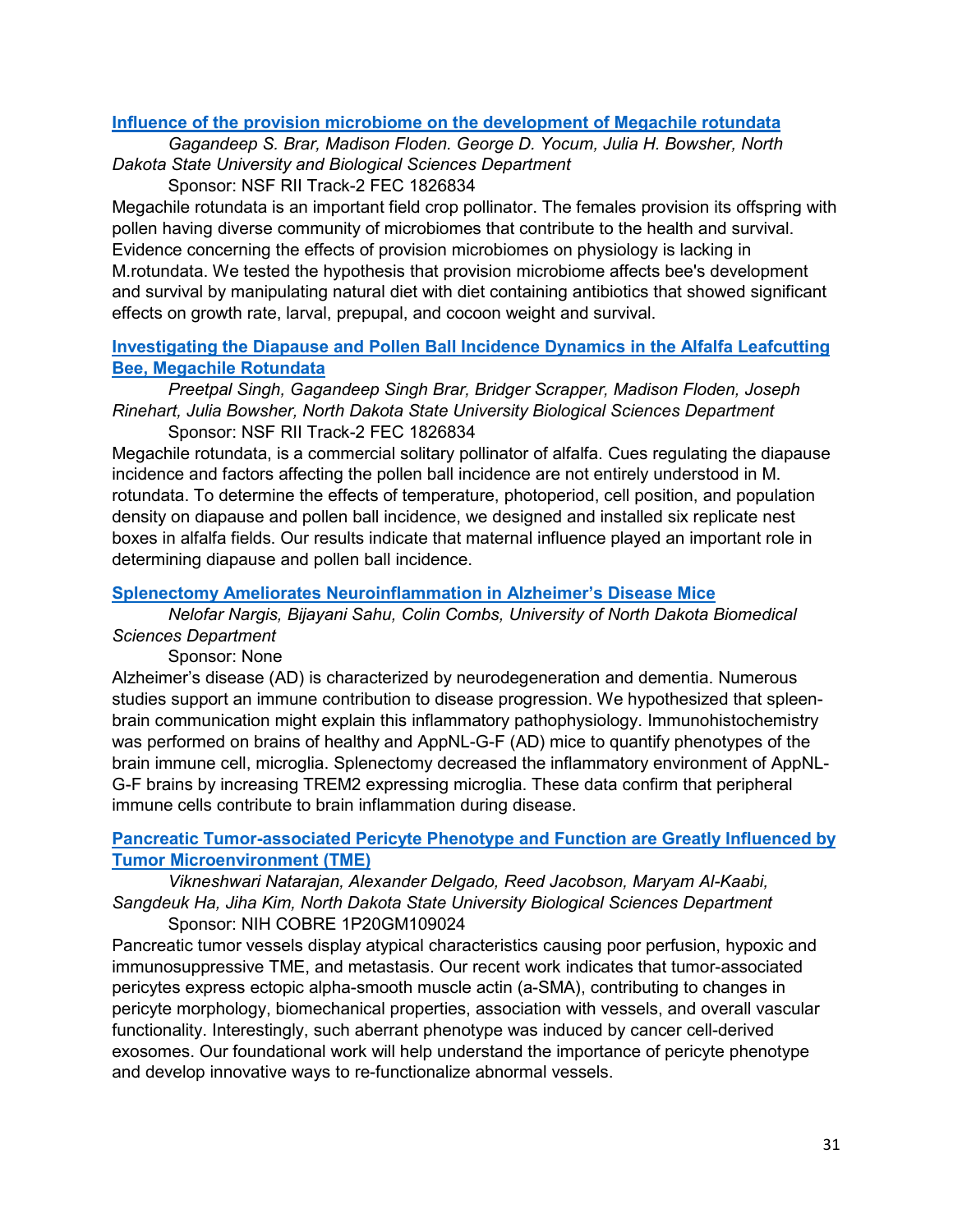#### **[Synergistic Effects of All-trans Retinoic Acid \(ATRA\) on Triple Negative Breast Cancer](https://symposium.foragerone.com/ndepscor21/presentations/14270)  [Cells](https://symposium.foragerone.com/ndepscor21/presentations/14270)**

#### *Madison Koppelman, Jacob Shreffler, Sanku Mallik, North Dakota State University Pharmaceutical Sciences Department*

#### Sponsor: EPSCoR

Triple-negative breast cancer (TNBC) is the deadliest breast malignancy and comprises 10-15% of cases. Solid tumors develop early and harbor drug-resistant cancer stem cells (CSC). Alltrans Retinoic Acid (ATRA) induces differentiation of CSC in a variety of solid tumors. Herein, we demonstrate the synergistic effect of Doxorubicin and ATRA on cytotoxicity of TNBC cells in a monolayer and describe the methods of ATRA quantifications by High-performance Liquid Chromatography (HPLC).

#### **[Bladder Cancer Risk Prediction Model for Human Exposed to Arsenic: Gene Expression](https://symposium.foragerone.com/ndepscor21/presentations/14259)  [Analysis](https://symposium.foragerone.com/ndepscor21/presentations/14259)**

*Sonalika Singhal, Nathan Rupercht, Kouhyar Tavakolian, Donald Sens, Seema Somji, Scott Garrett, Sandeep Singhal, University of North Dakota Pathology Department*

Sponsor: NIH: ND INBRE IDeA program P20 GM103442, DeA DaCCoTA CTR program, U54GM128729

IARC classified Arsenic (As) as "carcinogenic to humans", but despite the health consequences, there is no molecular signature available yet to predict when exposure may lead to the disease development. The aim of this study is to investigate the genetic changes due to the exposure carcinogenic compounds As using human genetics profiles. Additionally, we developed a bladder cancer predictive model that would be very helpful to forecast the outcome of As exposed in humans.

#### **[Data Driven Dynamics in Smart Connected Systems for Obstructive Sleep Apnea \(OSA\)](https://symposium.foragerone.com/ndepscor21/presentations/15080)  [Diagnosis and Treatment](https://symposium.foragerone.com/ndepscor21/presentations/15080)**

#### *Trung (Tim) Le, North Dakota State University Industrial and Manufacturing Engineering/Biomedical Engineering Department*

Sponsor: National Science Foundation EPSCoR Track-1 Cooperative Agreement OIA-1946202

Advancements in computing and sensing technologies in healthcare have yielded the largestever stream of data. Although our understanding of human biological processes has evolved considerably over the past few decades, unraveling the complex relationships of measured data and the underlying mechanisms of these processes pose daunting challenges due to the inherently stochastic and nonlinear attributes of biological processes. To address these challenges, this research, rooted in sensor-based modeling and nonlinear stochastic dynamic systems principles, investigates a framework for personalized prognostics of obstructive sleep apnea (OSA) in the emerging smart and connected health contexts. Such framework consists of 1) Data-driven and sensor-based modeling method to characterize the coupling dynamics of the pathological processes via investigating the nonlinear lump parameter model of the biological processes driven by the collected sensor data; 2) Design of customized IoT sensing systems that can effectively capture the signals of interest for the extraction of characteristic features in enriched domain notwithstanding the constraints from current clinical needs and 3) Predictive analytics approach to forecast acute event onsets by qualifying the transition of the system dynamics from the normal to abnormal conditions for personalized prognostic healthcare. The proposed approaches have been evaluated from in-vitro, and in-vivo to human subject models.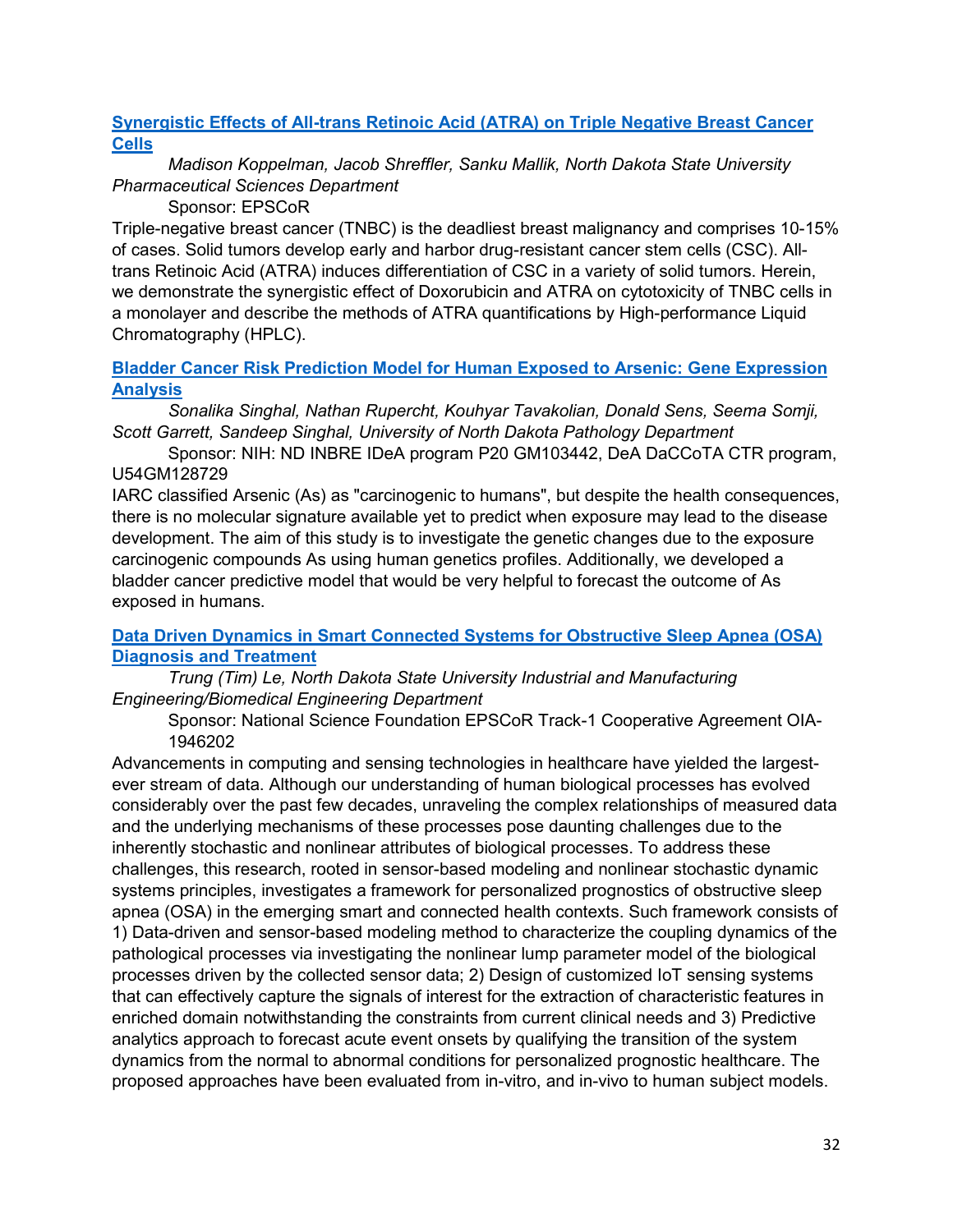#### **[Novel Breath Acetone Sensor Based on 1D/2D Nanocomposite for Diabetes Prevention](https://symposium.foragerone.com/ndepscor21/presentations/14367)  [and Monitoring](https://symposium.foragerone.com/ndepscor21/presentations/14367)**

*Michael Johnson, Danling Wang, Anna Schornack, North Dakota State University Department of Civil and Environmental Engineering*

Sponsor: National Science Foundation EPSCoR Track-1 Cooperative Agreement OIA-1355466, Sanford Health, and NASA EPSCoR

Acetone content in exhaled breath of individuals as a biomarker for diabetes has become widely studied as a non-invasive means of quantifying blood-glucose levels. Traditional gas detection systems such as the GC/MS are known to have limitations of size, cost, and response time. Here, we present a novel chemiresistive sensor using a newly synthesized nanocomposite, K2W7O22 nanorods/Ti3C2 nanosheets, to detect exhaled acetone with excellent sensitivity, selectivity, and response time for diagnosing and managing diabetes.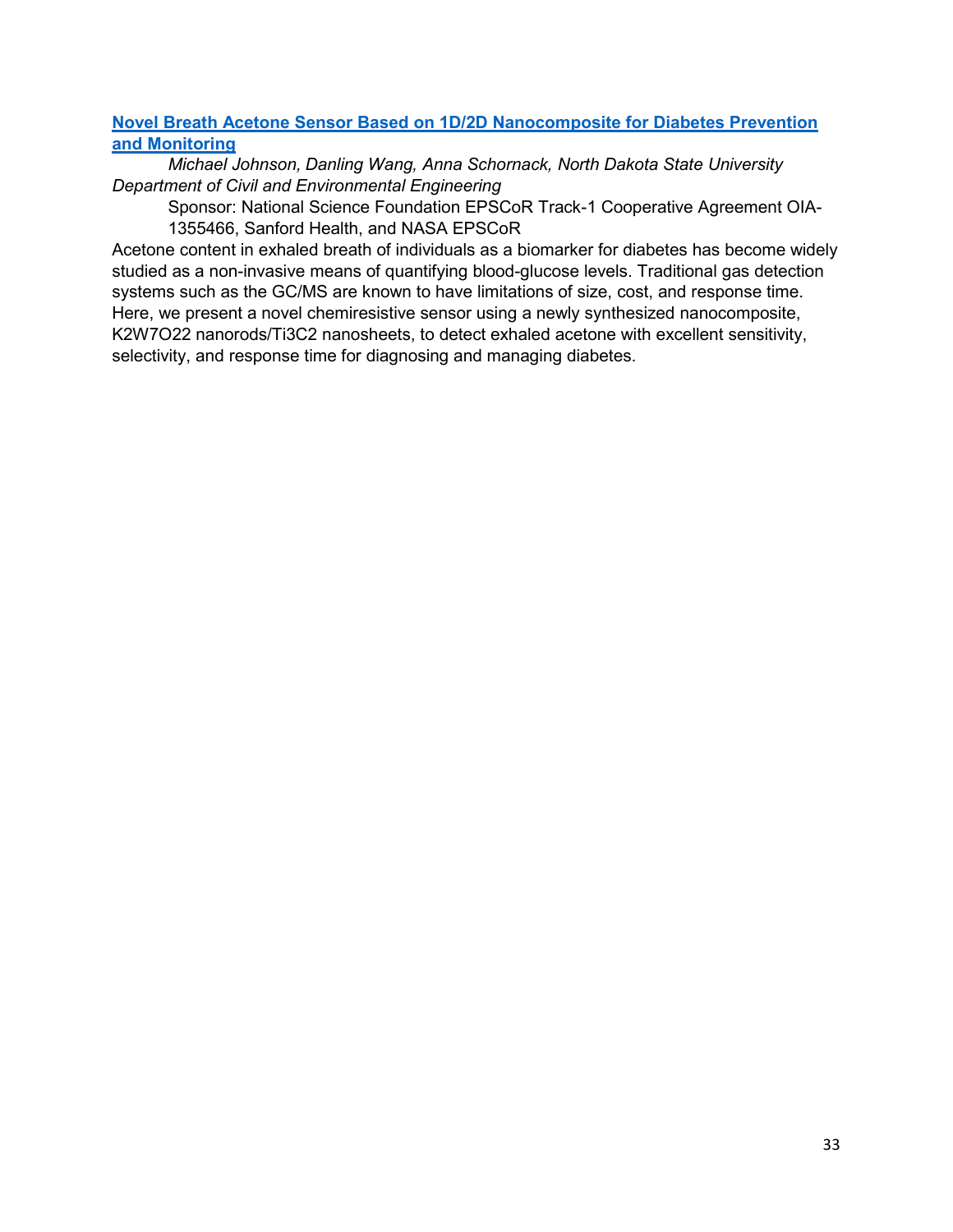### **Materials Research**

#### **[One-pot Synthesis of Ruthenium Nano-catalyst for High-Efficiency Ammonia Production](https://symposium.foragerone.com/ndepscor21/presentations/13129)**

*Wen Sun, Nihat Sahin, Di Sun, Xu Wu, Jivan Thakare, Ted Aulich, Jin Zhang, Xiaodong Hou, Julia Xiaojun Zhao, University of North Dakota Chemistry Department*

#### Sponsor: Department of Energy

Ammonia production consumes significant energy supplies and causes enormous CO2 emissions. In this work, a facile and environmentally friendly one-pot synthetic method for ruthenium-based nanocatalyst has been developed using the reduced graphene oxide as matrix (Ru/rGO). The synthesized Ru/rGO with a Ru-NPs sizes of 2 nm and the metal content of 20 wt.%. The maximum Faradaic Efficiency of 5.3%, the highest ammonia production rate of 0.03 mg/h/mg(cat.) have been reached.

#### **[Size-dependent Structural Behaviors of Crumpled Graphene Sheets](https://symposium.foragerone.com/ndepscor21/presentations/13144)**

*Yangchao Liao, Zhaofan Li, Fatima, Wenjie Xia, North Dakota State University Civil and Environmental Engineering Department*

#### Sponsor: ARO, NASA

We present a coarse-grained molecular dynamics study for investigating structural behaviors of graphene sheets having varying sizes during the crumpling process. We found that the structural properties (e.g., the radius of gyration and hydrodynamic radius) can be quantitively described by the power-law scaling relationships during the crumpling process. The overall crumpling behaviors of graphene sheets can be characterized by three regimes, which are associated with edge-bending, self-adhesion, and further compression mechanisms, respectively.

#### **The Atomistic [Simulation of Absorbed Water on the Thermomechanical Properties of](https://symposium.foragerone.com/ndepscor21/presentations/13980)  [Crosslinked Epoxy Networks Using Reactive Molecular Dynamics](https://symposium.foragerone.com/ndepscor21/presentations/13980)**

*Anas Karuth, Wenjie Xia, Bakhtiyor Rasulev, North Dakota State University Coatings and Polymeric Materials Department*

Sponsor: EPSCoR

The atomistic scale simulation of cross-linking process within polymeric systems is conventionally carried out by connecting reactive sites of monomer. This does not capture the reaction pathway from reactants to final products through transition states. The ReaxFF reactive force field framework that applied in molecular dynamics simulations is used to provide the reactants with a sufficient amount of energy equivalent to or slightly larger than their lowest reaction barrier energy, to overcome the barrier for cross-linking. The reactive molecular dynamics method allows the simulation of the realistic crosslinked polymeric network at a computationally accessible time scale. This framework is implemented to crosslink the diglycidyl ether bisphenol A (BisA) with aliphatic amine (JEFAFMINE D-230) and aromatic amine (DETDA) to achieve a reasonably high crosslink percentage (70%). It is well known that water diffusion through cross-linked epoxy polymers seriously affects the durability of epoxy coatings and accelerates the corrosion of the substrate. In this study, the effect of water absorption on thermo-mechanical properties of epoxy networks was investigated. The interplay between free volume effects and hydrogen bonding interactions is analyzed for the deterioration and recovery of elastic modulus of the epoxy networks. It is observed that water molecules tend to locate within the proximity of polar groups of epoxy networks and have a propensity to aggregate at higher water content. The diffusion coefficient of water in a croslinked epoxy network increases with water content. The ReaxFF framework is also utilized to investigate the hygrothermal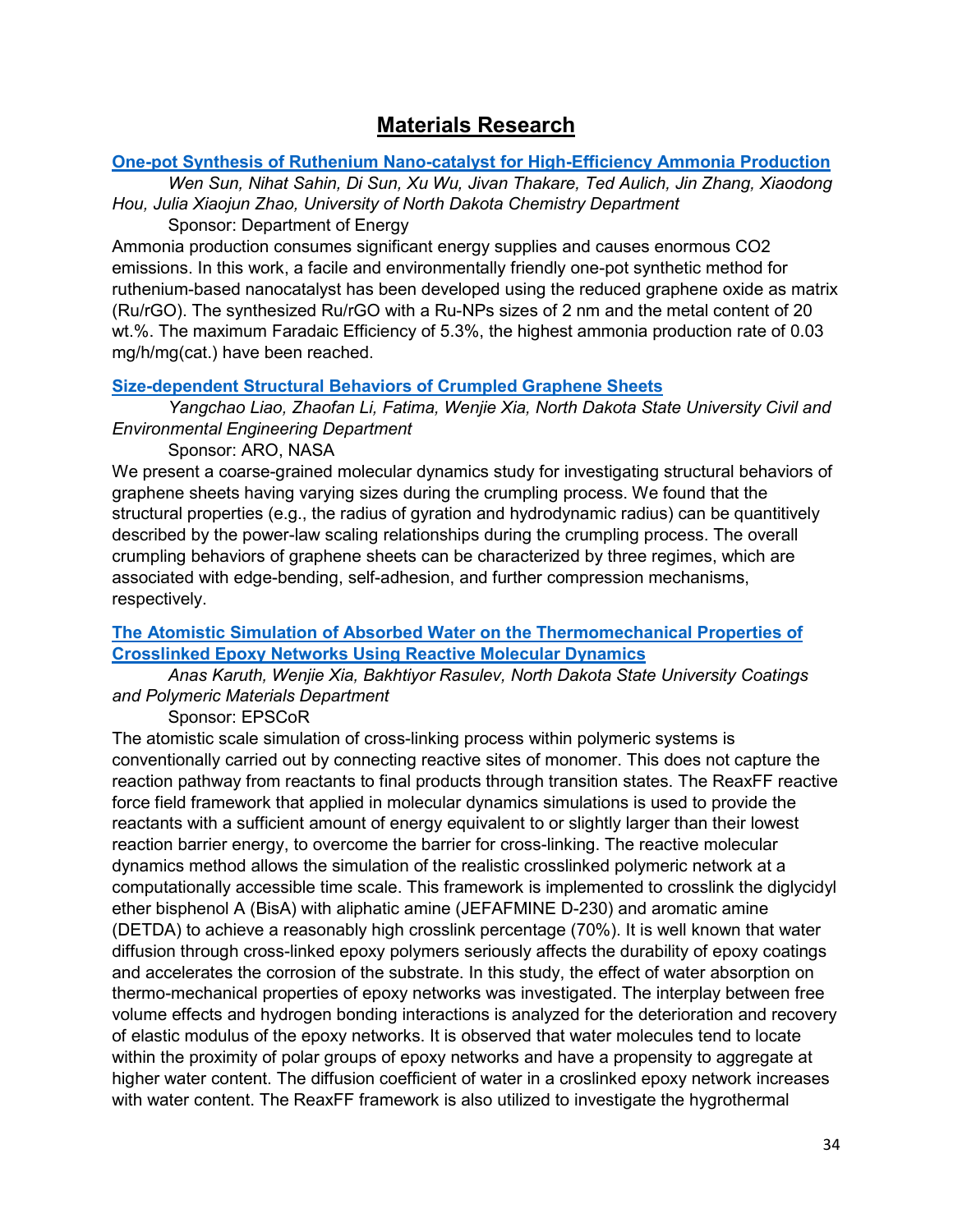degradation of the crosslinked epoxy network. The JEFAFMINE D-230 cured epoxy network is more susceptible to hydrolytic degradation than DETDA cured epoxy network. This lower hydrolytic degradation of DETDA cured epoxy polymers is accounted for the inaccessibility of water molecules to interact with ether linkages in the DETDA cured epoxy network. The results from performed simulations can help to understand the cross-linked polymers' properties, as well as characteristics of water absorption in epoxy networks, to guide designing new crosslinked epoxy polymers with desired properties to broaden the applications of epoxy materials, including humid environments.

#### **[Sustainability considerations in process development and commercialization of Soybean](https://symposium.foragerone.com/ndepscor21/presentations/13145)  [Oil-Based Acrylic Monomers](https://symposium.foragerone.com/ndepscor21/presentations/13145)**

*Na Wu, Zoriana Demchuk, Andriy Voronov, Ghasideh Pourhashem, North Dakota State University and Coatings and Polymeric Materials Department*

#### Sponsor: NSF EPSCoR

(Acryloylamino)ethyl soyate is a soybean oil-based acrylic monomer with versatile properties for polymeric materials applications. In this study, we use TEA and LCA to explore the economic feasibility and environmental performance of the bio-based monomers as a potential replacement for the commercial petro-counterpart. Based on the process model under varying process conditions (different renewable content, catalysts, soybean oil-based feedstocks, and scales), the results highlighted the key technical parameters for improving the sustainability.

#### **[Frontal Polymerization of a Thin Film on Wood Substrate](https://symposium.foragerone.com/ndepscor21/presentations/13169)**

*Karan Bansal, Mohiuddin Quadir, John A. Pojman, Dean C. Webster, North Dakota State University Coatings and Polymeric Materials Department*

Sponsor: ND EPSCoR, NSF, NIH, NIGMS

Curable coatings with high solid content can address several challenges of coating processes, including generation of VOC and uncontrolled curing. To address these challenges, we formulated coatings which can be cured via frontal polymerization. Frontal Polymerization has been studied extensively as an on-demand polymerization method, which allows one-pot formulation that can support a self-propagating reaction zone. We developed frontally polymerizable resins which can cure on-demand on a wood substrate with application of heat.

#### **[Synthesis and Characterization of Steel-MAX Composites](https://symposium.foragerone.com/ndepscor21/presentations/13055)**

*Emily Dahlke, Abdulrahman Aldossary, Caleb Matzke, Daniel Trieff, University of North Dakota Mechanical Engineering Department*

Sponsor: UND Army CRADA

Fuel pump components have tribological issues like wearing and scuffing. The objective of this project is to design a high-performance steel composite that is reliable for this application. During this process, we are designing composites of Cr2AlC with 100Cr6 steel by powder metallurgy process. In this poster, we will present the microstructure, mechanical, and tribological behavior of these composites.

#### **[Scaffolds Used in Tissue Engineering -](https://symposium.foragerone.com/ndepscor21/presentations/14661) An Overview**

*Erica Eades, Surojit Gupta, University of North Dakota Mechanical Engineering Department*

Sponsor: None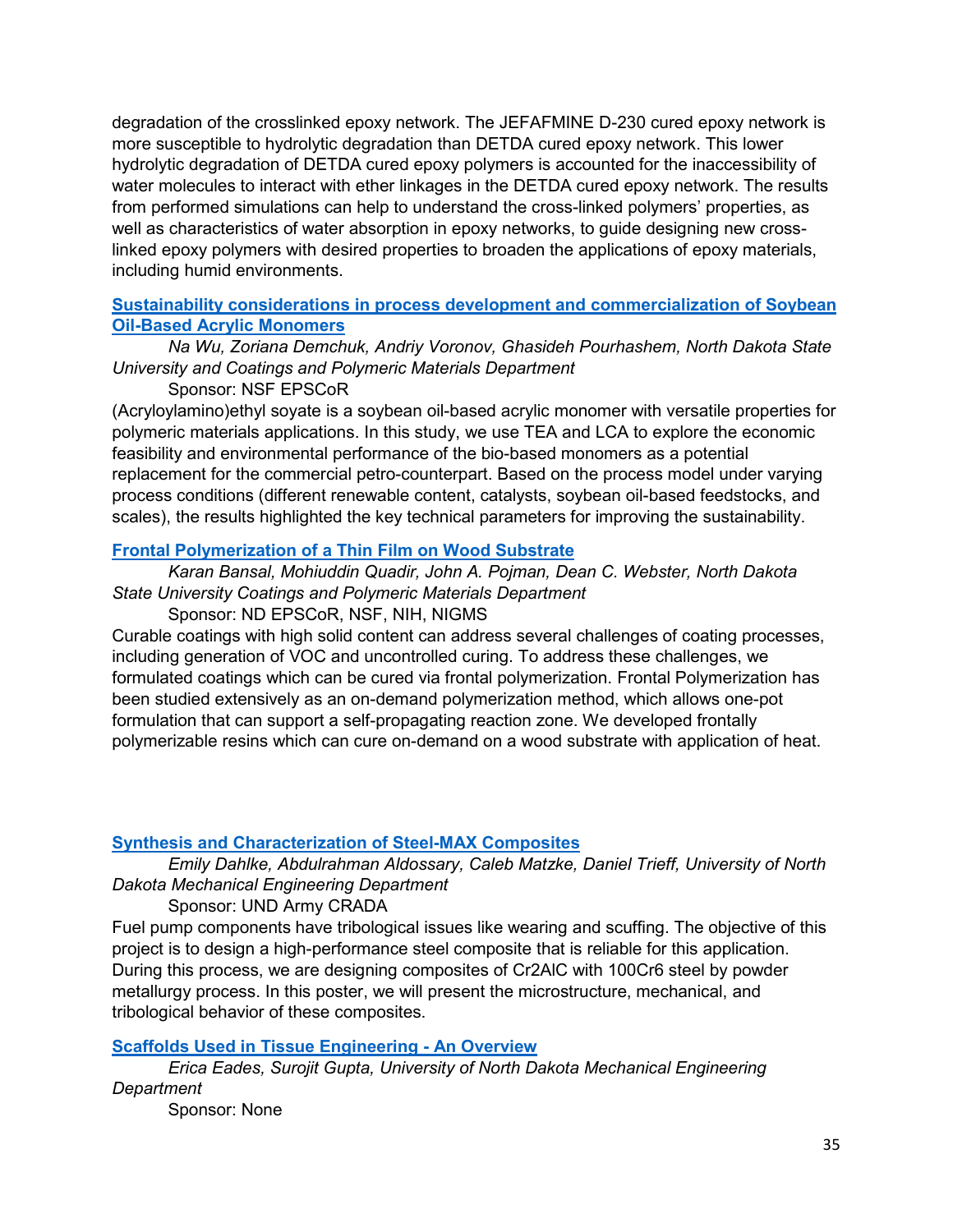To improve healing rates of bone disorders and conditions, researchers suggest engineering bone tissue with scaffolds. Polymeric, ceramic, metallic, and composite materials are all viable options for creating scaffolds. The success of each scaffold can be linked to the material's biocompatibility, mechanical properties, and porosity characteristics. Researchers suggest composite materials hold the most promise, as advantages of each material can be combined. In this poster, we will review some recent advances in scaffold design.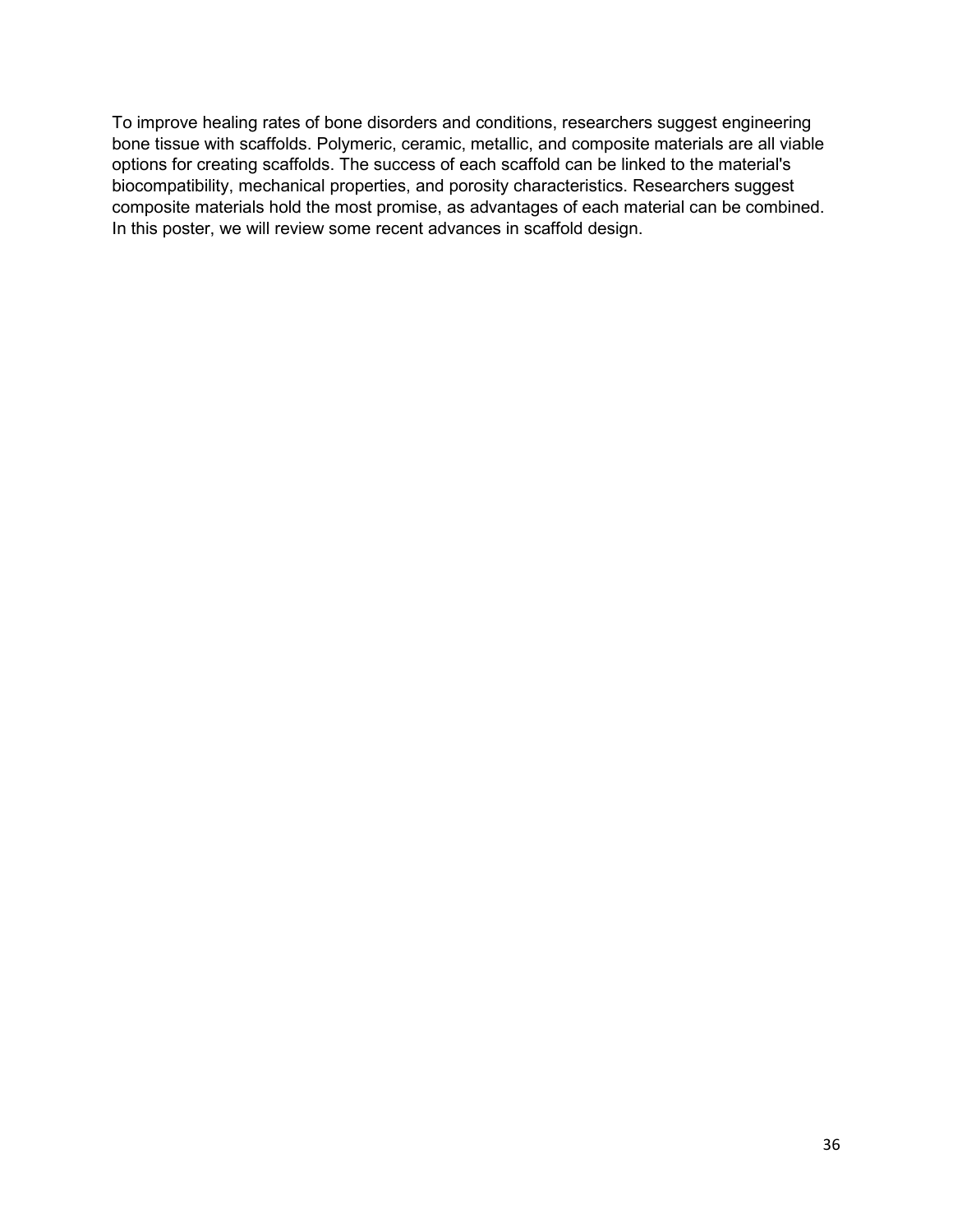## **Physics and Astronomy**

**[Probing Electrical Properties of Silicon Nanocrystal Thin Film Using Non-contact](https://symposium.foragerone.com/ndepscor21/presentations/13100)  Methods; X-ray Photoelectron [Spectroscopy and Electrical Circuit Modeling](https://symposium.foragerone.com/ndepscor21/presentations/13100)**

*Amrit Laudari, Sameera Pathiranage, Salim A. Thomas, Reed J. Petersen, Kenneth J. Anderson, Todd A. Pringle, Erik K. Hobbie, Nuri Oncel, University of North Dakota Physics Department*

#### Sponsor: None

We measured XPS while applying DC or AC external biases to a thin film of Si nanoparticles. For conducting samples, the shift in the binding energies of XPS peaks is equal to the external bias. However, for samples with dielectric properties, the shift in the binding energies is smaller than the applied voltages. We used experimental data and an equivalent circuit model to extract the capacitance and resistance of the thin film of Si nanoparticles.

#### **[Cr-modified Si \(110\) Surfaces](https://symposium.foragerone.com/ndepscor21/presentations/12615)**

*Sameera Pathiranage, Rasika N. Mohottige, Nuri Oncel, University of North Dakota Physics Department*

Sponsor: EPSCoR

Chromium Silicide is an important refractory metal silicide with high thermal power and a narrow bandgap. The present work investigates the early stages of the growth of Cr film on Si (110) and its electronic properties by combining Scanning Tunneling Microscopy and Density Functional Theory. Scanning Tunneling Spectroscopy measurements showed that the crystallites were metallic. Simulated DOS data of the facets also confirmed the metallic nature of the crystallites.

**[On the Physics and Chemistry of the Lithiation/Delithiation Process of Cr2S3 and Cr2Se3](https://symposium.foragerone.com/ndepscor21/presentations/13207)**

*Jacob Bogenschuetz, Deniz Cakir, Xiaodong Hou, Michael Mann, Nuri Oncel, University of North Dakota Physics and Department*

Sponsor: EPSCoR, UND College of Arts and Sciences We synthesized Cr2S2 (-Se3) in vacuum-sealed quartz tubes. Both materials have rhombohedral structure with R3 space group. We have investigated the electrochemical performance of these materials as working electrodes. The initial reversible capacity reaches up to 800 mAh/g (700 mAh/g) at the end of the 1st lithiation cycle for Cr2S3 (Cr2Se3) which is significantly better than the graphite-based anodes used in commercial batteries. Moreover, they exhibit better cyclability compared to the other Cr-sulfides.

**[Chemotherapeutic Drug-induced Dynamics of Cellular Structure in Normoxia and](https://symposium.foragerone.com/ndepscor21/presentations/14011)  [Hypoxia Probed by Atomic Force Spectroscopy](https://symposium.foragerone.com/ndepscor21/presentations/14011)**

*Lina Alhalhooly, Babak Mamnoon, Jiha Kim, Sanku Mallik, Yongki Choi, North Dakota State University Physics Department*

Sponsor: NIH/NIGMS (1P20GM109024), ND EPSCoR

Biomechanical properties of several cancer cells after exposure to standard chemotherapeutic drugs were probed by atomic force spectroscopy under normoxic and hypoxic condition. We observed a significant change in cellular stiffness, cell height, surface roughness, and cytoadhesion, demonstrating direct and indirect effects of the drugs on cytoskeletal structure. The overall change in cell stiffness was slower and gradual in hypoxia, suggesting that hypoxia might contribute to drug resistance in context of the tumor microenvironment.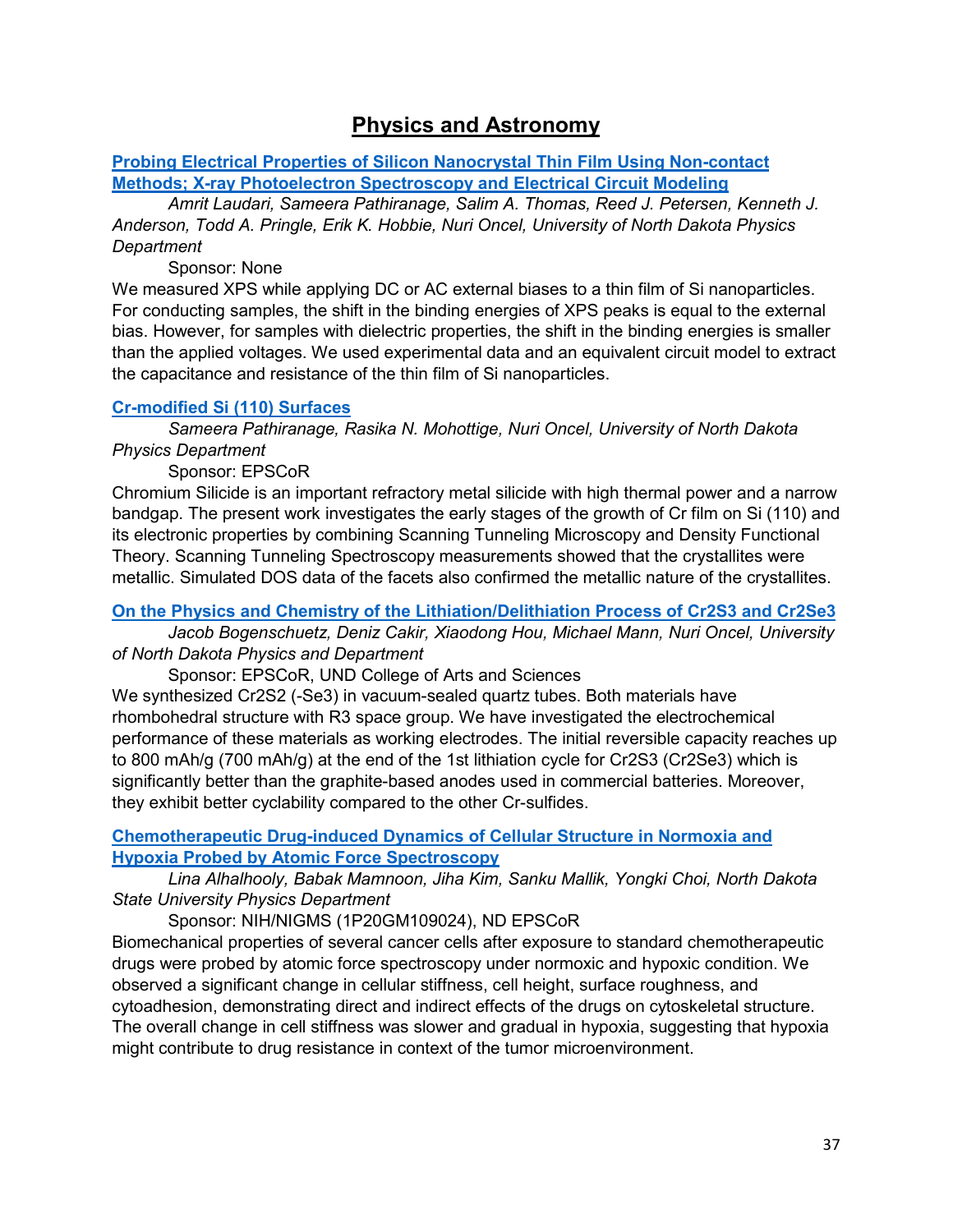#### **[Vacuum Battery Driven Trajectories of Fluid in the Microfluidic Devices](https://symposium.foragerone.com/ndepscor21/presentations/13120)**

*Sung Oh Woo, Myungkeun Oh, Kyle Nietfeld, Bailey Boehler, Yongki Choi, North Dakota State University Physics Department*

Sponsor: NIH/NIGMS (1P20GM109024), ND EPSCoR

Integration of the power unit for driving fluid into microfluidic devices is essential for on-chip, droplet blood testing applications. Here, we provide an analytic model to predict fluid driven by vacuum battery, consisting of polydimethylsiloxane (PDMS) membrane and vacuum pocket, in the PDMS microfluidic devices. Furthermore, we provide a prototype of vacuum battery unit that is attachable to devices and controls the trajectory of fluid and show experimental results that fit with the model.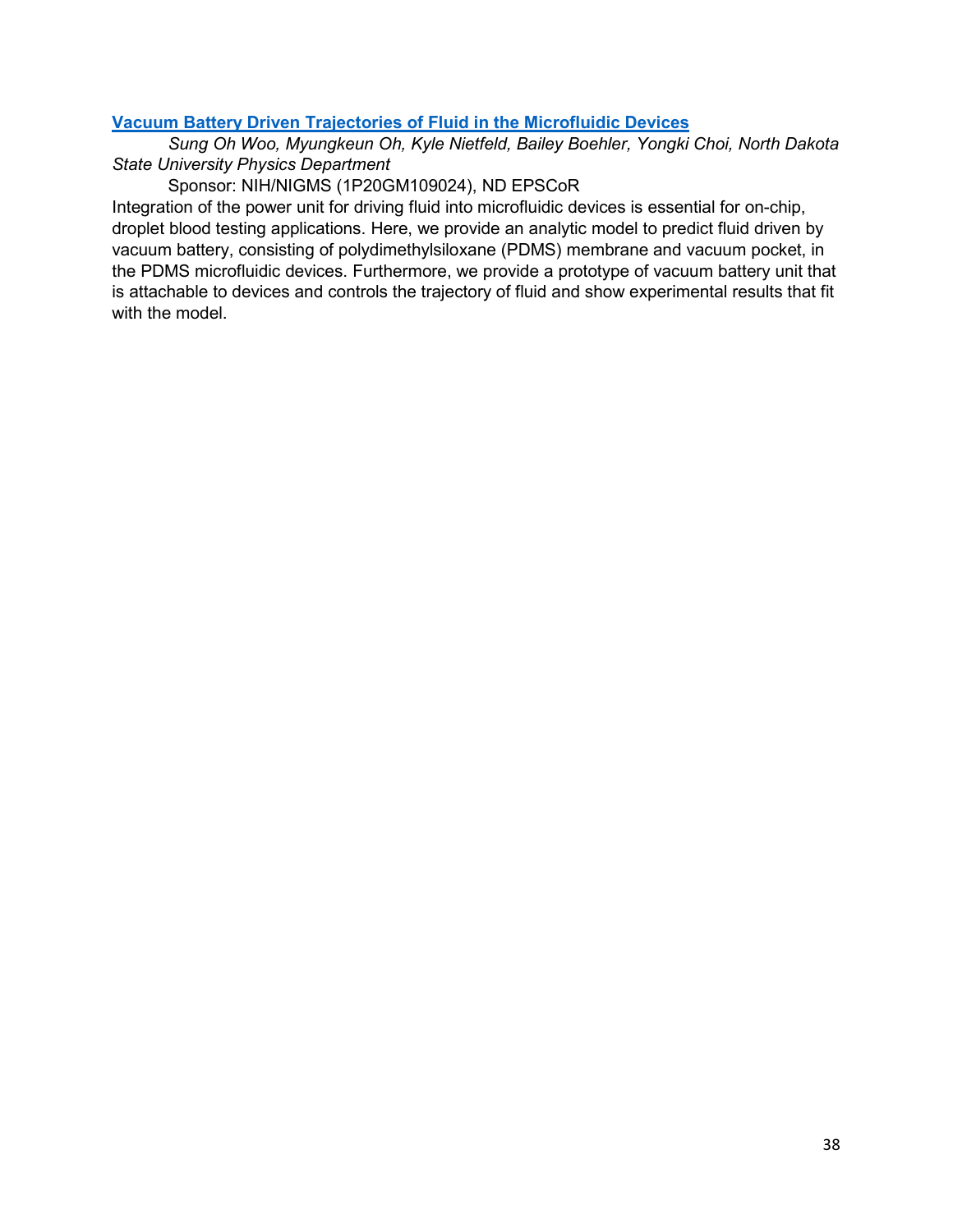# **Psychology**

#### **[Extraversion Differences in Young Adults](https://symposium.foragerone.com/ndepscor21/presentations/13131)**

*Sena Dossou-Gouchola, Michelle Duffy, Dimitry Poltavski, University of North Dakota Psychology Department*

Sponsor: Marc U-Star Program

Past research has shown differences in negative affect (depression, stress, and anxiety) between introverts and extroverts. We examined the relationship between extravert status with stress, depression, and anxiety in college students. Our results found a significant difference between introverts (M=7.43) and extroverts (M=3.89), but not ambiverts (M=4.83) in depression levels. Our results showed no differences with stress and anxiety levels between extroverts, introverts, and ambiverts.